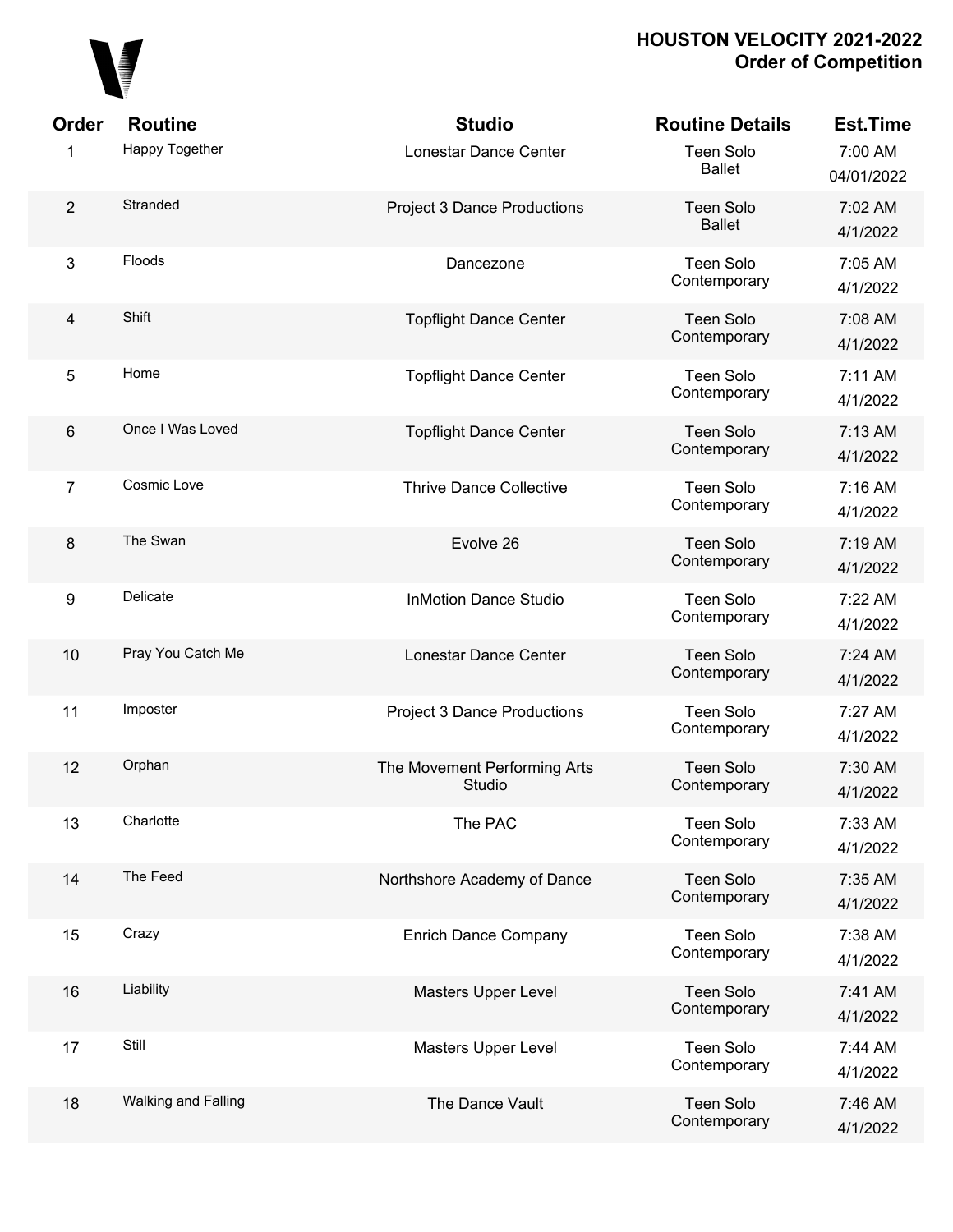

| Order | <b>Routine</b>       | <b>Studio</b>                   | <b>Routine Details</b>           | <b>Est.Time</b>     |
|-------|----------------------|---------------------------------|----------------------------------|---------------------|
| 19    | <b>Brittle Bones</b> | Amy Blake Academy of Dance      | Teen Solo<br>Contemporary        | 7:49 AM<br>4/1/2022 |
| 20    | Rosilyn              | <b>MUV Dance and Fitness</b>    | <b>Teen Solo</b><br>Contemporary | 7:52 AM<br>4/1/2022 |
| 21    | Slip                 | <b>MUV Dance and Fitness</b>    | Teen Solo<br>Contemporary        | 7:55 AM<br>4/1/2022 |
| 22    | Psycho               | The Dance Vault                 | Teen Solo<br>Contemporary        | 7:57 AM<br>4/1/2022 |
| 23    | <b>Black Flies</b>   | Dance Graphics                  | Teen Solo<br>Contemporary        | 8:00 AM<br>4/1/2022 |
| 24    | Tear You Down        | Dance Graphics                  | <b>Teen Solo</b><br>Contemporary | 8:03 AM<br>4/1/2022 |
| 25    | Shadows              | Dance Graphics                  | Teen Solo<br>Contemporary        | 8:06 AM<br>4/1/2022 |
| 26    | Free                 | Amy Blake Academy of Dance      | Teen Solo<br>Contemporary        | 8:08 AM<br>4/1/2022 |
| 27    | Excavation           | The PAC                         | Teen Solo<br>Contemporary        | 8:11 AM<br>4/1/2022 |
| 28    | Molecules            | Northshore Academy of Dance     | <b>Teen Solo</b><br>Contemporary | 8:14 AM<br>4/1/2022 |
| 29    | Frozen Bones         | <b>MUV Dance and Fitness</b>    | Teen Solo<br>Contemporary        | 8:17 AM<br>4/1/2022 |
| 30    | Reminders            | <b>Enrich Dance Company</b>     | <b>Teen Solo</b><br>Contemporary | 8:19 AM<br>4/1/2022 |
| 31    | Love                 | <b>MUV Dance and Fitness</b>    | <b>Teen Solo</b><br>Contemporary | 8:22 AM<br>4/1/2022 |
| 32    | Lady                 | <b>Revolution Dance Company</b> | <b>Teen Solo</b><br>Contemporary | 8:25 AM<br>4/1/2022 |
| 33    | Over The Rainbow     | <b>Revolution Dance Company</b> | Teen Solo<br>Contemporary        | 8:28 AM<br>4/1/2022 |
| 34    | Fast Car             | <b>Revolution Dance Company</b> | <b>Teen Solo</b><br>Contemporary | 8:30 AM<br>4/1/2022 |
| 35    | I'd Rather Go Blind  | <b>Revolution Dance Company</b> | Teen Solo<br>Contemporary        | 8:33 AM<br>4/1/2022 |
| 36    | <b>Madness</b>       | <b>Revolution Dance Company</b> | Teen Solo<br>Contemporary        | 8:36 AM<br>4/1/2022 |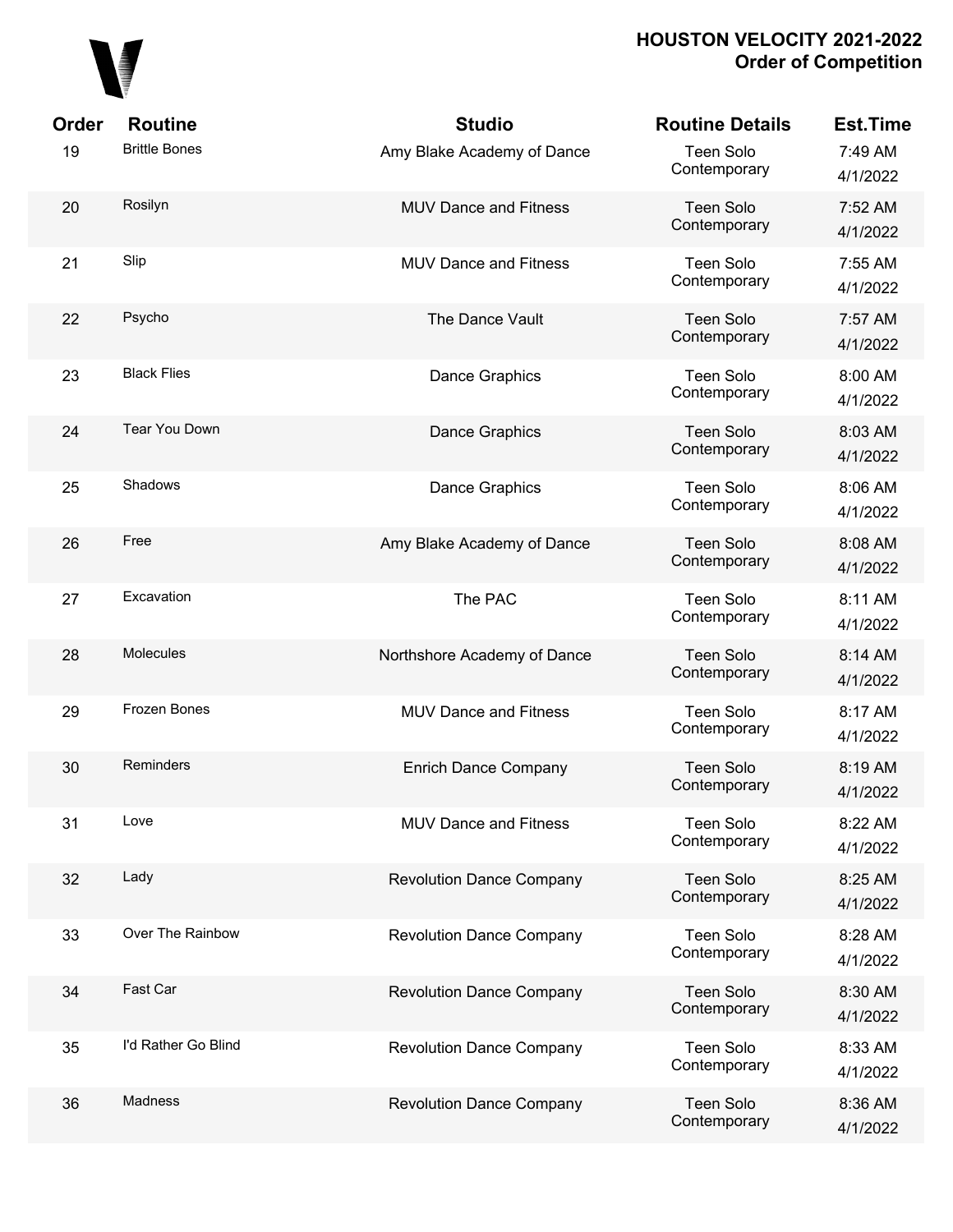

| Order | <b>Routine</b>                  | <b>Studio</b>                          | <b>Routine Details</b>           | <b>Est.Time</b>     |
|-------|---------------------------------|----------------------------------------|----------------------------------|---------------------|
| 37    | How Do I Connect To The Spirits | <b>MUV Dance and Fitness</b>           | <b>Teen Solo</b><br>Contemporary | 8:39 AM<br>4/1/2022 |
| 38    | Epilogue                        | Dancezone                              | <b>Teen Solo</b><br>Contemporary | 8:41 AM<br>4/1/2022 |
| 39    | Mezcal                          | <b>InMotion Dance Studio</b>           | <b>Teen Solo</b><br>Contemporary | 8:44 AM<br>4/1/2022 |
| 40    | Creep                           | Lonestar Dance Center                  | <b>Teen Solo</b><br>Contemporary | 8:47 AM<br>4/1/2022 |
| 41    | ** 5 MINUTE JUDGES BREAK**      | <b>VELOCITY DANCE CONVENTION</b>       |                                  | 8:50 AM<br>4/1/2022 |
| 42    | Inside Out                      | <b>Project 3 Dance Productions</b>     | <b>Teen Solo</b><br>Contemporary | 8:55 AM<br>4/1/2022 |
| 43    | Wanderlust                      | The Movement Performing Arts<br>Studio | <b>Teen Solo</b><br>Contemporary | 8:57 AM<br>4/1/2022 |
| 44    | I'm Here                        | Amy Blake Academy of Dance             | <b>Teen Solo</b><br>Contemporary | 9:00 AM<br>4/1/2022 |
| 45    | <b>Water Plant</b>              | <b>Masters Upper Level</b>             | <b>Teen Solo</b><br>Contemporary | 9:03 AM<br>4/1/2022 |
| 46    | Volcanic                        | <b>MUV Dance and Fitness</b>           | <b>Teen Solo</b><br>Contemporary | 9:06 AM<br>4/1/2022 |
| 47    | <b>Avant Gardener</b>           | <b>MUV Dance and Fitness</b>           | <b>Teen Solo</b><br>Contemporary | 9:08 AM<br>4/1/2022 |
| 48    | Easy                            | <b>MUV Dance and Fitness</b>           | <b>Teen Solo</b><br>Contemporary | 9:11 AM<br>4/1/2022 |
| 49    | Come Home To Me                 | The Dance Vault                        | <b>Teen Solo</b><br>Contemporary | 9:14 AM<br>4/1/2022 |
| 50    | You Are My Sunshine             | The PAC                                | <b>Teen Solo</b><br>Contemporary | 9:17 AM<br>4/1/2022 |
| 51    | Gimmie All Your Love            | Amy Blake Academy of Dance             | <b>Teen Solo</b><br>Contemporary | 9:19 AM<br>4/1/2022 |
| 52    | Folk                            | <b>Enrich Dance Company</b>            | <b>Teen Solo</b><br>Contemporary | 9:22 AM<br>4/1/2022 |
| 53    | 6 Out Of 10                     | Masters Upper Level                    | <b>Teen Solo</b><br>Contemporary | 9:25 AM<br>4/1/2022 |
| 54    | Gravity                         | <b>Dance Graphics</b>                  | <b>Teen Solo</b><br>Contemporary | 9:28 AM<br>4/1/2022 |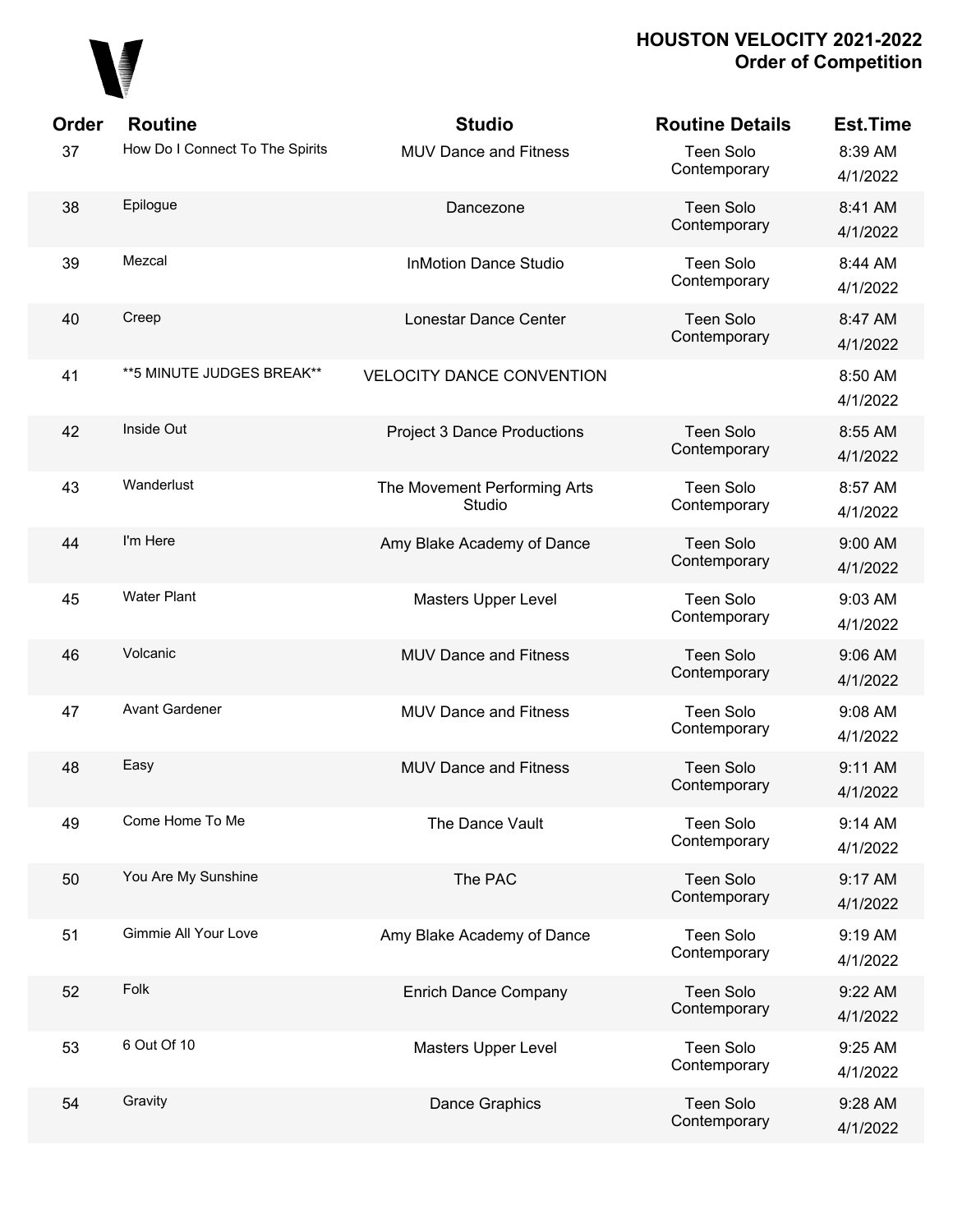

| Order | <b>Routine</b>       | <b>Studio</b>                   | <b>Routine Details</b>           | <b>Est.Time</b>      |
|-------|----------------------|---------------------------------|----------------------------------|----------------------|
| 55    | Blackout             | <b>MUV Dance and Fitness</b>    | Teen Solo<br>Contemporary        | 9:30 AM<br>4/1/2022  |
| 56    | Omen                 | <b>MUV Dance and Fitness</b>    | <b>Teen Solo</b><br>Contemporary | 9:33 AM<br>4/1/2022  |
| 57    | Better Than Today    | The Dance Vault                 | Teen Solo<br>Contemporary        | 9:36 AM<br>4/1/2022  |
| 58    | Velvet Light         | Amy Blake Academy of Dance      | <b>Teen Solo</b><br>Contemporary | 9:39 AM<br>4/1/2022  |
| 59    | <b>Hide And Seek</b> | <b>MUV Dance and Fitness</b>    | <b>Teen Solo</b><br>Contemporary | 9:41 AM<br>4/1/2022  |
| 60    | Lonely               | <b>MUV Dance and Fitness</b>    | <b>Teen Solo</b><br>Contemporary | 9:44 AM<br>4/1/2022  |
| 61    | No Rest              | <b>MUV Dance and Fitness</b>    | <b>Teen Solo</b><br>Contemporary | 9:47 AM<br>4/1/2022  |
| 62    | Escape               | <b>City Dance Center</b>        | <b>Teen Solo</b><br>Contemporary | 9:50 AM<br>4/1/2022  |
| 63    | Exhumed              | <b>Revolution Dance Company</b> | Teen Solo<br>Contemporary        | 9:52 AM<br>4/1/2022  |
| 64    | Unknown              | Republic Edge Dance             | <b>Teen Solo</b><br>Contemporary | 9:55 AM<br>4/1/2022  |
| 65    | River                | THE PALACE DANCE COMPANY        | <b>Teen Solo</b><br>Jazz         | 9:58 AM<br>4/1/2022  |
| 66    | I Got You            | Lonestar Dance Center           | <b>Teen Solo</b><br>Jazz         | 10:01 AM<br>4/1/2022 |
| 67    | Hey Hey              | Amy Blake Academy of Dance      | <b>Teen Solo</b><br>Jazz         | 10:03 AM<br>4/1/2022 |
| 68    | Icon                 | Evolve 26                       | <b>Teen Solo</b><br>Jazz         | 10:06 AM<br>4/1/2022 |
| 69    | My Delight           | Northshore Academy of Dance     | <b>Teen Solo</b><br>Jazz         | 10:09 AM<br>4/1/2022 |
| 70    | Come This Far        | Northshore Academy of Dance     | <b>Teen Solo</b><br>Jazz         | 10:12 AM<br>4/1/2022 |
| 71    | Hip To Be Square     | <b>Thrive Dance Collective</b>  | <b>Teen Solo</b><br>Jazz         | 10:14 AM<br>4/1/2022 |
| 72    | Hit The Road Jack    | <b>Revolution Dance Company</b> | <b>Teen Solo</b><br>Jazz         | 10:17 AM<br>4/1/2022 |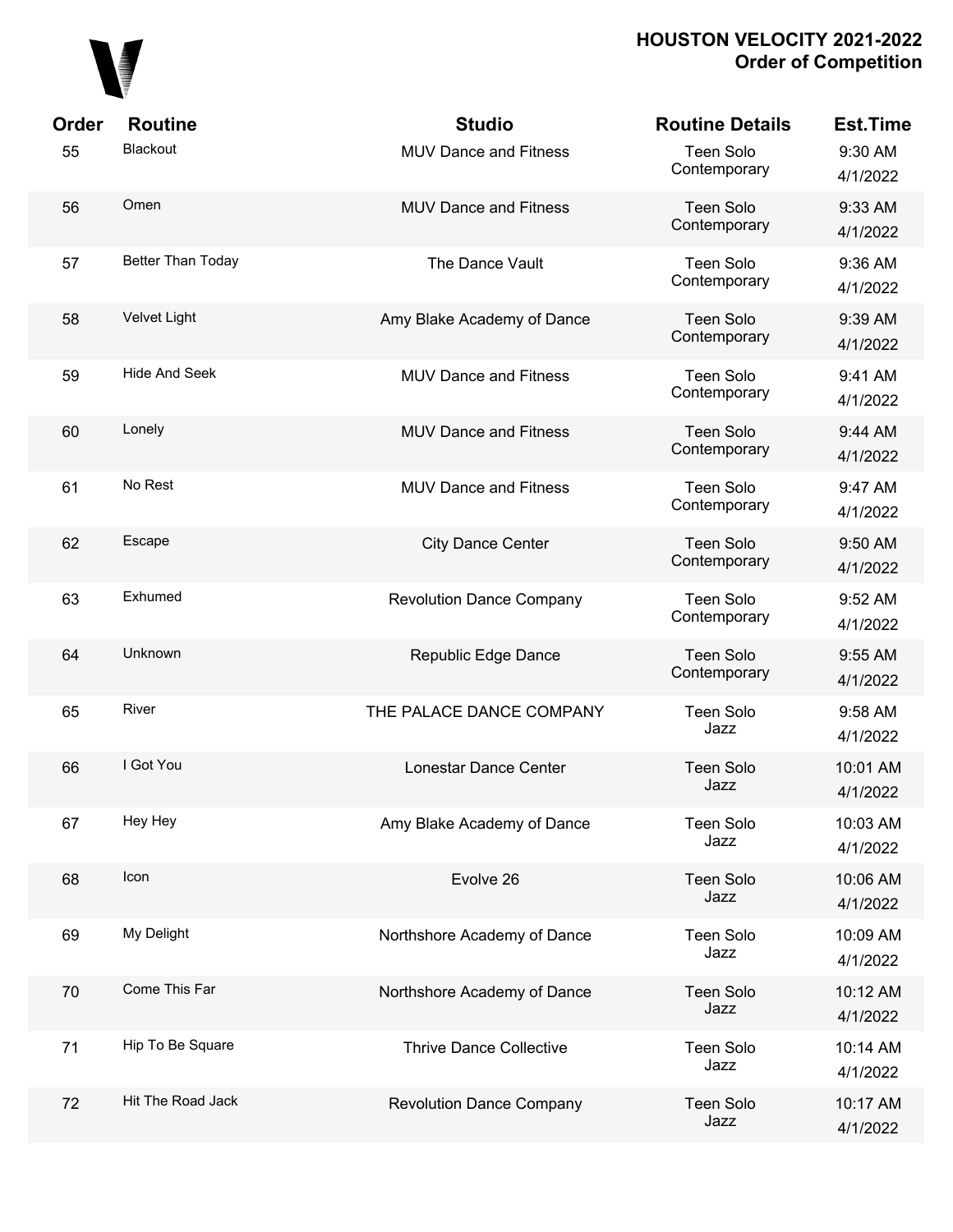## 

| Order | <b>Routine</b>             | <b>Studio</b>                          | <b>Routine Details</b>      | <b>Est.Time</b>      |
|-------|----------------------------|----------------------------------------|-----------------------------|----------------------|
| 73    | Haunted                    | THE PALACE DANCE COMPANY               | Teen Solo<br>Jazz           | 10:20 AM<br>4/1/2022 |
| 74    | Cover Girl                 | <b>Enrich Dance Company</b>            | <b>Teen Solo</b><br>Jazz    | 10:23 AM<br>4/1/2022 |
| 75    | Legacy                     | <b>FLEX Dance and Fitness</b>          | <b>Teen Solo</b><br>Jazz    | 10:25 AM<br>4/1/2022 |
| 76    | Velvet Green               | The Movement Performing Arts<br>Studio | <b>Teen Solo</b><br>Jazz    | 10:28 AM<br>4/1/2022 |
| 77    | Exosuit                    | Northshore Academy of Dance            | Teen Solo<br>Jazz           | 10:31 AM<br>4/1/2022 |
| 78    | I Always Deliver           | Northshore Academy of Dance            | <b>Teen Solo</b><br>Jazz    | 10:34 AM<br>4/1/2022 |
| 79    | One Eye Open               | <b>Thrive Dance Collective</b>         | Teen Solo<br>Jazz           | 10:36 AM<br>4/1/2022 |
| 80    | ** 5 MINUTE JUDGES BREAK** | <b>VELOCITY DANCE CONVENTION</b>       |                             | 10:39 AM<br>4/1/2022 |
| 81    | Toxic                      | Evolve 26                              | <b>Teen Solo</b><br>Jazz    | 10:44 AM<br>4/1/2022 |
| 82    | Way Down                   | The Dance Vault                        | <b>Teen Solo</b><br>Jazz    | 10:46 AM<br>4/1/2022 |
| 83    | In My Head                 | <b>Revolution Dance Company</b>        | Teen Solo<br>Jazz           | 10:49 AM<br>4/1/2022 |
| 84    | Trouble                    | <b>Thrive Dance Collective</b>         | <b>Teen Solo</b><br>Jazz    | 10:52 AM<br>4/1/2022 |
| 85    | Body Language              | <b>Revolution Dance Company</b>        | Teen Solo<br>Jazz           | 10:55 AM<br>4/1/2022 |
| 86    | River                      | Thea's Dance Academy                   | <b>Teen Solo</b><br>Jazz    | 10:57 AM<br>4/1/2022 |
| 87    | Midnight Train To Georgia  | <b>Thrive Dance Collective</b>         | Teen Solo<br>Lyrical        | 11:00 AM<br>4/1/2022 |
| 88    | To Build A Home            | The Movement Performing Arts<br>Studio | <b>Teen Solo</b><br>Lyrical | 11:03 AM<br>4/1/2022 |
| 89    | Julia                      | Evolve 26                              | Teen Solo<br>Lyrical        | 11:06 AM<br>4/1/2022 |
| 90    | Deep End                   | Northshore Academy of Dance            | <b>Teen Solo</b><br>Lyrical | 11:08 AM<br>4/1/2022 |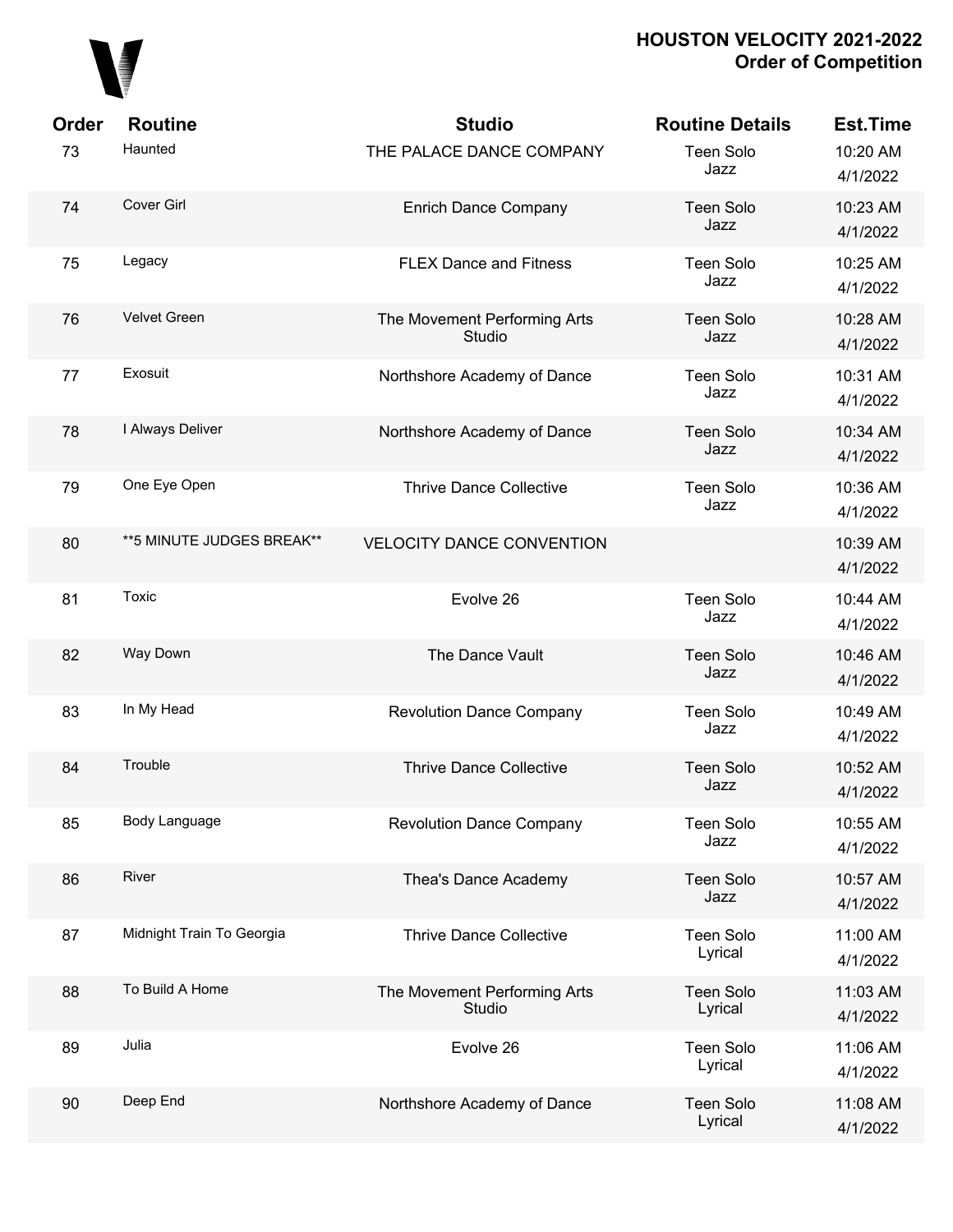

| Order | <b>Routine</b>                 | <b>Studio</b>                   | <b>Routine Details</b>      | <b>Est.Time</b>      |
|-------|--------------------------------|---------------------------------|-----------------------------|----------------------|
| 91    | In My Mind                     | <b>Topflight Dance Center</b>   | Teen Solo<br>Jazz           | 11:11 AM<br>4/1/2022 |
| 92    | We'll Be Fine                  | <b>Revolution Dance Company</b> | <b>Teen Solo</b><br>Lyrical | 11:14 AM<br>4/1/2022 |
| 93    | <b>Bitter And The Herb</b>     | <b>Revolution Dance Company</b> | <b>Teen Solo</b><br>Lyrical | 11:17 AM<br>4/1/2022 |
| 94    | Remedy                         | <b>FLEX Dance and Fitness</b>   | Teen Solo<br>Lyrical        | 11:19 AM<br>4/1/2022 |
| 95    | I Would                        | Dance Graphics                  | Teen Solo<br>Lyrical        | 11:22 AM<br>4/1/2022 |
| 96    | <b>Irrelevant</b>              | Masters Upper Level             | Teen Solo<br>Lyrical        | 11:25 AM<br>4/1/2022 |
| 97    | I Lost A Friend                | Amy Blake Academy of Dance      | Teen Solo<br>Lyrical        | 11:28 AM<br>4/1/2022 |
| 98    | Truth I'm Standing On          | The PAC                         | <b>Teen Solo</b><br>Lyrical | 11:30 AM<br>4/1/2022 |
| 99    | <b>Wild Horses</b>             | Dance Graphics                  | Teen Solo<br>Lyrical        | 11:33 AM<br>4/1/2022 |
| 100   | <b>Birds</b>                   | Lonestar Dance Center           | <b>Teen Solo</b><br>Lyrical | 11:36 AM<br>4/1/2022 |
| 101   | <b>Scars To Your Beautiful</b> | Lonestar Dance Center           | Teen Solo<br>Lyrical        | 11:39 AM<br>4/1/2022 |
| 102   | Dont Forget About Me           | Lonestar Dance Center           | <b>Teen Solo</b><br>Lyrical | 11:41 AM<br>4/1/2022 |
| 103   | The One I Love                 | Dance Graphics                  | Teen Solo<br>Lyrical        | 11:44 AM<br>4/1/2022 |
| 104   | Rescue                         | <b>FLEX Dance and Fitness</b>   | <b>Teen Solo</b><br>Lyrical | 11:47 AM<br>4/1/2022 |
| 105   | All I Want                     | Dance Graphics                  | Teen Solo<br>Lyrical        | 11:50 AM<br>4/1/2022 |
| 106   | Take It Easy                   | <b>Thrive Dance Collective</b>  | <b>Teen Solo</b><br>Lyrical | 11:52 AM<br>4/1/2022 |
| 107   | Wonder                         | Masters Upper Level             | Teen Solo<br>Lyrical        | 11:55 AM<br>4/1/2022 |
| 108   | <b>Beautiful Disaster</b>      | Masters Upper Level             | <b>Teen Solo</b><br>Lyrical | 11:58 AM<br>4/1/2022 |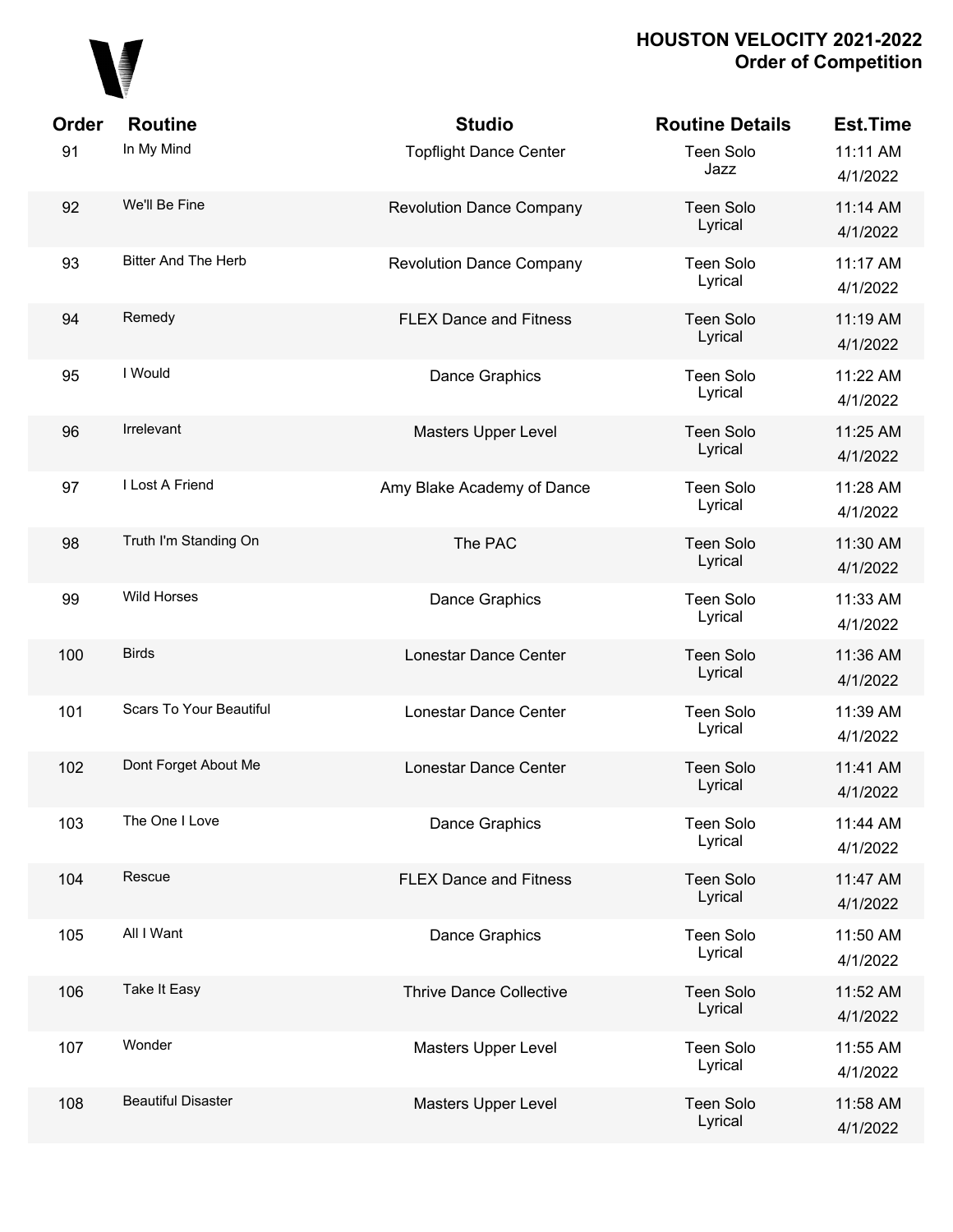

| Order | <b>Routine</b>             | <b>Studio</b>                      | <b>Routine Details</b>      | <b>Est.Time</b>      |
|-------|----------------------------|------------------------------------|-----------------------------|----------------------|
| 109   | I Will Love You            | Masters Upper Level                | <b>Teen Solo</b><br>Lyrical | 12:01 PM<br>4/1/2022 |
| 110   | Infatuation                | <b>Cypress Dance Project</b>       | <b>Teen Solo</b><br>Lyrical | 12:03 PM<br>4/1/2022 |
| 111   | Wait On You                | Thea's Dance Academy               | <b>Teen Solo</b><br>Lyrical | 12:06 PM<br>4/1/2022 |
| 112   | Space                      | Republic Edge Dance                | <b>Teen Solo</b><br>Lyrical | 12:09 PM<br>4/1/2022 |
| 113   | Love you in my mind        | Republic Edge Dance                | <b>Teen Solo</b><br>Lyrical | 12:12 PM<br>4/1/2022 |
| 114   | Go Crazy                   | <b>Cypress Dance Project</b>       | <b>Teen Solo</b><br>Tap     | 12:14 PM<br>4/1/2022 |
| 115   | Hard To Handle             | <b>Enrich Dance Company</b>        | <b>Teen Solo</b><br>Tap     | 12:17 PM<br>4/1/2022 |
| 116   | Nice For What              | <b>Revolution Dance Company</b>    | <b>Teen Solo</b><br>Tap     | 12:20 PM<br>4/1/2022 |
| 117   | ** 5 MINUTE JUDGES BREAK** | <b>VELOCITY DANCE CONVENTION</b>   |                             | 12:23 PM<br>4/1/2022 |
| 118   | Piano Riffs                | The PAC                            | <b>Teen Solo</b><br>Tap     | 12:28 PM<br>4/1/2022 |
| 119   | Fourfiveseconds            | <b>Revolution Dance Company</b>    | <b>Teen Solo</b><br>Tap     | 12:30 PM<br>4/1/2022 |
| 120   | Fine                       | Dancezone                          | <b>Teen Solo</b><br>Tap     | 12:33 PM<br>4/1/2022 |
| 121   | Real Love                  | <b>Topflight Dance Center</b>      | Teen Solo<br>Tap            | 12:36 PM<br>4/1/2022 |
| 122   | Rock With You              | The PAC                            | <b>Teen Solo</b><br>Tap     | 12:39 PM<br>4/1/2022 |
| 123   | Downtown                   | <b>Project 3 Dance Productions</b> | Teen Solo<br>Open           | 12:41 PM<br>4/1/2022 |
| 124   | <b>Cut Love</b>            | The Dance Vault                    | <b>Teen Solo</b><br>Open    | 12:44 PM<br>4/1/2022 |
| 125   | Way Back When              | MUV Dance and Fitness              | Teen Solo<br>Open           | 12:47 PM<br>4/1/2022 |
| 126   | Slow                       | <b>Topflight Dance Center</b>      | <b>Teen Solo</b><br>Open    | 12:50 PM<br>4/1/2022 |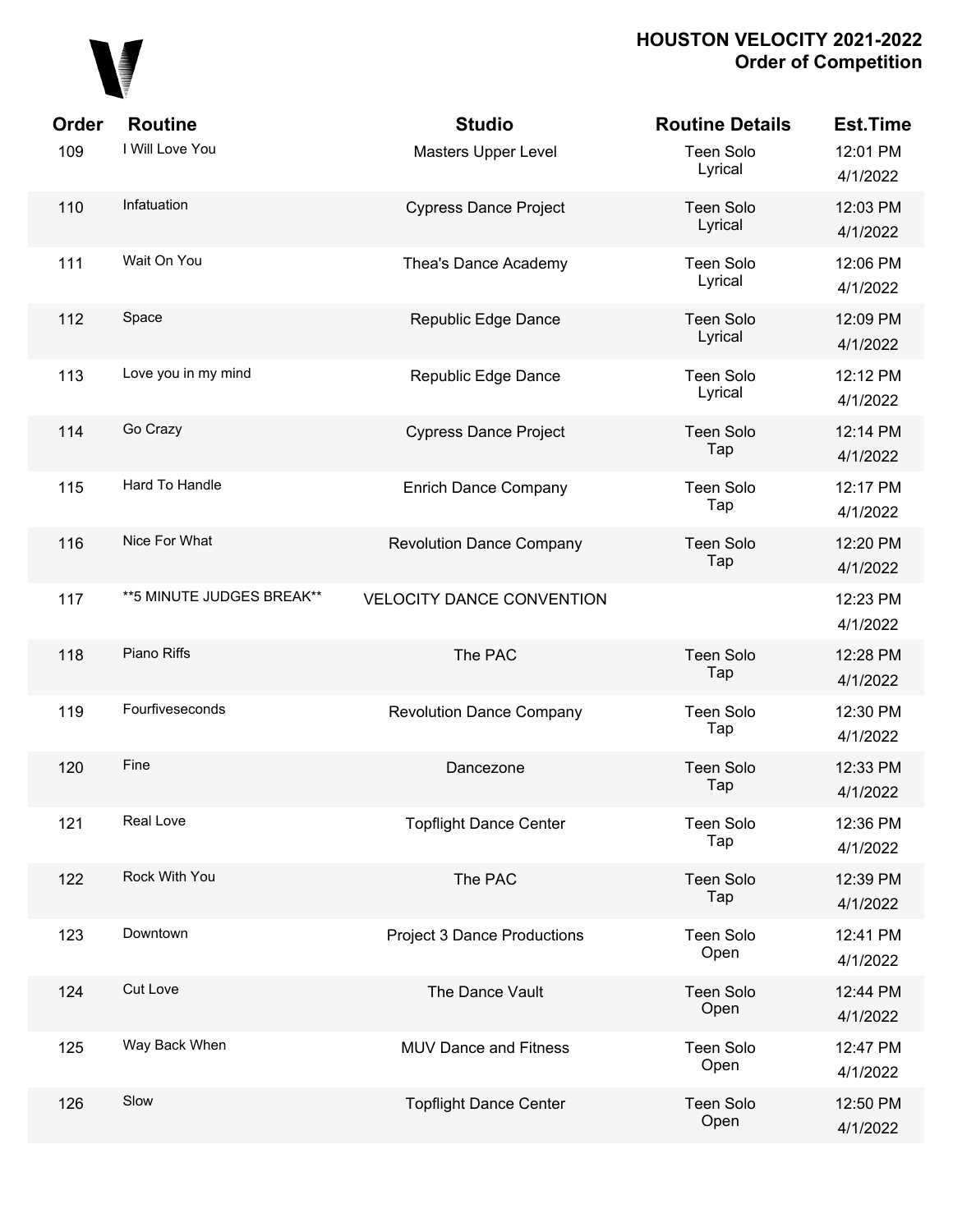

| Order | <b>Routine</b>     | <b>Studio</b>                 | <b>Routine Details</b>   | <b>Est.Time</b>      |
|-------|--------------------|-------------------------------|--------------------------|----------------------|
| 127   | Let Me Go          | <b>Cypress Dance Project</b>  | <b>Teen Solo</b><br>Open | 12:52 PM<br>4/1/2022 |
| 128   | Which Witch        | <b>Cypress Dance Project</b>  | Teen Solo<br>Open        | 12:55 PM<br>4/1/2022 |
| 129   | <b>Black Bird</b>  | <b>Cypress Dance Project</b>  | <b>Teen Solo</b><br>Open | 12:58 PM<br>4/1/2022 |
| 130   | Remember Me        | <b>Cypress Dance Project</b>  | <b>Teen Solo</b><br>Open | 1:01 PM<br>4/1/2022  |
| 131   | The Wheel          | Northshore Academy of Dance   | <b>Teen Solo</b><br>Open | 1:03 PM<br>4/1/2022  |
| 132   | Been A Year        | Dancezone                     | <b>Teen Solo</b><br>Open | 1:06 PM<br>4/1/2022  |
| 133   | Bound to you       | Republic Edge Dance           | <b>Teen Solo</b><br>Open | 1:09 PM<br>4/1/2022  |
| 134   | Pony               | Dancezone                     | <b>Teen Solo</b><br>Open | 1:12 PM<br>4/1/2022  |
| 135   | Meant To Be        | Dancezone                     | <b>Teen Solo</b><br>Open | 1:14 PM<br>4/1/2022  |
| 136   | Mojave             | <b>MUV Dance and Fitness</b>  | <b>Teen Solo</b><br>Open | 1:17 PM<br>4/1/2022  |
| 137   | Daydreamin         | <b>Topflight Dance Center</b> | <b>Teen Solo</b><br>Open | 1:20 PM<br>4/1/2022  |
| 138   | Papillon           | <b>City Dance Center</b>      | <b>Teen Solo</b><br>Open | 1:23 PM<br>4/1/2022  |
| 139   | <b>Bills</b>       | <b>City Dance Center</b>      | <b>Teen Solo</b><br>Open | 1:25 PM<br>4/1/2022  |
| 140   | Lessons            | The Dance Vault               | <b>Teen Solo</b><br>Open | 1:28 PM<br>4/1/2022  |
| 141   | No diggity         | Republic Edge Dance           | <b>Teen Solo</b><br>Open | 1:31 PM<br>4/1/2022  |
| 142   | Glow               | <b>MUV Dance and Fitness</b>  | <b>Teen Solo</b><br>Open | 1:34 PM<br>4/1/2022  |
| 143   | <b>Family Ties</b> | <b>Topflight Dance Center</b> | <b>Teen Solo</b><br>Open | 1:36 PM<br>4/1/2022  |
| 144   | Die Young          | Dance Graphics                | <b>Teen Solo</b><br>Open | 1:39 PM<br>4/1/2022  |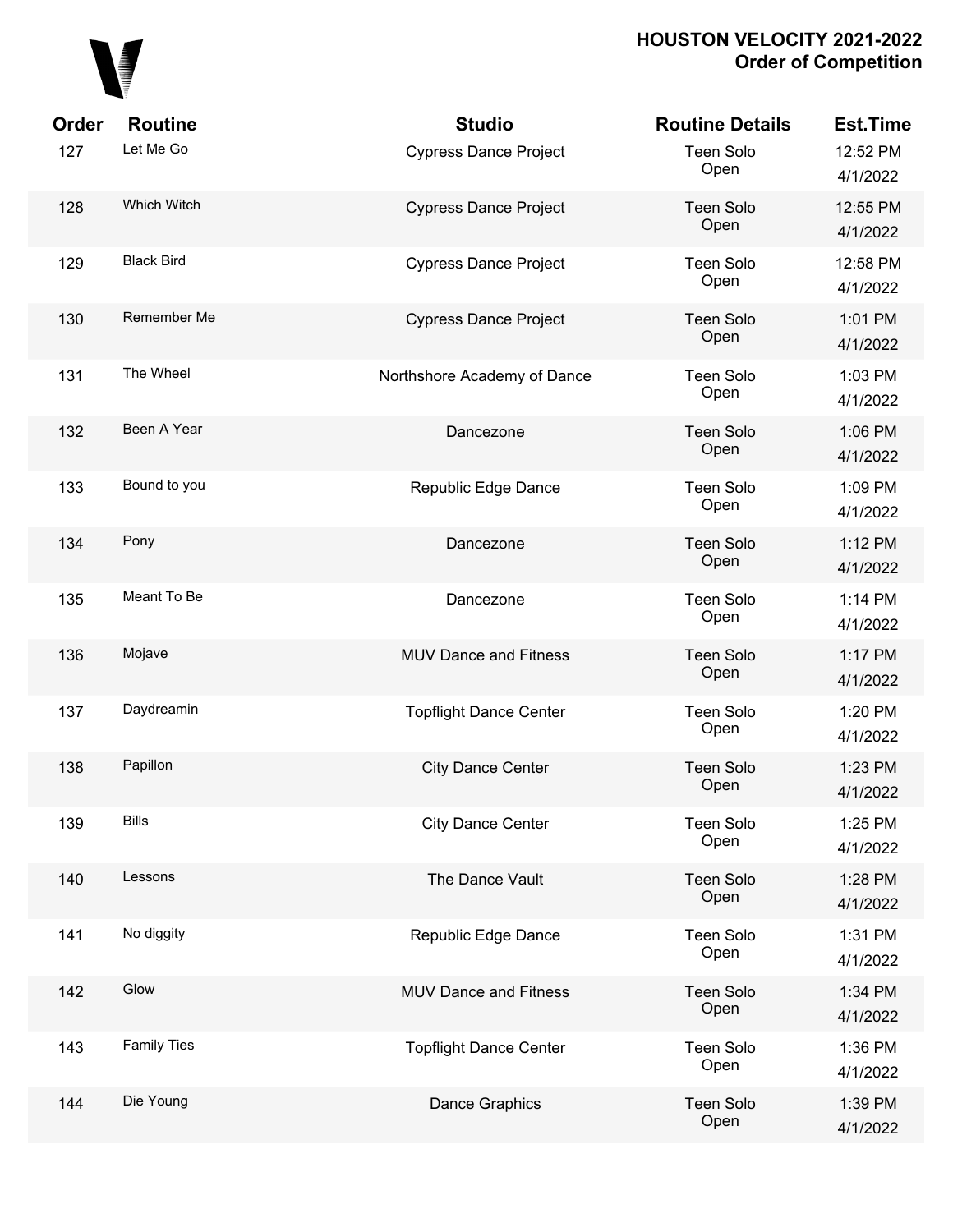

| Order | <b>Routine</b>           | <b>Studio</b>                      | <b>Routine Details</b>                     | <b>Est.Time</b>     |
|-------|--------------------------|------------------------------------|--------------------------------------------|---------------------|
| 145   | Whats out there          | Republic Edge Dance                | <b>Teen Solo</b><br>Open                   | 1:42 PM<br>4/1/2022 |
| 146   | Vain                     | The PAC                            | <b>Teen Solo</b><br>Open                   | 1:45 PM<br>4/1/2022 |
| 147   | Smile                    | <b>Project 3 Dance Productions</b> | <b>Teen Solo</b><br>Open                   | 1:47 PM<br>4/1/2022 |
| 148   | Could                    | <b>Cypress Dance Project</b>       | <b>Teen Solo</b><br>Open                   | 1:50 PM<br>4/1/2022 |
| 149   | Leavin                   | <b>Cypress Dance Project</b>       | <b>Teen Solo</b><br>Open                   | 1:53 PM<br>4/1/2022 |
| 150   | Me And The Devil         | <b>Cypress Dance Project</b>       | <b>Teen Solo</b><br>Open                   | 1:56 PM<br>4/1/2022 |
| 151   | <b>Wicked Games</b>      | <b>Cypress Dance Project</b>       | <b>Teen Solo</b><br>Open                   | 1:58 PM<br>4/1/2022 |
| 152   | Tough                    | Dancezone                          | <b>Teen Solo</b><br><b>Musical Theater</b> | 2:01 PM<br>4/1/2022 |
| 153   | Oops                     | Dancezone                          | <b>Teen Solo</b><br><b>Musical Theater</b> | 2:04 PM<br>4/1/2022 |
| 154   | Perhaps                  | Northshore Academy of Dance        | <b>Teen Solo</b><br><b>Musical Theater</b> | 2:07 PM<br>4/1/2022 |
| 155   | Arca                     | Dancezone                          | <b>Teen Solo</b><br>Hip-Hop                | 2:09 PM<br>4/1/2022 |
| 156   | Ate                      | THE PALACE DANCE COMPANY           | <b>Teen Solo</b><br>Hip-Hop                | 2:12 PM<br>4/1/2022 |
| 157   | Get Into It              | The Dance Vault                    | <b>Teen Solo</b><br>Hip-Hop                | 2:15 PM<br>4/1/2022 |
| 158   | <b>Big Time</b>          | The Dance Vault                    | <b>Teen Solo</b><br><b>Musical Theater</b> | 2:18 PM<br>4/1/2022 |
| 159   | ** AWARDS IN MAIN ROOM** | <b>VELOCITY DANCE CONVENTION</b>   |                                            | 2:30 PM<br>4/1/2022 |
| 160   | The Wheel                | <b>Topflight Dance Center</b>      | <b>Teen Small Group</b><br>Contemporary    | 3:25 PM<br>4/1/2022 |
| 161   | Heretic                  | <b>MUV Dance and Fitness</b>       | <b>Teen Small Group</b><br>Contemporary    | 3:28 PM<br>4/1/2022 |
| 162   | Do You See Yourself      | <b>Thrive Dance Collective</b>     | <b>Teen Small Group</b><br>Contemporary    | 3:31 PM<br>4/1/2022 |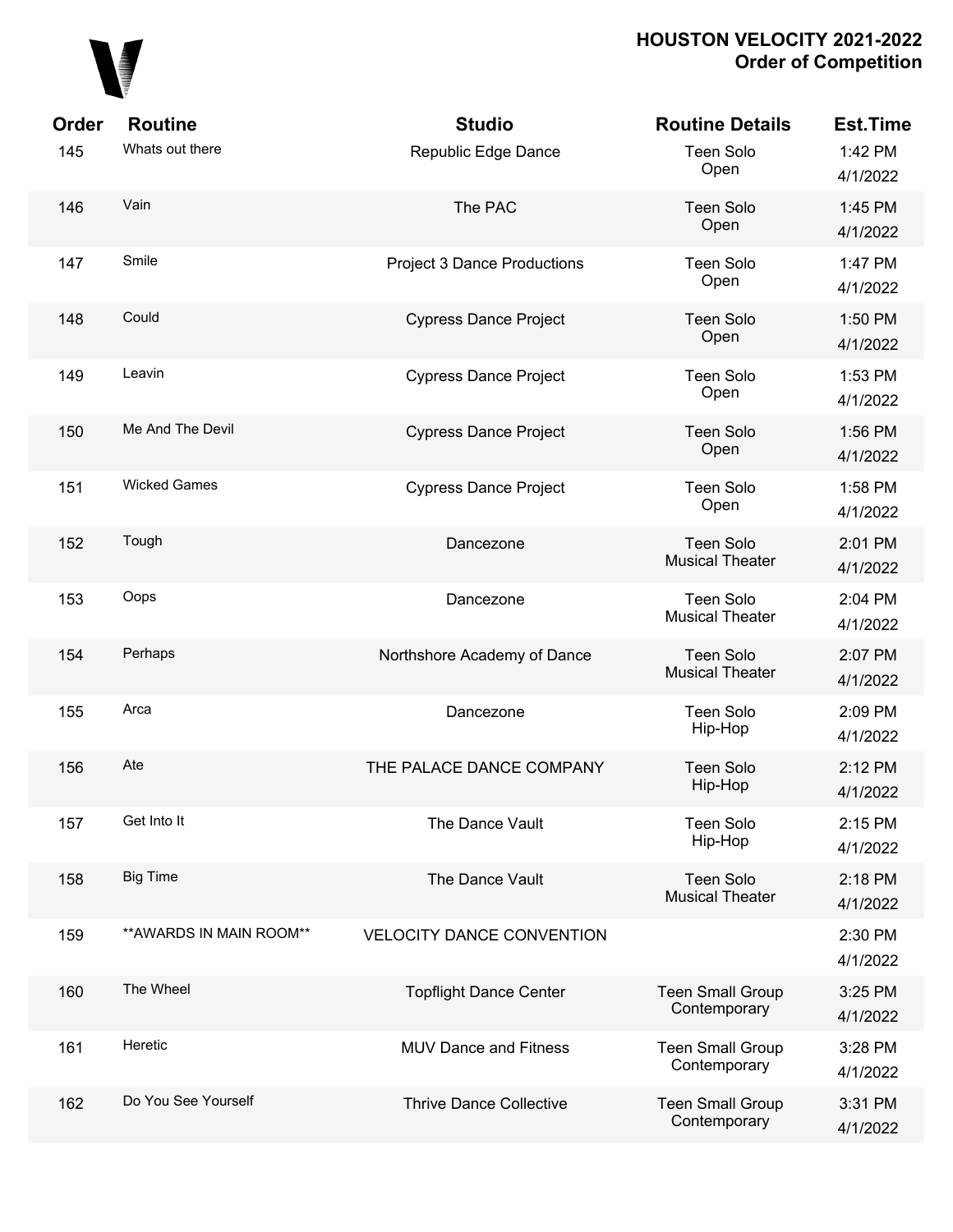## 

| Order | <b>Routine</b>          | <b>Studio</b>                          | <b>Routine Details</b>                  | <b>Est.Time</b>     |
|-------|-------------------------|----------------------------------------|-----------------------------------------|---------------------|
| 163   | Dreams                  | Evolve 26                              | <b>Teen Small Group</b><br>Contemporary | 3:34 PM<br>4/1/2022 |
| 164   | <b>Bushel Hyde</b>      | The PAC                                | <b>Teen Small Group</b><br>Contemporary | 3:37 PM<br>4/1/2022 |
| 165   | Nothing Compares To U   | Northshore Academy of Dance            | <b>Teen Small Group</b><br>Contemporary | 3:40 PM<br>4/1/2022 |
| 166   | I'm Sorry               | <b>Revolution Dance Company</b>        | <b>Teen Small Group</b><br>Contemporary | 3:43 PM<br>4/1/2022 |
| 167   | Exhale                  | <b>Topflight Dance Center</b>          | <b>Teen Small Group</b><br>Contemporary | 3:46 PM<br>4/1/2022 |
| 168   | Knife                   | <b>Dance Graphics</b>                  | <b>Teen Small Group</b><br>Contemporary | 3:49 PM<br>4/1/2022 |
| 169   | Mess                    | <b>Project 3 Dance Productions</b>     | <b>Teen Small Group</b><br>Contemporary | 3:52 PM<br>4/1/2022 |
| 170   | Unseen                  | The Movement Performing Arts<br>Studio | <b>Teen Small Group</b><br>Contemporary | 3:55 PM<br>4/1/2022 |
| 171   | Dark Light Prophecy     | <b>Enrich Dance Company</b>            | <b>Teen Small Group</b><br>Contemporary | 3:58 PM<br>4/1/2022 |
| 172   | In Time                 | Amy Blake Academy of Dance             | <b>Teen Small Group</b><br>Contemporary | 4:01 PM<br>4/1/2022 |
| 173   | Awaken                  | Evolve 26                              | <b>Teen Small Group</b><br>Contemporary | 4:04 PM<br>4/1/2022 |
| 174   | More Than Anything Else | The PAC                                | <b>Teen Small Group</b><br>Contemporary | 4:07 PM<br>4/1/2022 |
| 175   | Rivers and Roads        | Northshore Academy of Dance            | <b>Teen Small Group</b><br>Contemporary | 4:10 PM<br>4/1/2022 |
| 176   | Attached                | <b>Revolution Dance Company</b>        | <b>Teen Small Group</b><br>Contemporary | 4:13 PM<br>4/1/2022 |
| 177   | Past Life               | Amy Blake Academy of Dance             | <b>Teen Small Group</b><br>Contemporary | 4:16 PM<br>4/1/2022 |
| 178   | Clocks                  | The Dance Vault                        | <b>Teen Small Group</b><br>Contemporary | 4:19 PM<br>4/1/2022 |
| 179   | Recovery                | Thea's Dance Academy                   | <b>Teen Small Group</b><br>Contemporary | 4:22 PM<br>4/1/2022 |
| 180   | Monkey See Monkey Do    | Evolve 26                              | <b>Teen Small Group</b><br>Jazz         | 4:25 PM<br>4/1/2022 |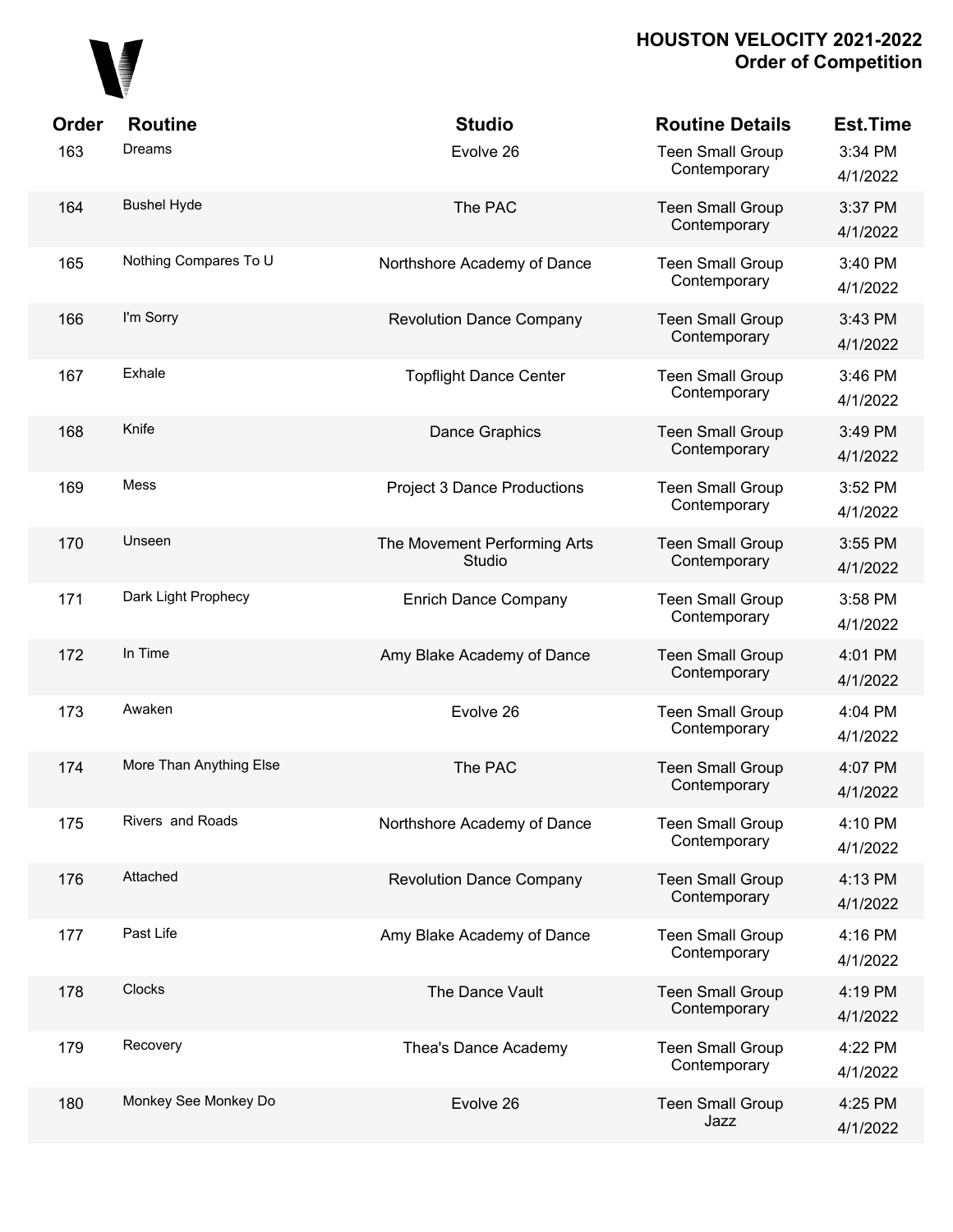

| <b>Order</b> | <b>Routine</b>             | <b>Studio</b>                          | <b>Routine Details</b>                  | <b>Est.Time</b>     |
|--------------|----------------------------|----------------------------------------|-----------------------------------------|---------------------|
| 181          | Marathon                   | <b>Topflight Dance Center</b>          | <b>Teen Small Group</b><br>Jazz         | 4:28 PM<br>4/1/2022 |
| 182          | Fly Away                   | The PAC                                | <b>Teen Small Group</b><br>Jazz         | 4:31 PM<br>4/1/2022 |
| 183          | <b>Gimme That Bass</b>     | The Dance Vault                        | <b>Teen Small Group</b><br>Jazz         | 4:34 PM<br>4/1/2022 |
| 184          | <b>Mirror Ball</b>         | <b>Enrich Dance Company</b>            | <b>Teen Small Group</b><br>Contemporary | 4:37 PM<br>4/1/2022 |
| 185          | Fire                       | The Dance Vault                        | <b>Teen Small Group</b><br>Jazz         | 4:40 PM<br>4/1/2022 |
| 186          | Fun                        | Evolve 26                              | <b>Teen Small Group</b><br>Jazz         | 4:43 PM<br>4/1/2022 |
| 187          | Royal T                    | The PAC                                | <b>Teen Small Group</b><br>Jazz         | 4:46 PM<br>4/1/2022 |
| 188          | Another One Bites The Dust | <b>City Dance Center</b>               | <b>Teen Small Group</b><br>Jazz         | 4:49 PM<br>4/1/2022 |
| 189          | Vibeology                  | Masters Upper Level                    | <b>Teen Small Group</b><br>Jazz         | 4:52 PM<br>4/1/2022 |
| 190          | You'll Find A Way          | Thea's Dance Academy                   | <b>Teen Small Group</b><br>Jazz         | 4:55 PM<br>4/1/2022 |
| 191          | American Cliche            | <b>Thrive Dance Collective</b>         | <b>Teen Small Group</b><br>Jazz         | 4:58 PM<br>4/1/2022 |
| 192          | <b>Take Over</b>           | <b>Project 3 Dance Productions</b>     | <b>Teen Small Group</b><br>Jazz         | 5:01 PM<br>4/1/2022 |
| 193          | Take It                    | <b>MUV Dance and Fitness</b>           | <b>Teen Small Group</b><br>Jazz         | 5:04 PM<br>4/1/2022 |
| 194          | Voodoo                     | Dancezone                              | <b>Teen Small Group</b><br>Jazz         | 5:07 PM<br>4/1/2022 |
| 195          | Call Me                    | Lonestar Dance Center                  | <b>Teen Small Group</b><br>Jazz         | 5:10 PM<br>4/1/2022 |
| 196          | Girl Gang                  | The Movement Performing Arts<br>Studio | <b>Teen Small Group</b><br>Jazz         | 5:13 PM<br>4/1/2022 |
| 197          | Surrender                  | <b>City Dance Center</b>               | <b>Teen Small Group</b><br>Contemporary | 5:16 PM<br>4/1/2022 |
| 198          | When He Sees Me            | <b>Thrive Dance Collective</b>         | <b>Teen Small Group</b><br>Lyrical      | 5:19 PM<br>4/1/2022 |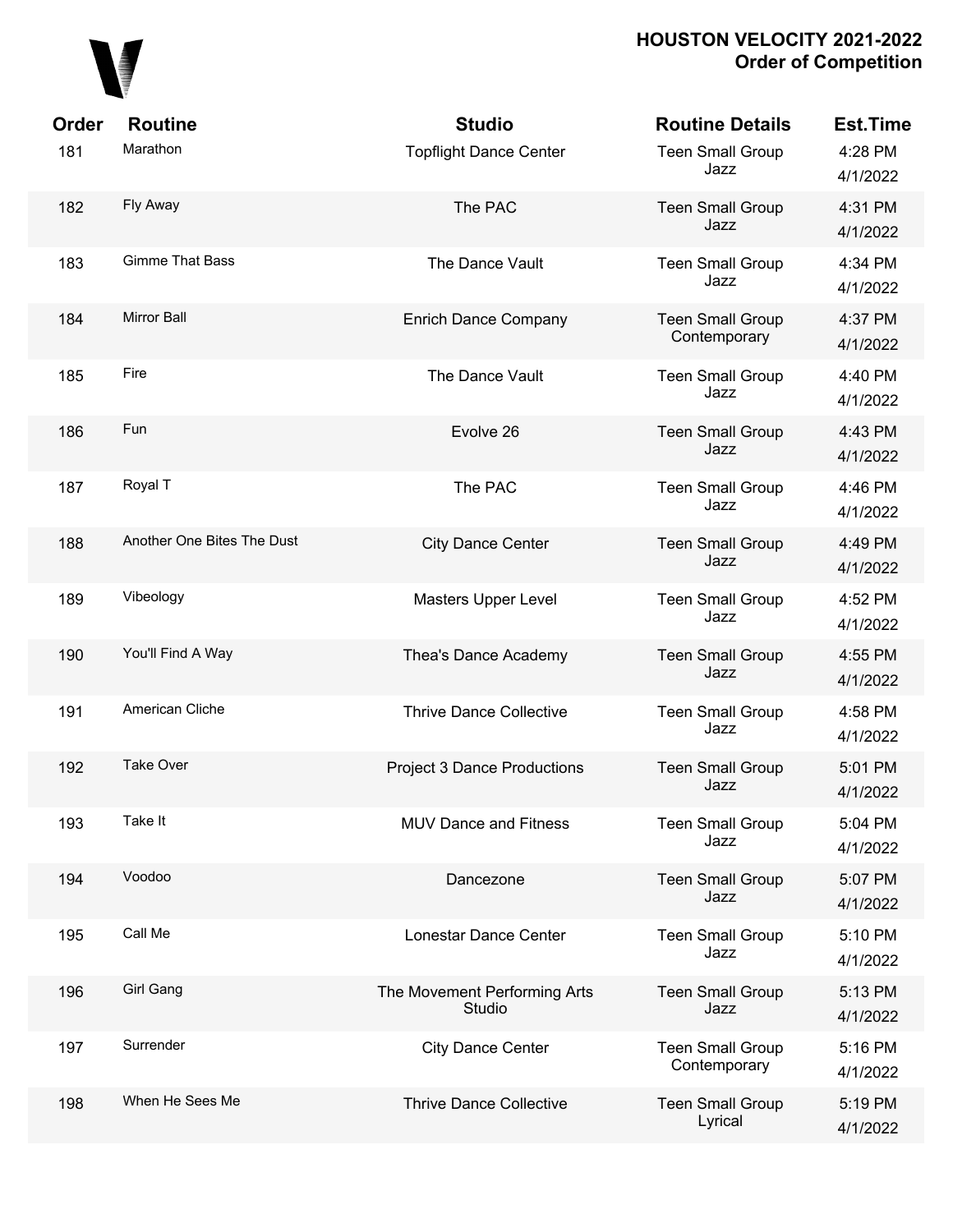

| Order<br>199 | <b>Routine</b><br>**5 MINUTE JUDGES BREAK** | <b>Studio</b><br><b>VELOCITY DANCE CONVENTION</b> | <b>Routine Details</b>                  | <b>Est.Time</b><br>5:22 PM<br>4/1/2022 |
|--------------|---------------------------------------------|---------------------------------------------------|-----------------------------------------|----------------------------------------|
| 200          | Knocking' On Heaven's Door                  | <b>Enrich Dance Company</b>                       | <b>Teen Small Group</b><br>Lyrical      | 5:27 PM<br>4/1/2022                    |
| 201          | The Author                                  | Masters Upper Level                               | <b>Teen Small Group</b><br>Lyrical      | 5:30 PM<br>4/1/2022                    |
| 202          | Troubles                                    | Dance Graphics                                    | <b>Teen Small Group</b><br>Lyrical      | 5:33 PM<br>4/1/2022                    |
| 203          | Open Arms                                   | <b>City Dance Center</b>                          | <b>Teen Small Group</b><br>Lyrical      | 5:36 PM<br>4/1/2022                    |
| 204          | Wasted                                      | Amy Blake Academy of Dance                        | <b>Teen Small Group</b><br>Lyrical      | 5:39 PM<br>4/1/2022                    |
| 205          | Leaving                                     | Northshore Academy of Dance                       | <b>Teen Small Group</b><br>Lyrical      | 5:42 PM<br>4/1/2022                    |
| 206          | <b>Battlefield</b>                          | Masters Upper Level                               | <b>Teen Small Group</b><br>Lyrical      | 5:45 PM<br>4/1/2022                    |
| 207          | Say Goodbye To Love                         | <b>Enrich Dance Company</b>                       | <b>Teen Small Group</b><br>Tap          | 5:48 PM<br>4/1/2022                    |
| 208          | New York                                    | Evolve 26                                         | <b>Teen Small Group</b><br>Tap          | 5:51 PM<br>4/1/2022                    |
| 209          | <b>Under Pressure</b>                       | <b>Cypress Dance Project</b>                      | <b>Teen Small Group</b><br>Tap          | 5:54 PM<br>4/1/2022                    |
| 210          | The Music                                   | The PAC                                           | <b>Teen Small Group</b><br>Tap          | 5:57 PM<br>4/1/2022                    |
| 211          | <b>Hide And Seek</b>                        | The Dance Vault                                   | <b>Teen Small Group</b><br>Open         | 6:00 PM<br>4/1/2022                    |
| 212          | Confined                                    | Amy Blake Academy of Dance                        | <b>Teen Small Group</b><br>Contemporary | 6:03 PM<br>4/1/2022                    |
| 213          | Pick Up The Pieces                          | <b>Topflight Dance Center</b>                     | <b>Teen Small Group</b><br>Open         | 6:06 PM<br>4/1/2022                    |
| 214          | Mask                                        | <b>Cypress Dance Project</b>                      | <b>Teen Small Group</b><br>Open         | 6:09 PM<br>4/1/2022                    |
| 215          | Long Road                                   | <b>Thrive Dance Collective</b>                    | <b>Teen Small Group</b><br>Open         | 6:12 PM<br>4/1/2022                    |
| 216          | Alternate World                             | <b>MUV Dance and Fitness</b>                      | <b>Teen Small Group</b><br>Open         | 6:15 PM<br>4/1/2022                    |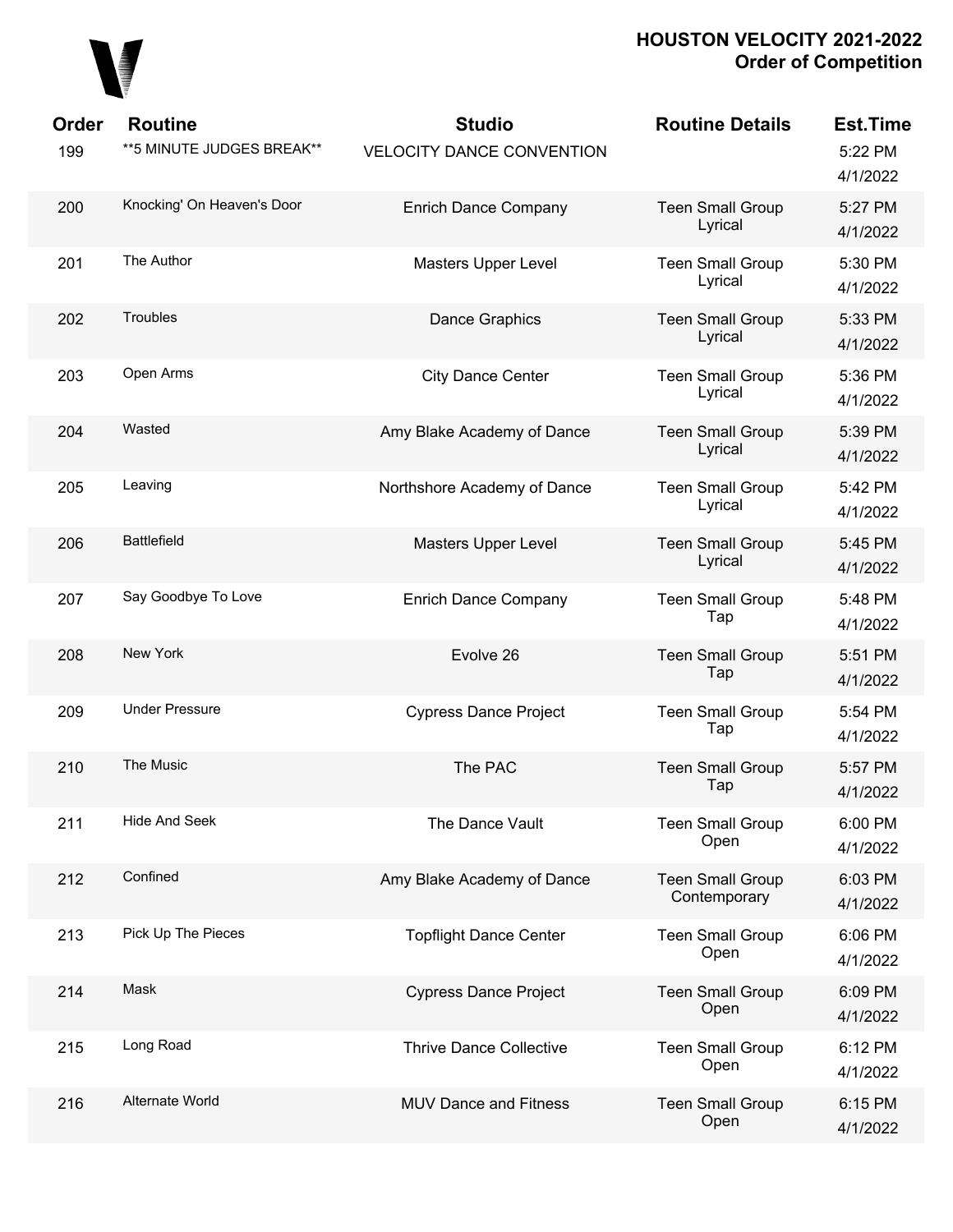

| Order | <b>Routine</b>           | <b>Studio</b>                          | <b>Routine Details</b>                                | <b>Est.Time</b>     |
|-------|--------------------------|----------------------------------------|-------------------------------------------------------|---------------------|
| 217   | Forces Of Nature         | The Dance Vault                        | <b>Teen Small Group</b><br>Open                       | 6:18 PM<br>4/1/2022 |
| 218   | My Heart Is The Core     | Amy Blake Academy of Dance             | <b>Teen Small Group</b><br>Open                       | 6:21 PM<br>4/1/2022 |
| 219   | Psa                      | <b>Project 3 Dance Productions</b>     | <b>Teen Small Group</b><br>Open                       | 6:24 PM<br>4/1/2022 |
| 220   | Stupid With Love         | <b>Thrive Dance Collective</b>         | <b>Teen Small Group</b><br><b>Musical Theater</b>     | 6:27 PM<br>4/1/2022 |
| 221   | Chicago                  | <b>InMotion Dance Studio</b>           | <b>Teen Small Group</b><br><b>Musical Theater</b>     | 6:30 PM<br>4/1/2022 |
| 222   | Cruella De Vil           | The Dance Vault                        | <b>Teen Small Group</b><br><b>Musical Theater</b>     | 6:33 PM<br>4/1/2022 |
| 223   | Come Together            | Evolve 26                              | <b>Teen Small Group</b><br><b>Musical Theater</b>     | 6:36 PM<br>4/1/2022 |
| 224   | What About It            | Amy Blake Academy of Dance             | <b>Teen Small Group</b><br>Jazz                       | 6:39 PM<br>4/1/2022 |
| 225   | Big Head                 | <b>Topflight Dance Center</b>          | <b>Teen Small Group</b><br>Hip-Hop                    | 6:42 PM<br>4/1/2022 |
| 226   | I Ain't Got Time         | The Movement Performing Arts<br>Studio | <b>Teen Small Group</b><br>Hip-Hop                    | 6:45 PM<br>4/1/2022 |
| 227   | Show Out                 | Thea's Dance Academy                   | <b>Teen Small Group</b><br>Hip-Hop                    | 6:48 PM<br>4/1/2022 |
| 228   | Bring It Back            | <b>Thrive Dance Collective</b>         | <b>Teen Small Group</b><br>Hip-Hop                    | 6:51 PM<br>4/1/2022 |
| 229   | Мc                       | The PAC                                | <b>Teen Small Group</b><br>Hip-Hop                    | 6:54 PM<br>4/1/2022 |
| 230   | ** AWARDS IN MAIN ROOM** | <b>VELOCITY DANCE CONVENTION</b>       |                                                       | 7:00 PM<br>4/1/2022 |
| 231   | Unfortunate Love         | <b>MUV Dance and Fitness</b>           | <b>Intermediate Small</b><br>Group<br>$C$ ontomnoroni | 7:50 PM<br>4/1/2022 |
| 232   | We Move Lightly          | Amy Blake Academy of Dance             | <b>Intermediate Small</b><br>Group<br>$C$ ontomnoroni | 7:53 PM<br>4/1/2022 |
| 233   | <b>Schindlers List</b>   | Masters Upper Level                    | <b>Intermediate Small</b><br>Group<br><b>Lurinal</b>  | 7:56 PM<br>4/1/2022 |
| 234   | Corners Of The Earth     | <b>Project 3 Dance Productions</b>     | <b>Intermediate Small</b><br>Group<br>$C$ ontomnoroni | 7:59 PM<br>4/1/2022 |
|       |                          |                                        |                                                       |                     |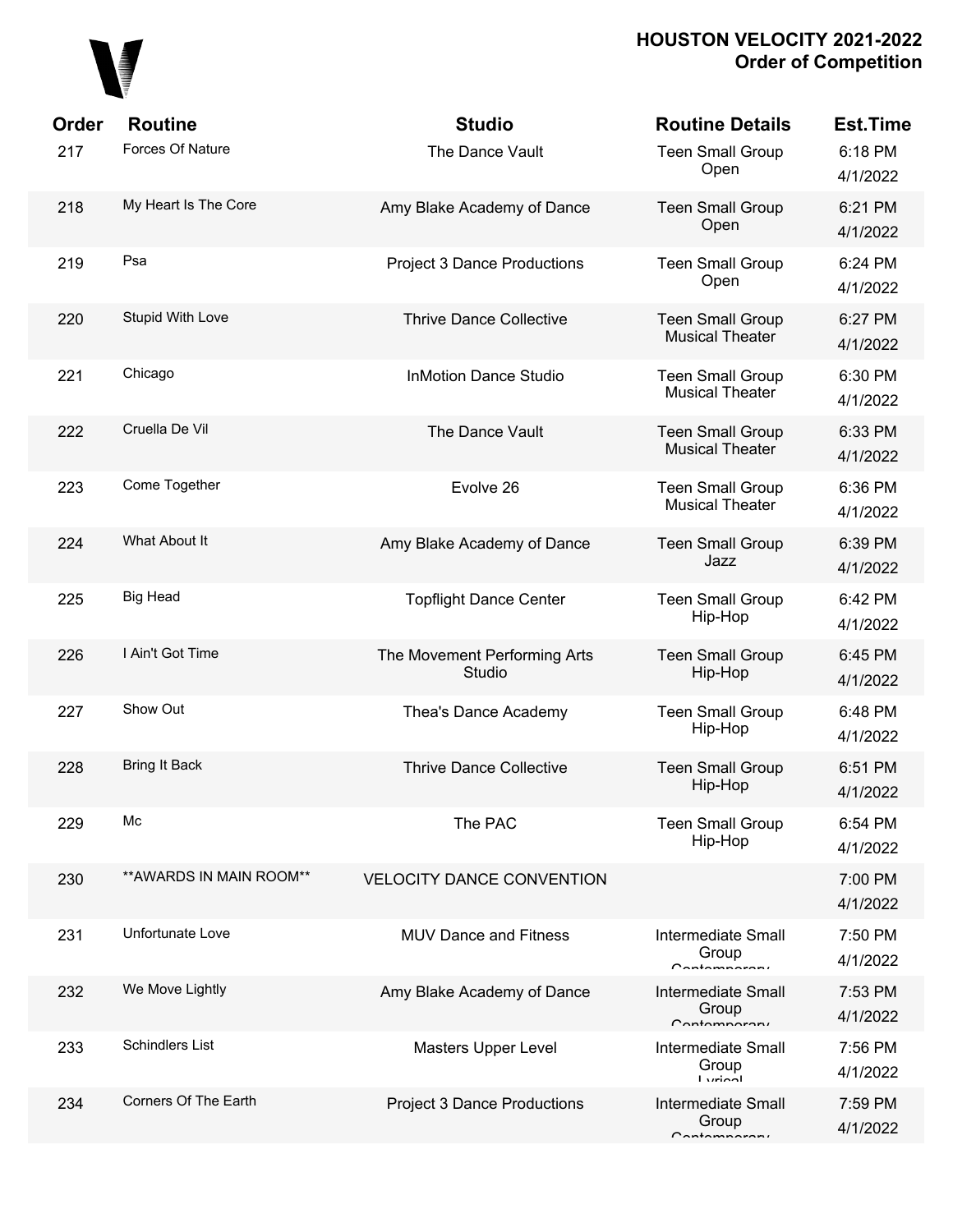

| Order | <b>Routine</b>                | <b>Studio</b>                      | <b>Routine Details</b>                                | <b>Est.Time</b>     |
|-------|-------------------------------|------------------------------------|-------------------------------------------------------|---------------------|
| 235   | Deceit And Betrayal           | <b>City Dance Center</b>           | <b>Intermediate Small</b><br>Group<br>Contamparary    | 8:02 PM<br>4/1/2022 |
| 236   | For Now                       | <b>MUV Dance and Fitness</b>       | <b>Intermediate Small</b><br>Group<br>Contamparary    | 8:05 PM<br>4/1/2022 |
| 237   | Her and The Sea               | <b>MUV Dance and Fitness</b>       | <b>Intermediate Small</b><br>Group<br>Contamparari    | 8:08 PM<br>4/1/2022 |
| 238   | What We Had                   | Dance Graphics                     | <b>Intermediate Small</b><br>Group<br>Contamparary    | 8:11 PM<br>4/1/2022 |
| 239   | One Eye Open                  | <b>Project 3 Dance Productions</b> | <b>Intermediate Small</b><br>Group<br>Contamparari    | 8:14 PM<br>4/1/2022 |
| 240   | Overture                      | Amy Blake Academy of Dance         | <b>Intermediate Small</b><br>Group<br>$C$ ontomporoni | 8:17 PM<br>4/1/2022 |
| 241   | Love Shack                    | <b>MUV Dance and Fitness</b>       | <b>Intermediate Small</b><br>Group<br>$ln - -$        | 8:20 PM<br>4/1/2022 |
| 242   | What The World Needs Now      | <b>Revolution Dance Company</b>    | <b>Intermediate Small</b><br>Group<br>Contamparary    | 8:23 PM<br>4/1/2022 |
| 243   | Clap Your Hands               | The PAC                            | <b>Intermediate Small</b><br>Group<br>$ln - -$        | 8:26 PM<br>4/1/2022 |
| 244   | <b>Takin Care Of Business</b> | <b>Project 3 Dance Productions</b> | <b>Intermediate Small</b><br>Group<br>$ln - -$        | 8:29 PM<br>4/1/2022 |
| 245   | We're Just Friends            | THE PALACE DANCE COMPANY           | <b>Intermediate Small</b><br>Group<br>$ln - -$        | 8:32 PM<br>4/1/2022 |
| 246   | <b>Cold Hearted Snake</b>     | Dance Graphics                     | <b>Intermediate Small</b><br>Group<br>$ln - -$        | 8:35 PM<br>4/1/2022 |
| 247   | Plus 1                        | Amy Blake Academy of Dance         | <b>Intermediate Small</b><br>Group<br>$ln -$          | 8:38 PM<br>4/1/2022 |
| 248   | One Woman Army                | Lonestar Dance Center              | <b>Intermediate Small</b><br>Group<br>$1 - -$         | 8:41 PM<br>4/1/2022 |
| 249   | Sequence                      | <b>Topflight Dance Center</b>      | <b>Intermediate Small</b><br>Group<br>$1 - - -$       | 8:44 PM<br>4/1/2022 |
| 250   | The Kids Are Coming           | <b>Project 3 Dance Productions</b> | <b>Intermediate Small</b><br>Group<br>$ln -$          | 8:47 PM<br>4/1/2022 |
| 251   | The Diner                     | Masters Upper Level                | <b>Intermediate Small</b><br>Group<br>$C$ ontomnoroni | 8:50 PM<br>4/1/2022 |
| 252   | <b>Sweet Dreams</b>           | Amy Blake Academy of Dance         | <b>Intermediate Small</b><br>Group<br>$1 - -$         | 8:53 PM<br>4/1/2022 |
|       |                               |                                    |                                                       |                     |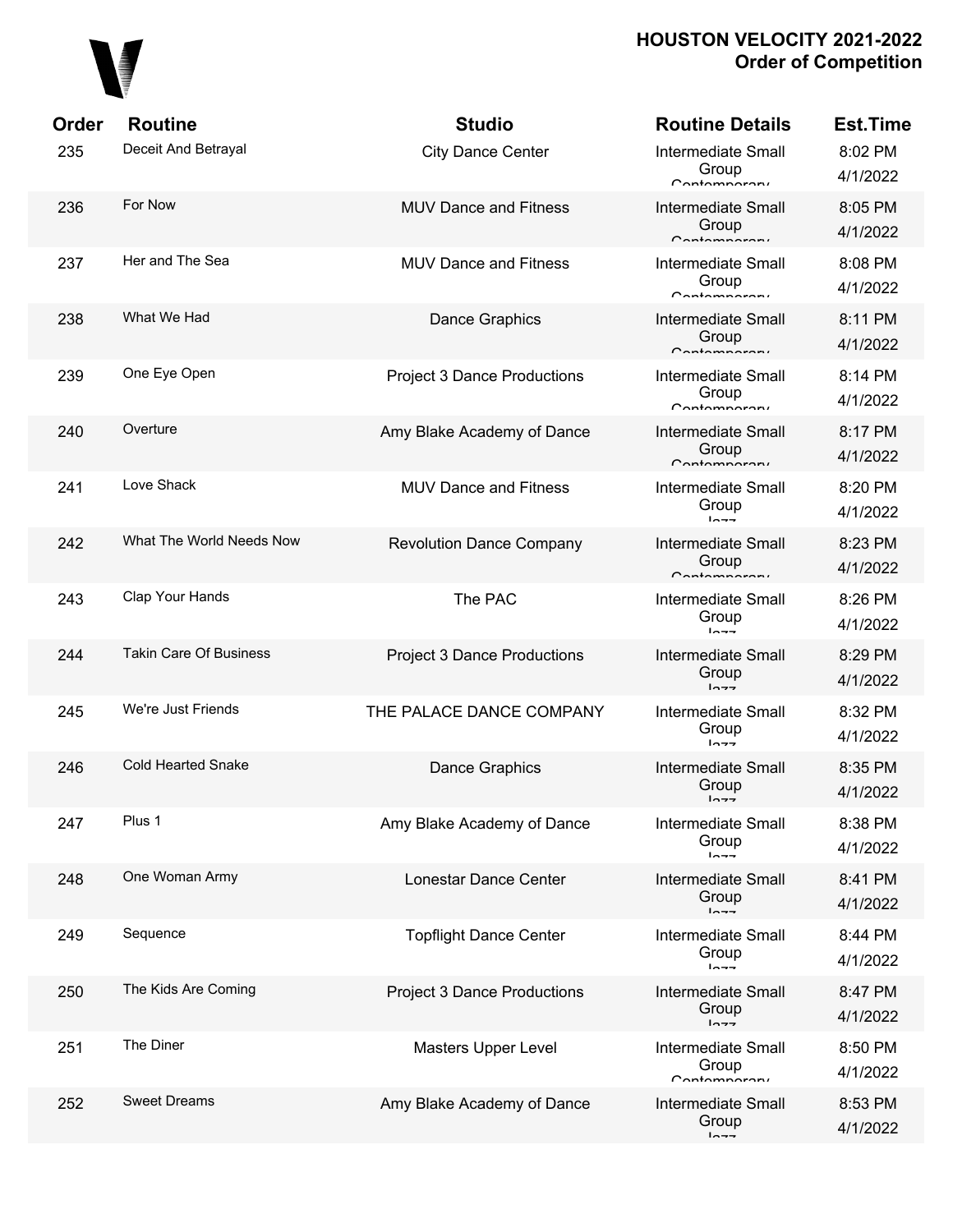## 

| Order | <b>Routine</b>             | <b>Studio</b>                      | <b>Routine Details</b>                                   | <b>Est.Time</b>     |
|-------|----------------------------|------------------------------------|----------------------------------------------------------|---------------------|
| 253   | Dem Beats                  | <b>Project 3 Dance Productions</b> | <b>Intermediate Small</b><br>Group<br>$ln - -$           | 8:56 PM<br>4/1/2022 |
| 254   | <b>Mustang Sally</b>       | <b>Thrive Dance Collective</b>     | <b>Intermediate Small</b><br>Group<br>$ln - -$           | 8:59 PM<br>4/1/2022 |
| 255   | <b>Turning Page</b>        | Lonestar Dance Center              | Intermediate Small<br>Group<br><b>Ludon</b>              | 9:02 PM<br>4/1/2022 |
| 256   | <b>Breathe Again</b>       | <b>Enrich Dance Company</b>        | Intermediate Small<br>Group<br>$I$ <i>veion</i> l        | 9:05 PM<br>4/1/2022 |
| 257   | <b>Heads Will Roll</b>     | Masters Upper Level                | <b>Intermediate Small</b><br>Group<br>$ln - -$           | 9:08 PM<br>4/1/2022 |
| 258   | Georgia                    | Dancezone                          | <b>Intermediate Small</b><br>Group<br>$I$ <i>veion</i> l | 9:11 PM<br>4/1/2022 |
| 259   | Across The Sea             | The Dance Vault                    | <b>Intermediate Small</b><br>Group<br><b>Ludon</b>       | 9:14 PM<br>4/1/2022 |
| 260   | Dive In The Water          | <b>FLEX Dance and Fitness</b>      | <b>Intermediate Small</b><br>Group<br>$I$ winnl          | 9:17 PM<br>4/1/2022 |
| 261   | ** 5 MINUTE JUDGES BREAK** | <b>VELOCITY DANCE CONVENTION</b>   |                                                          | 9:20 PM<br>4/1/2022 |
| 262   | Situation                  | <b>MUV Dance and Fitness</b>       | <b>Intermediate Small</b><br>Group<br>$ln - -$           | 9:25 PM<br>4/1/2022 |
| 263   | Unbreakable                | Northshore Academy of Dance        | <b>Intermediate Small</b><br>Group<br><b>Ludon</b>       | 9:28 PM<br>4/1/2022 |
| 264   | Empire                     | <b>Project 3 Dance Productions</b> | <b>Intermediate Small</b><br>Group<br><b>Lurinal</b>     | 9:31 PM<br>4/1/2022 |
| 265   | Stone                      | <b>City Dance Center</b>           | <b>Intermediate Small</b><br>Group<br><b>Lurinol</b>     | 9:34 PM<br>4/1/2022 |
| 266   | Sing Sing Sing             | The PAC                            | <b>Intermediate Small</b><br>Group<br>$T_{nn}$           | 9:37 PM<br>4/1/2022 |
| 267   | Submerge                   | <b>MUV Dance and Fitness</b>       | <b>Intermediate Small</b><br>Group<br>$\cap$ non         | 9:40 PM<br>4/1/2022 |
| 268   | Assembly of Rhythm         | <b>Topflight Dance Center</b>      | <b>Intermediate Small</b><br>Group<br>$\sim$             | 9:43 PM<br>4/1/2022 |
| 269   | Stone Cold                 | <b>Cypress Dance Project</b>       | <b>Intermediate Small</b><br>Group<br>Onnn               | 9:46 PM<br>4/1/2022 |
| 270   | <b>Criminal Intent</b>     | <b>Dance Graphics</b>              | <b>Intermediate Small</b><br>Group<br>$\sim$             | 9:49 PM<br>4/1/2022 |
|       |                            |                                    |                                                          |                     |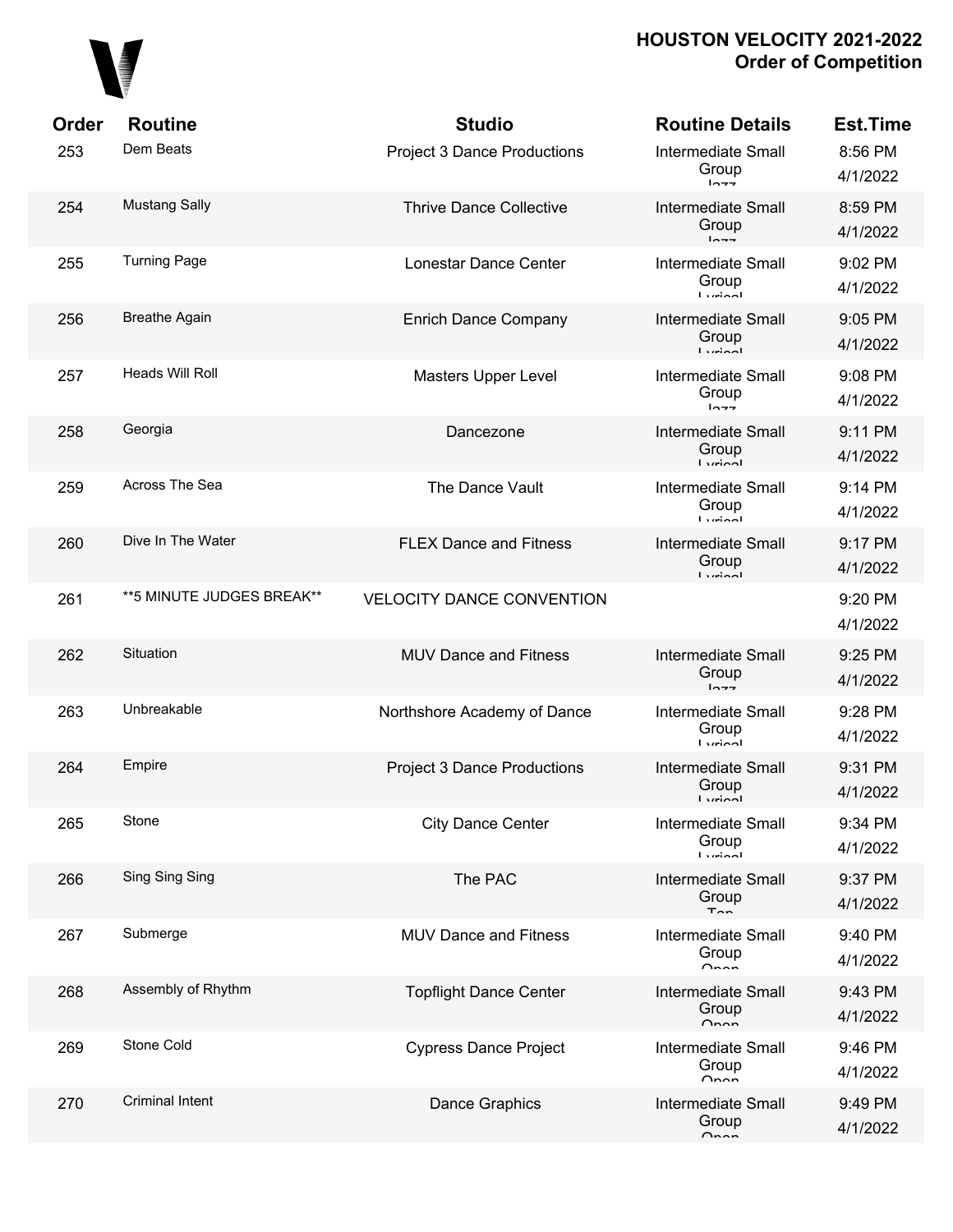

| Order | <b>Routine</b>                                   | <b>Studio</b>                    | <b>Routine Details</b>                                | <b>Est.Time</b>      |
|-------|--------------------------------------------------|----------------------------------|-------------------------------------------------------|----------------------|
| 271   | I Can Cook Too                                   | Amy Blake Academy of Dance       | <b>Intermediate Small</b><br>Group<br>Munical Thootor | 9:52 PM<br>4/1/2022  |
| 272   | Like I                                           | The PAC                          | <b>Intermediate Small</b><br>Group                    | 9:55 PM<br>4/1/2022  |
| 273   | Cry                                              | THE PALACE DANCE COMPANY         | <b>Intermediate Small</b><br>Group<br>أممنينا         | 9:58 PM<br>4/1/2022  |
| 274   | ** AWARDS IN MAIN ROOM**                         | <b>VELOCITY DANCE CONVENTION</b> |                                                       | 11:15 PM<br>4/1/2022 |
| 275   | **START OF SECOND ROOM<br>COMPETITION #275-563** | <b>VELOCITY DANCE CONVENTION</b> |                                                       | 7:10 AM<br>4/1/2022  |
| 276   | <b>Ballet Polka</b>                              | <b>Cypress Dance Project</b>     | Mini Solo<br><b>Ballet</b>                            | 7:10 AM<br>4/1/2022  |
| 277   | The Chase                                        | <b>Revolution Dance Company</b>  | Mini Solo<br>Contemporary                             | 7:12 AM<br>4/1/2022  |
| 278   | Best Of My Love                                  | <b>Cypress Dance Project</b>     | Mini Solo<br>Jazz                                     | 7:15 AM<br>4/1/2022  |
| 279   | Queen                                            | Dancezone                        | Mini Solo<br>Jazz                                     | 7:18 AM<br>4/1/2022  |
| 280   | Knock On Wood                                    | <b>Topflight Dance Center</b>    | Mini Solo<br>Jazz                                     | 7:21 AM<br>4/1/2022  |
| 281   | Do It Like This                                  | <b>MUV Dance and Fitness</b>     | Mini Solo<br>Jazz                                     | 7:23 AM<br>4/1/2022  |
| 282   | Knock On Wood                                    | Dance Graphics                   | Mini Solo<br>Jazz                                     | 7:26 AM<br>4/1/2022  |
| 283   | Mamma Knows Best                                 | Studio Seventeen                 | Mini Solo<br>Jazz                                     | 7:29 AM<br>4/1/2022  |
| 284   | <b>Stupid Cupid</b>                              | Studio Seventeen                 | Mini Solo<br>Jazz                                     | 7:32 AM<br>4/1/2022  |
| 285   | Crazy Little Thing Called Love                   | <b>Thrive Dance Collective</b>   | Mini Solo<br>Jazz                                     | 7:34 AM<br>4/1/2022  |
| 286   | <b>Boss</b>                                      | Evolve 26                        | Mini Solo<br>Jazz                                     | 7:37 AM<br>4/1/2022  |
| 287   | Do Wah Diddy                                     | Studio Seventeen                 | Mini Duo/Trio<br>Jazz                                 | 7:40 AM<br>4/1/2022  |
| 288   | How Do I Look                                    | THE PALACE DANCE COMPANY         | Mini Duo/Trio<br>Jazz                                 | 7:43 AM<br>4/1/2022  |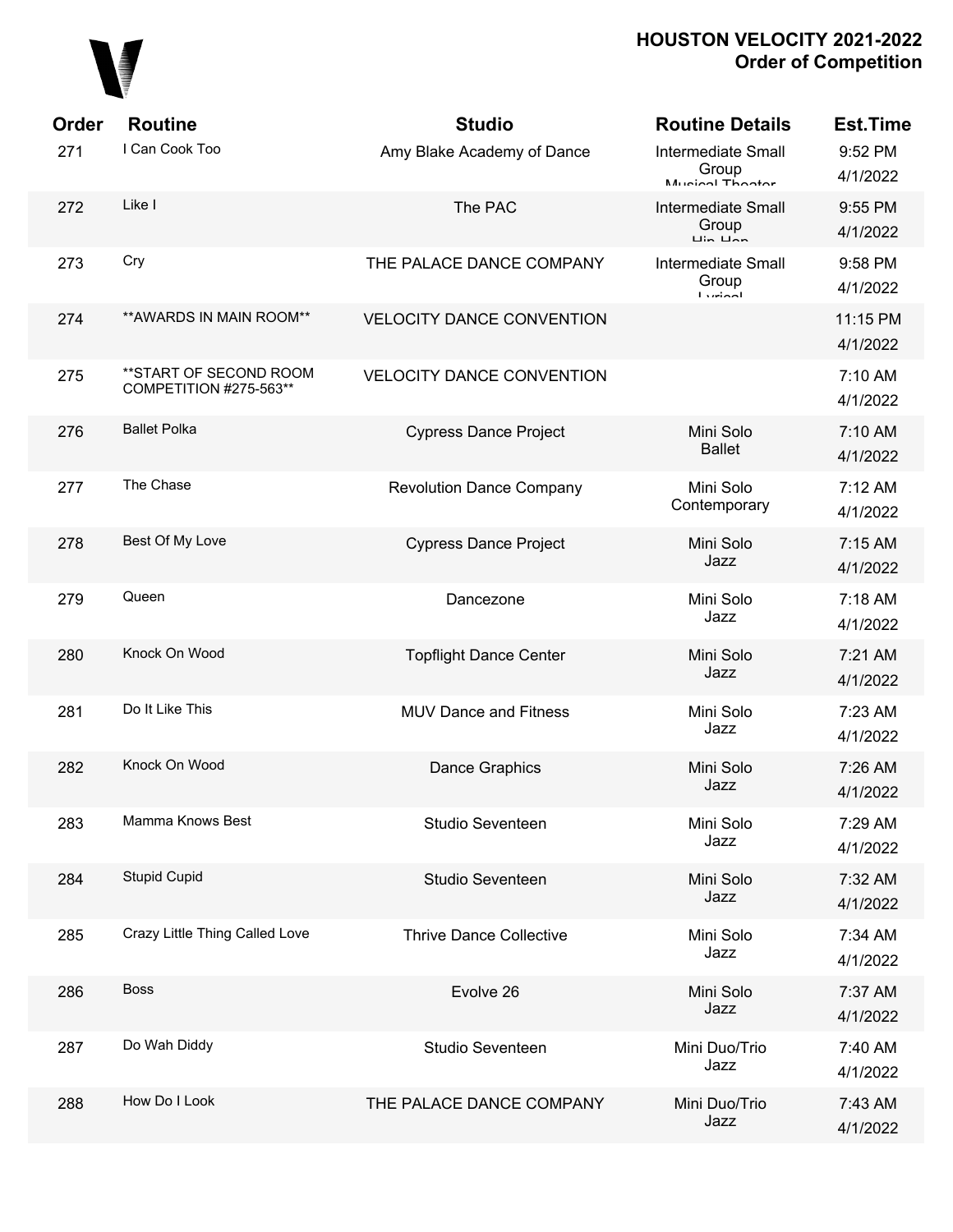

| Order | <b>Routine</b>     | <b>Studio</b>                   | <b>Routine Details</b>      | Est.Time            |
|-------|--------------------|---------------------------------|-----------------------------|---------------------|
| 289   | Yes I Can          | <b>Thrive Dance Collective</b>  | Mini Duo/Trio<br>Jazz       | 7:45 AM<br>4/1/2022 |
| 290   | Hair               | Studio Seventeen                | Mini Duo/Trio<br>Jazz       | 7:48 AM<br>4/1/2022 |
| 291   | Queen Bee          | <b>Revolution Dance Company</b> | Mini Duo/Trio<br>Jazz       | 7:51 AM<br>4/1/2022 |
| 292   | Golden             | <b>Revolution Dance Company</b> | Junior Solo<br>Contemporary | 7:54 AM<br>4/1/2022 |
| 293   | When We're Older   | <b>Topflight Dance Center</b>   | Junior Solo<br>Contemporary | 7:56 AM<br>4/1/2022 |
| 294   | The Shape Of Water | <b>City Dance Center</b>        | Junior Solo<br>Contemporary | 7:59 AM<br>4/1/2022 |
| 295   | Honest             | <b>Cypress Dance Project</b>    | Junior Solo<br>Contemporary | 8:02 AM<br>4/1/2022 |
| 296   | Paint It Black     | <b>Thrive Dance Collective</b>  | Junior Solo<br>Contemporary | 8:05 AM<br>4/1/2022 |
| 297   | If You Love Her    | <b>FLEX Dance and Fitness</b>   | Junior Solo<br>Contemporary | 8:07 AM<br>4/1/2022 |
| 298   | Jump               | <b>Topflight Dance Center</b>   | Junior Solo<br>Contemporary | 8:10 AM<br>4/1/2022 |
| 299   | Madness            | <b>Masters Upper Level</b>      | Junior Solo<br>Contemporary | 8:13 AM<br>4/1/2022 |
| 300   | Daisies            | Thea's Dance Academy            | Junior Solo<br>Contemporary | 8:16 AM<br>4/1/2022 |
| 301   | Another Summer     | <b>Thrive Dance Collective</b>  | Junior Solo<br>Contemporary | 8:18 AM<br>4/1/2022 |
| 302   | Remember           | <b>FLEX Dance and Fitness</b>   | Junior Solo<br>Contemporary | 8:21 AM<br>4/1/2022 |
| 303   | Rain Dance         | <b>Masters Upper Level</b>      | Junior Solo<br>Contemporary | 8:24 AM<br>4/1/2022 |
| 304   | Love Has No Limits | The Dance Vault                 | Junior Solo<br>Contemporary | 8:27 AM<br>4/1/2022 |
| 305   | Professional       | <b>Masters Upper Level</b>      | Junior Solo<br>Jazz         | 8:29 AM<br>4/1/2022 |
| 306   | Strut              | <b>FLEX Dance and Fitness</b>   | Junior Solo<br>Jazz         | 8:32 AM<br>4/1/2022 |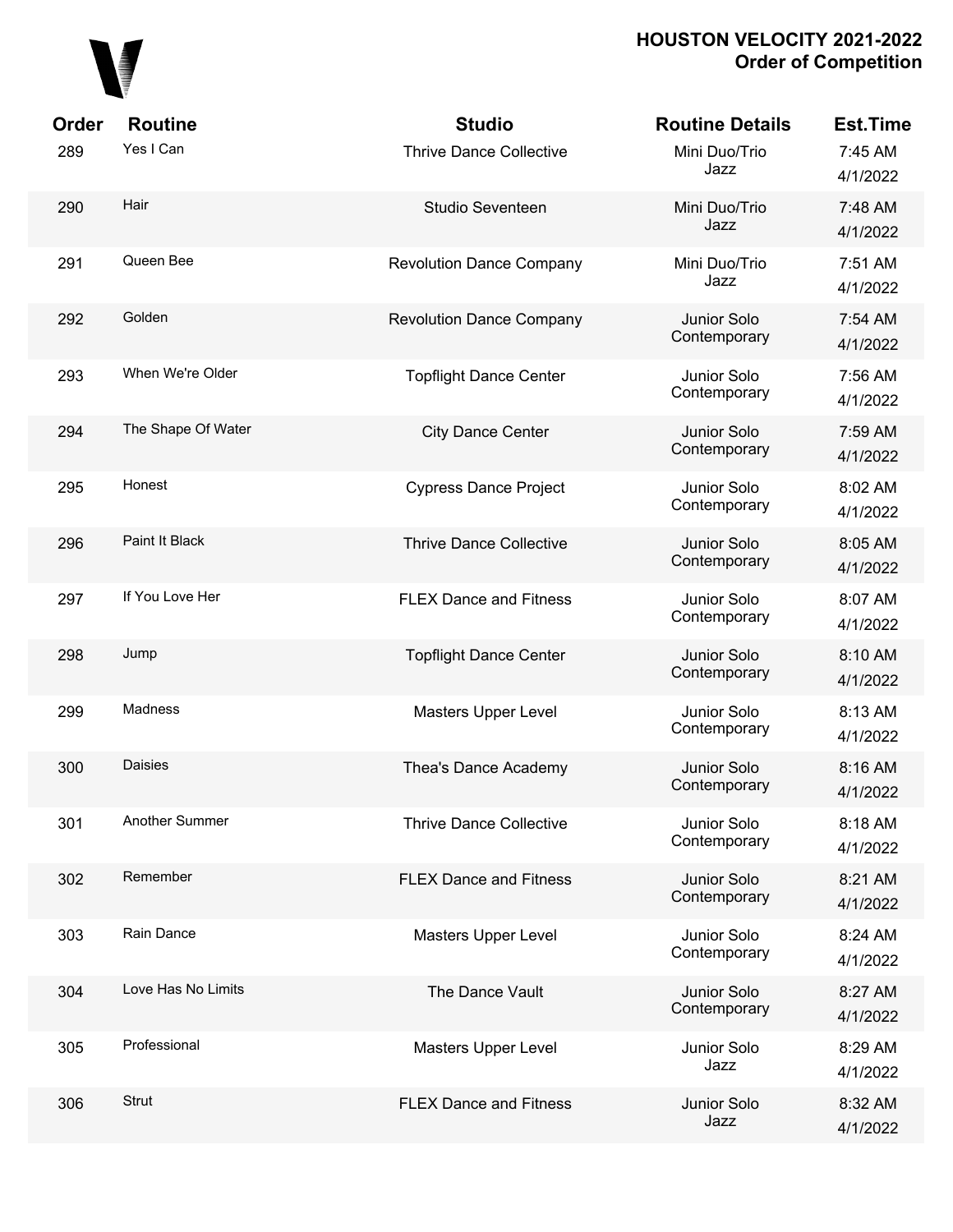

| Order | <b>Routine</b>             | <b>Studio</b>                      | <b>Routine Details</b> | <b>Est.Time</b>     |
|-------|----------------------------|------------------------------------|------------------------|---------------------|
| 307   | <b>Dress</b>               | Dance Graphics                     | Junior Solo<br>Jazz    | 8:35 AM<br>4/1/2022 |
| 308   | <b>Black And Gold</b>      | Studio Seventeen                   | Junior Solo<br>Jazz    | 8:38 AM<br>4/1/2022 |
| 309   | Glam                       | Dance Graphics                     | Junior Solo<br>Jazz    | 8:40 AM<br>4/1/2022 |
| 310   | <b>Feeling Gorgeous</b>    | <b>Dance Graphics</b>              | Junior Solo<br>Jazz    | 8:43 AM<br>4/1/2022 |
| 311   | I'm Available              | <b>Revolution Dance Company</b>    | Junior Solo<br>Jazz    | 8:46 AM<br>4/1/2022 |
| 312   | Play That Sax              | <b>Cypress Dance Project</b>       | Junior Solo<br>Jazz    | 8:49 AM<br>4/1/2022 |
| 313   | <b>Got That Something</b>  | <b>Revolution Dance Company</b>    | Junior Solo<br>Jazz    | 8:51 AM<br>4/1/2022 |
| 314   | I Feel Good                | The PAC                            | Junior Solo<br>Jazz    | 8:54 AM<br>4/1/2022 |
| 315   | ** 5 MINUTE JUDGES BREAK** | <b>VELOCITY DANCE CONVENTION</b>   |                        | 8:57 AM<br>4/1/2022 |
| 316   | Dancing Queen              | <b>Dance Graphics</b>              | Junior Solo<br>Lyrical | 9:02 AM<br>4/1/2022 |
| 317   | Shake The Room             | Studio Seventeen                   | Junior Solo<br>Jazz    | 9:04 AM<br>4/1/2022 |
| 318   | My Southern Accent         | <b>Revolution Dance Company</b>    | Junior Solo<br>Jazz    | 9:07 AM<br>4/1/2022 |
| 319   | Party Girl                 | Dance Graphics                     | Junior Solo<br>Jazz    | 9:10 AM<br>4/1/2022 |
| 320   | Fabulous                   | <b>Revolution Dance Company</b>    | Junior Solo<br>Jazz    | 9:13 AM<br>4/1/2022 |
| 321   | My Own Drum                | <b>Revolution Dance Company</b>    | Junior Solo<br>Jazz    | 9:15 AM<br>4/1/2022 |
| 322   | Take The A Train           | <b>Thrive Dance Collective</b>     | Junior Solo<br>Jazz    | 9:18 AM<br>4/1/2022 |
| 323   | Crazy And Pop              | Evolve 26                          | Junior Solo<br>Jazz    | 9:21 AM<br>4/1/2022 |
| 324   | Grow                       | <b>Project 3 Dance Productions</b> | Junior Solo<br>Lyrical | 9:24 AM<br>4/1/2022 |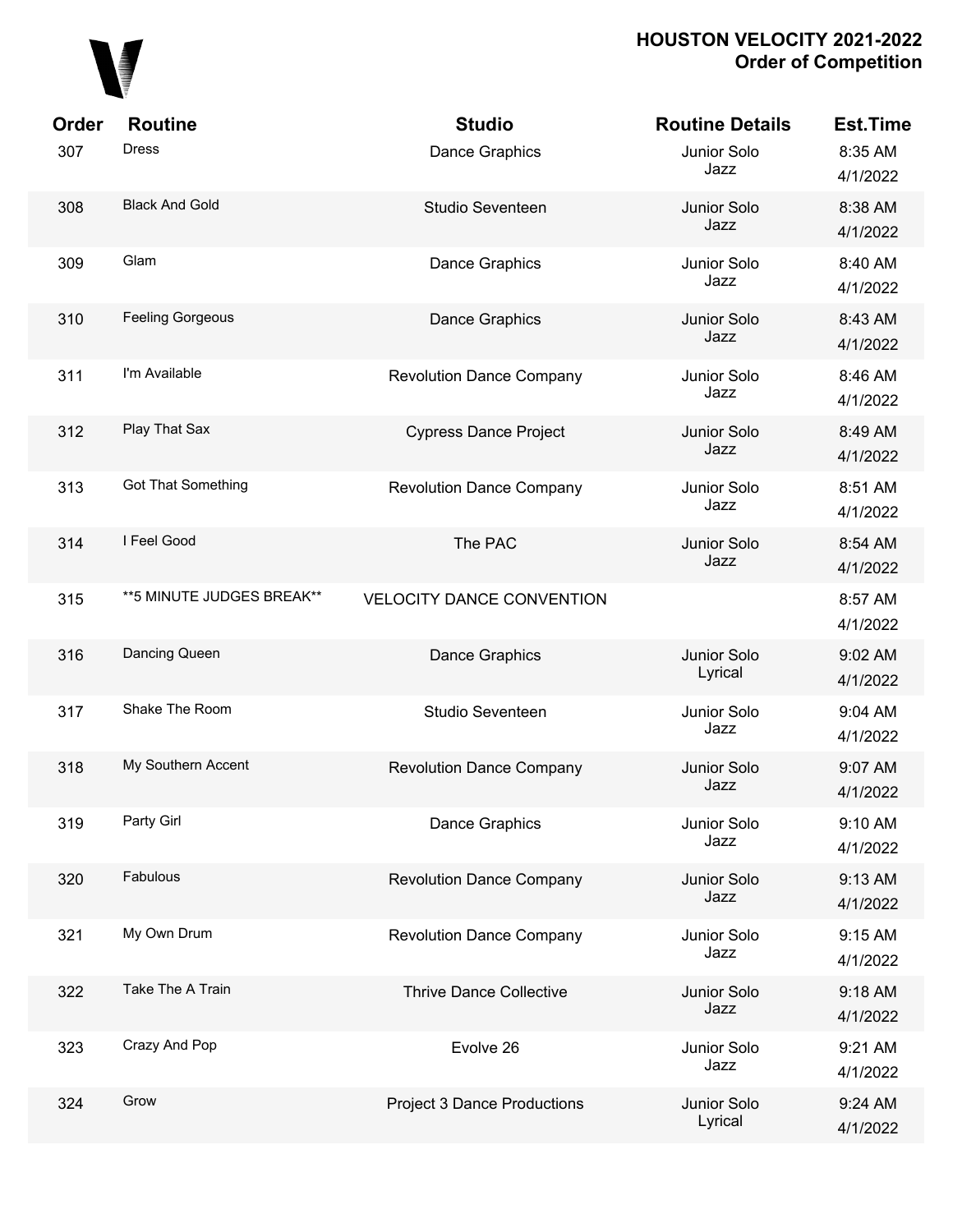

| Order | <b>Routine</b>         | <b>Studio</b>                      | <b>Routine Details</b>                | <b>Est.Time</b>      |
|-------|------------------------|------------------------------------|---------------------------------------|----------------------|
| 325   | Road To Happiness      | <b>Thrive Dance Collective</b>     | Junior Solo<br>Lyrical                | 9:26 AM<br>4/1/2022  |
| 326   | Dream On               | Dancezone                          | Junior Solo<br>Lyrical                | 9:29 AM<br>4/1/2022  |
| 327   | <b>Bitter Song</b>     | <b>Topflight Dance Center</b>      | Junior Solo<br>Lyrical                | 9:32 AM<br>4/1/2022  |
| 328   | When She Loved Me      | <b>Revolution Dance Company</b>    | Junior Solo<br>Lyrical                | 9:35 AM<br>4/1/2022  |
| 329   | Without a Word         | <b>Masters Upper Level</b>         | Junior Solo<br>Lyrical                | 9:37 AM<br>4/1/2022  |
| 330   | Bang                   | <b>Revolution Dance Company</b>    | Junior Solo<br>Tap                    | 9:40 AM<br>4/1/2022  |
| 331   | Step In Time           | <b>Revolution Dance Company</b>    | Junior Solo<br>Tap                    | 9:43 AM<br>4/1/2022  |
| 332   | Hip Hop Hooray         | The PAC                            | Junior Solo<br>Tap                    | 9:46 AM<br>4/1/2022  |
| 333   | Walking On Air         | <b>Cypress Dance Project</b>       | Junior Solo<br>Open                   | 9:48 AM<br>4/1/2022  |
| 334   | I dont think about you | <b>Project 3 Dance Productions</b> | Junior Solo<br>Open                   | 9:51 AM<br>4/1/2022  |
| 335   | Fame                   | <b>Cypress Dance Project</b>       | Junior Solo<br>Open                   | 9:54 AM<br>4/1/2022  |
| 336   | The Huntress           | <b>Topflight Dance Center</b>      | Junior Solo<br>Open                   | 9:57 AM<br>4/1/2022  |
| 337   | Like I Love            | Dancezone                          | Junior Solo<br>Open                   | 9:59 AM<br>4/1/2022  |
| 338   | It's Raining Men       | <b>Dance Graphics</b>              | Junior Solo<br><b>Musical Theater</b> | 10:02 AM<br>4/1/2022 |
| 339   | Don Juan               | <b>Topflight Dance Center</b>      | Junior Solo<br><b>Musical Theater</b> | 10:05 AM<br>4/1/2022 |
| 340   | Life Of The Party      | Masters Upper Level                | Junior Solo<br><b>Musical Theater</b> | 10:08 AM<br>4/1/2022 |
| 341   | The Greatest Star      | <b>MUV Dance and Fitness</b>       | Junior Solo<br><b>Musical Theater</b> | 10:10 AM<br>4/1/2022 |
| 342   | Luminous               | <b>MUV Dance and Fitness</b>       | Junior Solo<br>Lyrical                | 10:13 AM<br>4/1/2022 |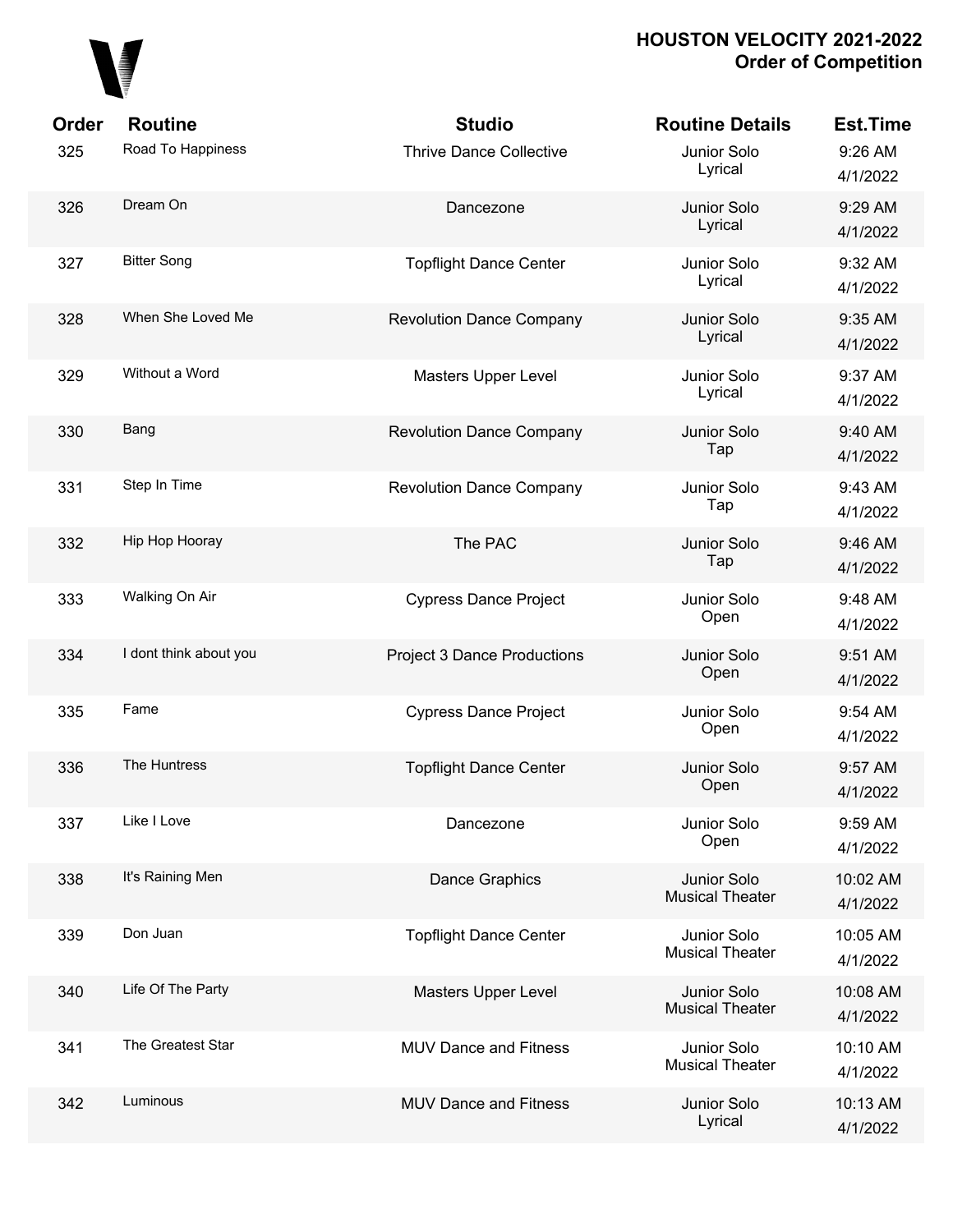# 

| Order | <b>Routine</b>             | <b>Studio</b>                    | <b>Routine Details</b>            | <b>Est.Time</b>      |
|-------|----------------------------|----------------------------------|-----------------------------------|----------------------|
| 343   | Underground                | <b>MUV Dance and Fitness</b>     | Junior Solo<br>Open               | 10:16 AM<br>4/1/2022 |
| 344   | Momma Told Me              | Amy Blake Academy of Dance       | Junior Duo/Trio<br>Jazz           | 10:19 AM<br>4/1/2022 |
| 345   | Puttin' On The Ritz        | <b>City Dance Center</b>         | Junior Duo/Trio<br>Jazz           | 10:21 AM<br>4/1/2022 |
| 346   | Good Time Girl             | The PAC                          | Junior Duo/Trio<br>Jazz           | 10:24 AM<br>4/1/2022 |
| 347   | Tribe                      | Thea's Dance Academy             | Junior Duo/Trio<br>Jazz           | 10:27 AM<br>4/1/2022 |
| 348   | Fly Away                   | Amy Blake Academy of Dance       | Junior Duo/Trio<br>Lyrical        | 10:30 AM<br>4/1/2022 |
| 349   | <b>Anything Goes</b>       | <b>Masters Upper Level</b>       | Junior Duo/Trio<br>Tap            | 10:32 AM<br>4/1/2022 |
| 350   | The Only Fault             | <b>Cypress Dance Project</b>     | Junior Duo/Trio<br>Open           | 10:35 AM<br>4/1/2022 |
| 351   | <b>Forward March</b>       | THE PALACE DANCE COMPANY         | Junior Duo/Trio<br>Hip-Hop        | 10:38 AM<br>4/1/2022 |
| 352   | Stand Up                   | Lonestar Dance Center            | Intermediate Solo<br>Contemporary | 10:41 AM<br>4/1/2022 |
| 353   | Slip Into Rain             | The PAC                          | Intermediate Solo<br>Contemporary | 10:43 AM<br>4/1/2022 |
| 354   | <b>Ultra Violet</b>        | Northshore Academy of Dance      | Intermediate Solo<br>Contemporary | 10:46 AM<br>4/1/2022 |
| 355   | Quantum                    | <b>Topflight Dance Center</b>    | Intermediate Solo<br>Contemporary | 10:49 AM<br>4/1/2022 |
| 356   | Play Stop Pause            | <b>Topflight Dance Center</b>    | Intermediate Solo<br>Contemporary | 10:52 AM<br>4/1/2022 |
| 357   | ** 5 MINUTE JUDGES BREAK** | <b>VELOCITY DANCE CONVENTION</b> |                                   | 10:54 AM<br>4/1/2022 |
| 358   | Fire The Flood             | <b>MUV Dance and Fitness</b>     | Intermediate Solo<br>Contemporary | 10:59 AM<br>4/1/2022 |
| 359   | Anything Worth Holding     | Dance Graphics                   | Intermediate Solo<br>Contemporary | 11:01 AM<br>4/1/2022 |
| 360   | This Is The Beginning      | <b>Enrich Dance Company</b>      | Intermediate Solo<br>Contemporary | 11:04 AM<br>4/1/2022 |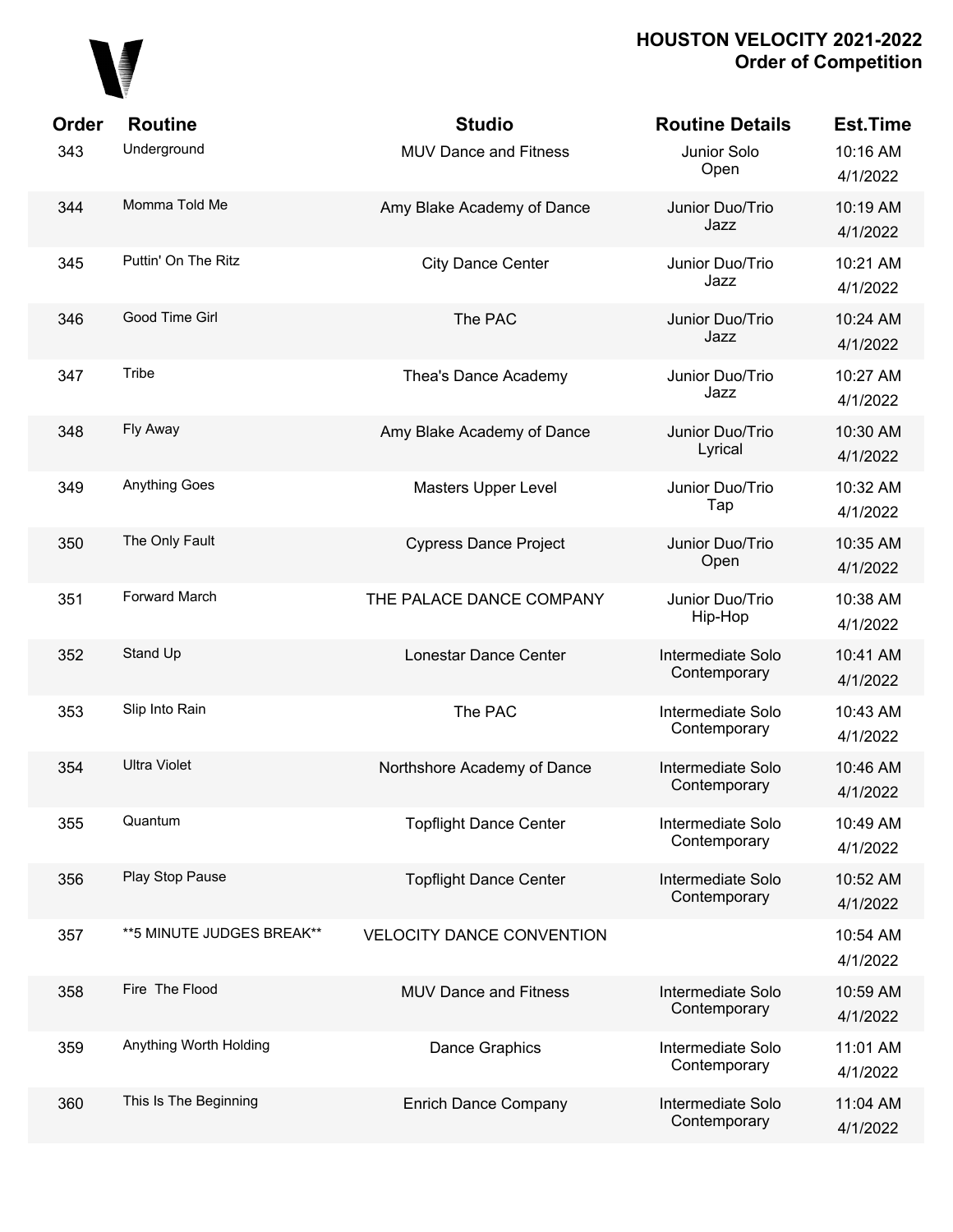

| Order | <b>Routine</b>             | <b>Studio</b>                 | <b>Routine Details</b>            | <b>Est.Time</b>      |
|-------|----------------------------|-------------------------------|-----------------------------------|----------------------|
| 361   | Rise Up                    | <b>FLEX Dance and Fitness</b> | Intermediate Solo<br>Contemporary | 11:07 AM<br>4/1/2022 |
| 362   | Split                      | <b>City Dance Center</b>      | Intermediate Solo<br>Contemporary | 11:10 AM<br>4/1/2022 |
| 363   | <b>Ultraviolet</b>         | <b>MUV Dance and Fitness</b>  | Intermediate Solo<br>Contemporary | 11:12 AM<br>4/1/2022 |
| 364   | Cry To Me                  | <b>Enrich Dance Company</b>   | Intermediate Solo<br>Contemporary | 11:15 AM<br>4/1/2022 |
| 365   | Traitor                    | Lonestar Dance Center         | Intermediate Solo<br>Contemporary | 11:18 AM<br>4/1/2022 |
| 366   | War Of Hearts              | The Dance Vault               | Intermediate Solo<br>Contemporary | 11:21 AM<br>4/1/2022 |
| 367   | Find A Place               | The Dance Vault               | Intermediate Solo<br>Contemporary | 11:23 AM<br>4/1/2022 |
| 368   | Animal                     | Northshore Academy of Dance   | Intermediate Solo<br>Contemporary | 11:26 AM<br>4/1/2022 |
| 369   | Particles                  | <b>MUV Dance and Fitness</b>  | Intermediate Solo<br>Contemporary | 11:29 AM<br>4/1/2022 |
| 370   | 2400                       | <b>Topflight Dance Center</b> | Intermediate Solo<br>Contemporary | 11:32 AM<br>4/1/2022 |
| 371   | Swan Song                  | <b>MUV Dance and Fitness</b>  | Intermediate Solo<br>Contemporary | 11:34 AM<br>4/1/2022 |
| 372   | Not About Angels           | <b>Enrich Dance Company</b>   | Intermediate Solo<br>Contemporary | 11:37 AM<br>4/1/2022 |
| 373   | Angels                     | Masters Upper Level           | Intermediate Solo<br>Contemporary | 11:40 AM<br>4/1/2022 |
| 374   | Locomotion                 | <b>Cypress Dance Project</b>  | Intermediate Solo<br>Jazz         | 11:43 AM<br>4/1/2022 |
| 375   | Having Trouble Breathing   | <b>Cypress Dance Project</b>  | Intermediate Solo<br>Lyrical      | 11:45 AM<br>4/1/2022 |
| 376   | Never Knock                | <b>Cypress Dance Project</b>  | Intermediate Solo<br>Lyrical      | 11:48 AM<br>4/1/2022 |
| 377   | I Cant Hear A Word You Say | Masters Upper Level           | Intermediate Solo<br>Jazz         | 11:51 AM<br>4/1/2022 |
| 378   | That Man                   | Masters Upper Level           | Intermediate Solo<br>Jazz         | 11:54 AM<br>4/1/2022 |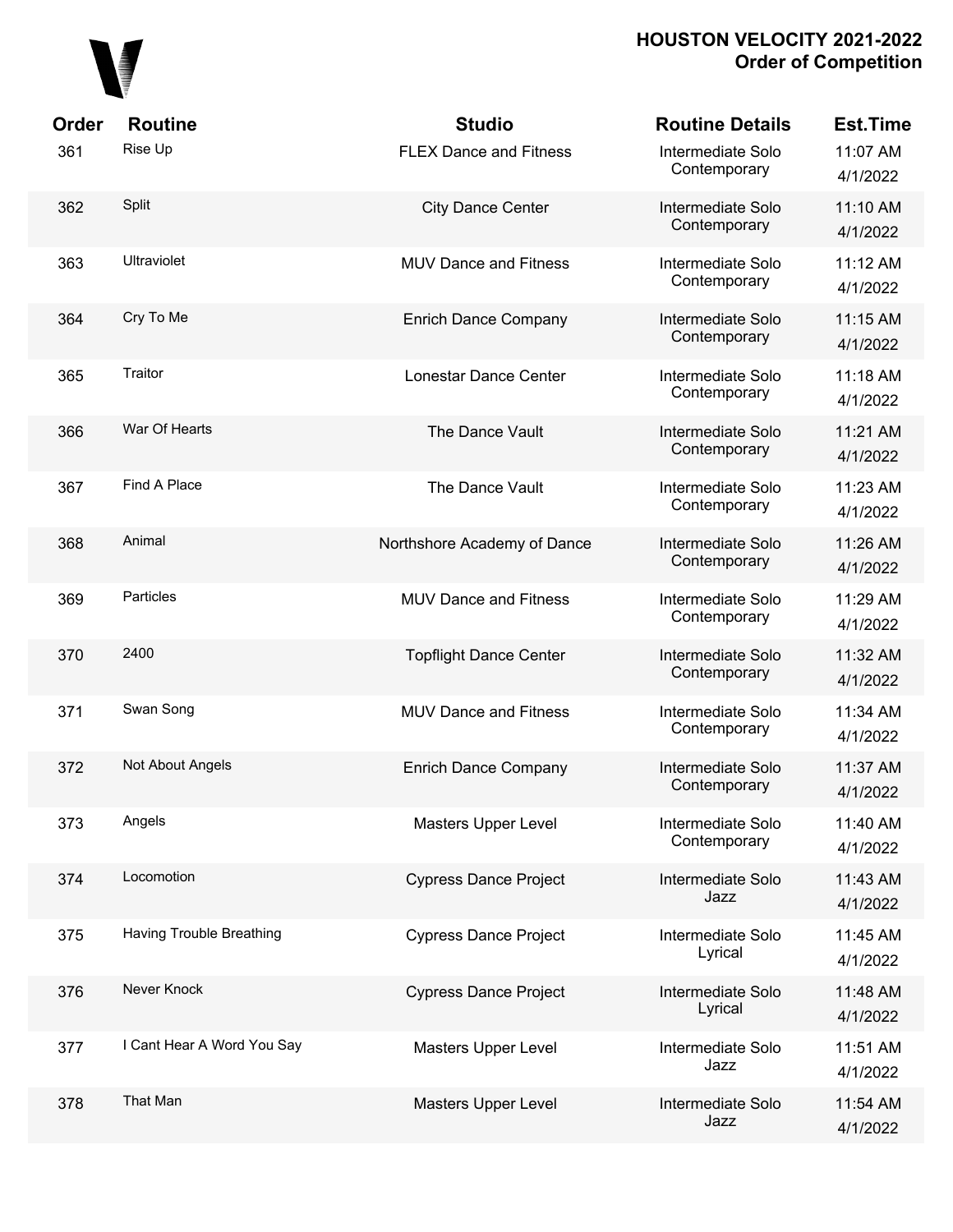

| Order | <b>Routine</b>             | <b>Studio</b>                          | <b>Routine Details</b>       | <b>Est.Time</b>      |
|-------|----------------------------|----------------------------------------|------------------------------|----------------------|
| 379   | Confident                  | Dancezone                              | Intermediate Solo<br>Jazz    | 11:56 AM<br>4/1/2022 |
| 380   | Bang Bang                  | <b>MUV Dance and Fitness</b>           | Intermediate Solo<br>Jazz    | 11:59 AM<br>4/1/2022 |
| 381   | A Hidden Life              | The Movement Performing Arts<br>Studio | Intermediate Solo<br>Lyrical | 12:02 PM<br>4/1/2022 |
| 382   | <b>Red Alert</b>           | The PAC                                | Intermediate Solo<br>Jazz    | 12:05 PM<br>4/1/2022 |
| 383   | Crown                      | <b>Project 3 Dance Productions</b>     | Intermediate Solo<br>Jazz    | 12:07 PM<br>4/1/2022 |
| 384   | Who Do You Think You Are   | <b>Thrive Dance Collective</b>         | Intermediate Solo<br>Jazz    | 12:10 PM<br>4/1/2022 |
| 385   | All That Jazz              | <b>Revolution Dance Company</b>        | Intermediate Solo<br>Jazz    | 12:13 PM<br>4/1/2022 |
| 386   | <b>Whatever Lola Wants</b> | <b>Revolution Dance Company</b>        | Intermediate Solo<br>Jazz    | 12:16 PM<br>4/1/2022 |
| 387   | Sax                        | Lonestar Dance Center                  | Intermediate Solo<br>Jazz    | 12:18 PM<br>4/1/2022 |
| 388   | Fast                       | Lonestar Dance Center                  | Intermediate Solo<br>Jazz    | 12:21 PM<br>4/1/2022 |
| 389   | Simply                     | Dancezone                              | Intermediate Solo<br>Jazz    | 12:24 PM<br>4/1/2022 |
| 390   | Boom Boom                  | The PAC                                | Intermediate Solo<br>Jazz    | 12:27 PM<br>4/1/2022 |
| 391   | Watch Me Now               | <b>FLEX Dance and Fitness</b>          | Intermediate Solo<br>Jazz    | 12:29 PM<br>4/1/2022 |
| 392   | You Don't Know My Name     | <b>Project 3 Dance Productions</b>     | Intermediate Solo<br>Jazz    | 12:32 PM<br>4/1/2022 |
| 393   | Let's Get Loud             | <b>Thrive Dance Collective</b>         | Intermediate Solo<br>Jazz    | 12:35 PM<br>4/1/2022 |
| 394   | Candyman                   | <b>Masters Upper Level</b>             | Intermediate Solo<br>Jazz    | 12:38 PM<br>4/1/2022 |
| 395   | Google Me                  | Lonestar Dance Center                  | Intermediate Solo<br>Jazz    | 12:40 PM<br>4/1/2022 |
| 396   | Come Together              | Northshore Academy of Dance            | Intermediate Solo<br>Jazz    | 12:43 PM<br>4/1/2022 |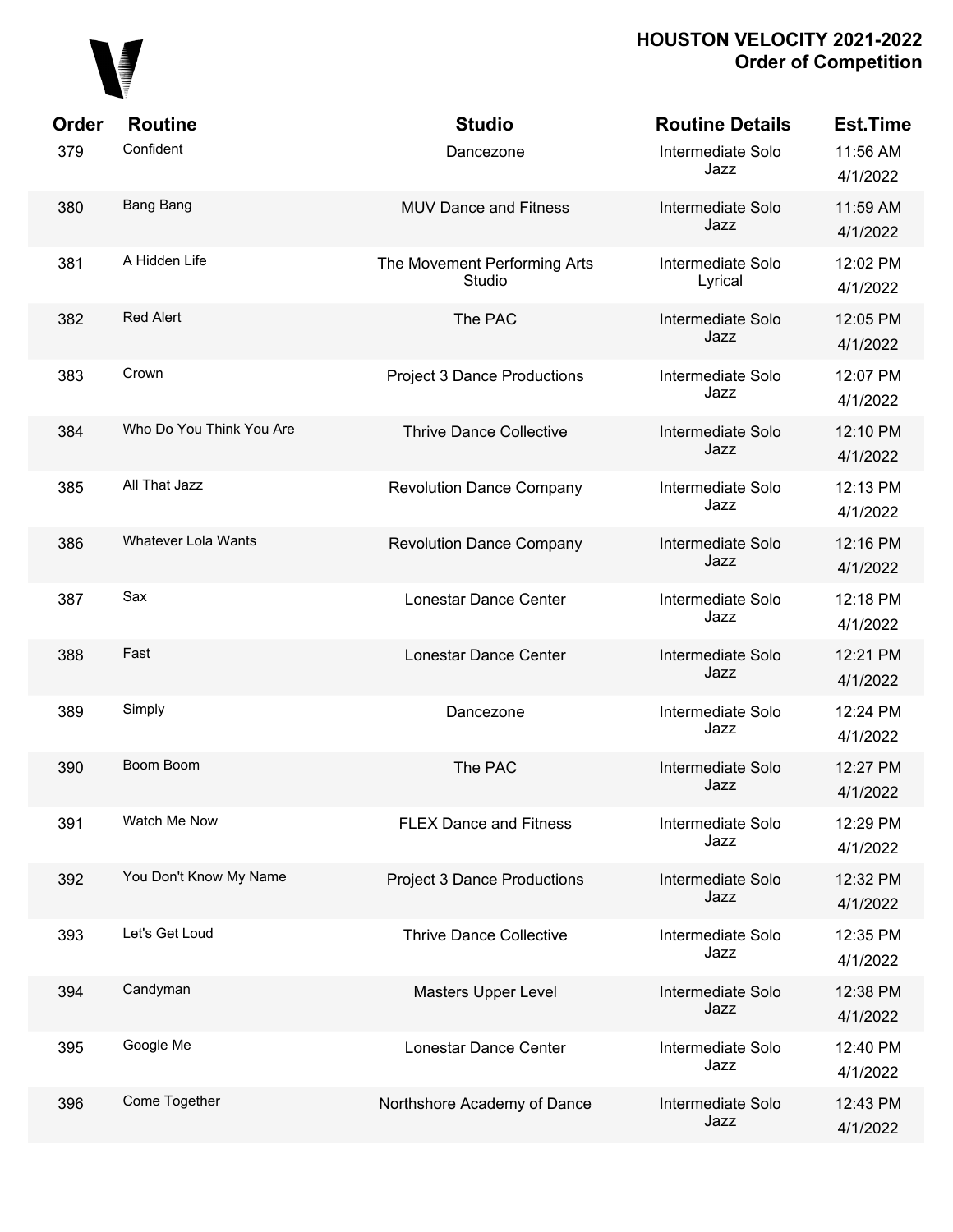

| Order | <b>Routine</b>             | <b>Studio</b>                      | <b>Routine Details</b>       | <b>Est.Time</b>      |
|-------|----------------------------|------------------------------------|------------------------------|----------------------|
| 397   | <b>Five Feet Tall</b>      | Northshore Academy of Dance        | Intermediate Solo<br>Lyrical | 12:46 PM<br>4/1/2022 |
| 398   | Backwardz                  | <b>City Dance Center</b>           | Intermediate Solo<br>Jazz    | 12:49 PM<br>4/1/2022 |
| 399   | A Day Will Come            | <b>City Dance Center</b>           | Intermediate Solo<br>Lyrical | 12:51 PM<br>4/1/2022 |
| 400   | No Diggity                 | <b>City Dance Center</b>           | Intermediate Solo<br>Open    | 12:54 PM<br>4/1/2022 |
| 401   | The Protector              | Dancezone                          | Intermediate Solo<br>Lyrical | 12:57 PM<br>4/1/2022 |
| 402   | ** 5 MINUTE JUDGES BREAK** | <b>VELOCITY DANCE CONVENTION</b>   |                              | 1:00 PM<br>4/1/2022  |
| 403   | Energia                    | The PAC                            | Junior Solo<br>Jazz          | 1:05 PM<br>4/1/2022  |
| 404   | Lost                       | The Dance Vault                    | Intermediate Solo<br>Lyrical | 1:07 PM<br>4/1/2022  |
| 405   | Another In The Fire        | <b>FLEX Dance and Fitness</b>      | Intermediate Solo<br>Lyrical | 1:10 PM<br>4/1/2022  |
| 406   | Myth Of New York           | Masters Upper Level                | Intermediate Solo<br>Lyrical | 1:13 PM<br>4/1/2022  |
| 407   | Clown                      | Dance Graphics                     | Intermediate Solo<br>Lyrical | 1:16 PM<br>4/1/2022  |
| 408   | The Truth I'm Standing On  | Lonestar Dance Center              | Intermediate Solo<br>Lyrical | 1:18 PM<br>4/1/2022  |
| 409   | What A Feeling             | Masters Upper Level                | Intermediate Solo<br>Lyrical | 1:21 PM<br>4/1/2022  |
| 410   | Peace Be Still             | <b>Revolution Dance Company</b>    | Intermediate Solo<br>Lyrical | 1:24 PM<br>4/1/2022  |
| 411   | Cry                        | <b>Project 3 Dance Productions</b> | Intermediate Solo<br>Lyrical | 1:27 PM<br>4/1/2022  |
| 412   | How Will I Know            | <b>Masters Upper Level</b>         | Intermediate Solo<br>Tap     | 1:29 PM<br>4/1/2022  |
| 413   | And So It Begins           | <b>Project 3 Dance Productions</b> | Intermediate Solo<br>Open    | 1:32 PM<br>4/1/2022  |
| 414   | Overthinker                | <b>Project 3 Dance Productions</b> | Intermediate Solo<br>Open    | 1:35 PM<br>4/1/2022  |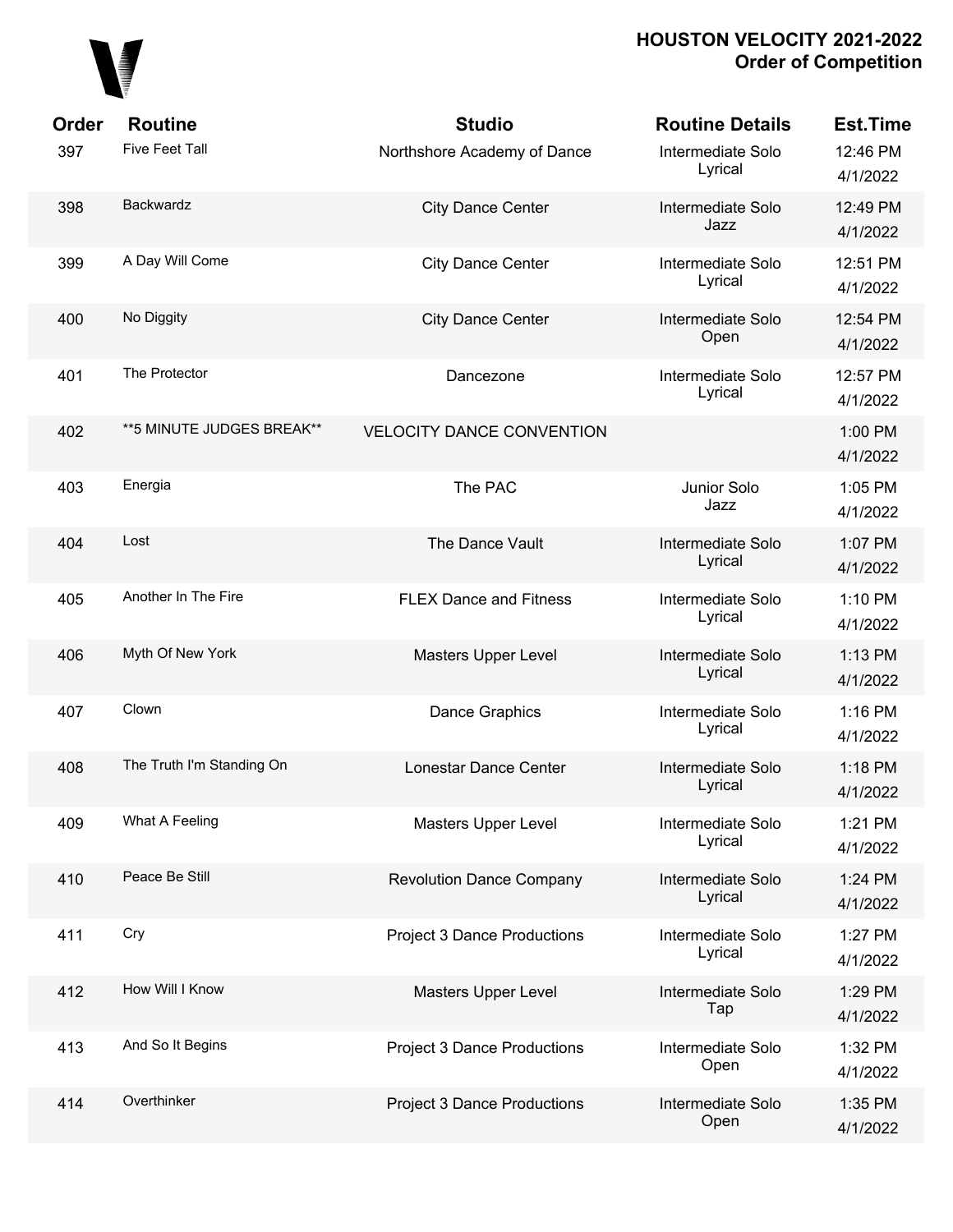

| Order<br>415 | <b>Routine</b><br>Highway 27 | <b>Studio</b><br><b>Cypress Dance Project</b> | <b>Routine Details</b><br>Intermediate Solo<br>Open | <b>Est.Time</b><br>1:38 PM<br>4/1/2022 |
|--------------|------------------------------|-----------------------------------------------|-----------------------------------------------------|----------------------------------------|
| 416          | <b>Black Suit</b>            | <b>Cypress Dance Project</b>                  | Intermediate Solo<br>Open                           | 1:40 PM<br>4/1/2022                    |
| 417          | Exile                        | <b>City Dance Center</b>                      | Intermediate Solo<br>Open                           | 1:43 PM<br>4/1/2022                    |
| 418          | Dream State                  | Dancezone                                     | Intermediate Solo<br>Open                           | 1:46 PM<br>4/1/2022                    |
| 419          | <b>Duality</b>               | Dancezone                                     | Intermediate Solo<br>Open                           | 1:49 PM<br>4/1/2022                    |
| 420          | Aint No Time                 | Dancezone                                     | Intermediate Solo<br>Hip-Hop                        | 1:51 PM<br>4/1/2022                    |
| 421          | <b>Without You</b>           | <b>FLEX Dance and Fitness</b>                 | Intermediate Solo<br>Open                           | 1:54 PM<br>4/1/2022                    |
| 422          | The Mad Hatter               | The Dance Vault                               | Intermediate Solo<br><b>Musical Theater</b>         | 1:57 PM<br>4/1/2022                    |
| 423          | Lets Be Bad                  | Masters Upper Level                           | Intermediate Solo<br><b>Musical Theater</b>         | 2:00 PM<br>4/1/2022                    |
| 424          | Don't Rain On My Parade      | <b>Thrive Dance Collective</b>                | Intermediate Solo<br><b>Musical Theater</b>         | 2:02 PM<br>4/1/2022                    |
| 425          | When I Grow Up               | <b>MUV Dance and Fitness</b>                  | Mini Solo<br>Jazz                                   | 2:05 PM<br>4/1/2022                    |
| 426          | I Gotcha                     | The Dance Vault                               | Intermediate Solo<br><b>Musical Theater</b>         | 2:08 PM<br>4/1/2022                    |
| 427          | <b>Burlesque</b>             | <b>InMotion Dance Studio</b>                  | Intermediate Solo<br><b>Musical Theater</b>         | 2:11 PM<br>4/1/2022                    |
| 428          | Vibe                         | <b>Thrive Dance Collective</b>                | Intermediate Solo<br>Hip-Hop                        | 2:13 PM<br>4/1/2022                    |
| 429          | Zo Rah                       | <b>Thrive Dance Collective</b>                | Intermediate Solo<br>Hip-Hop                        | 2:16 PM<br>4/1/2022                    |
| 430          | <b>River Deep</b>            | <b>MUV Dance and Fitness</b>                  | Mini Duo/Trio<br>Jazz                               | 2:19 PM<br>4/1/2022                    |
| 431          | ** AWARDS IN MAIN ROOM**     | <b>VELOCITY DANCE CONVENTION</b>              |                                                     | 2:30 PM<br>4/1/2022                    |
| 432          | Footprints                   | Thea's Dance Academy                          | Teen Duo/Trio<br>Contemporary                       | 3:35 PM<br>4/1/2022                    |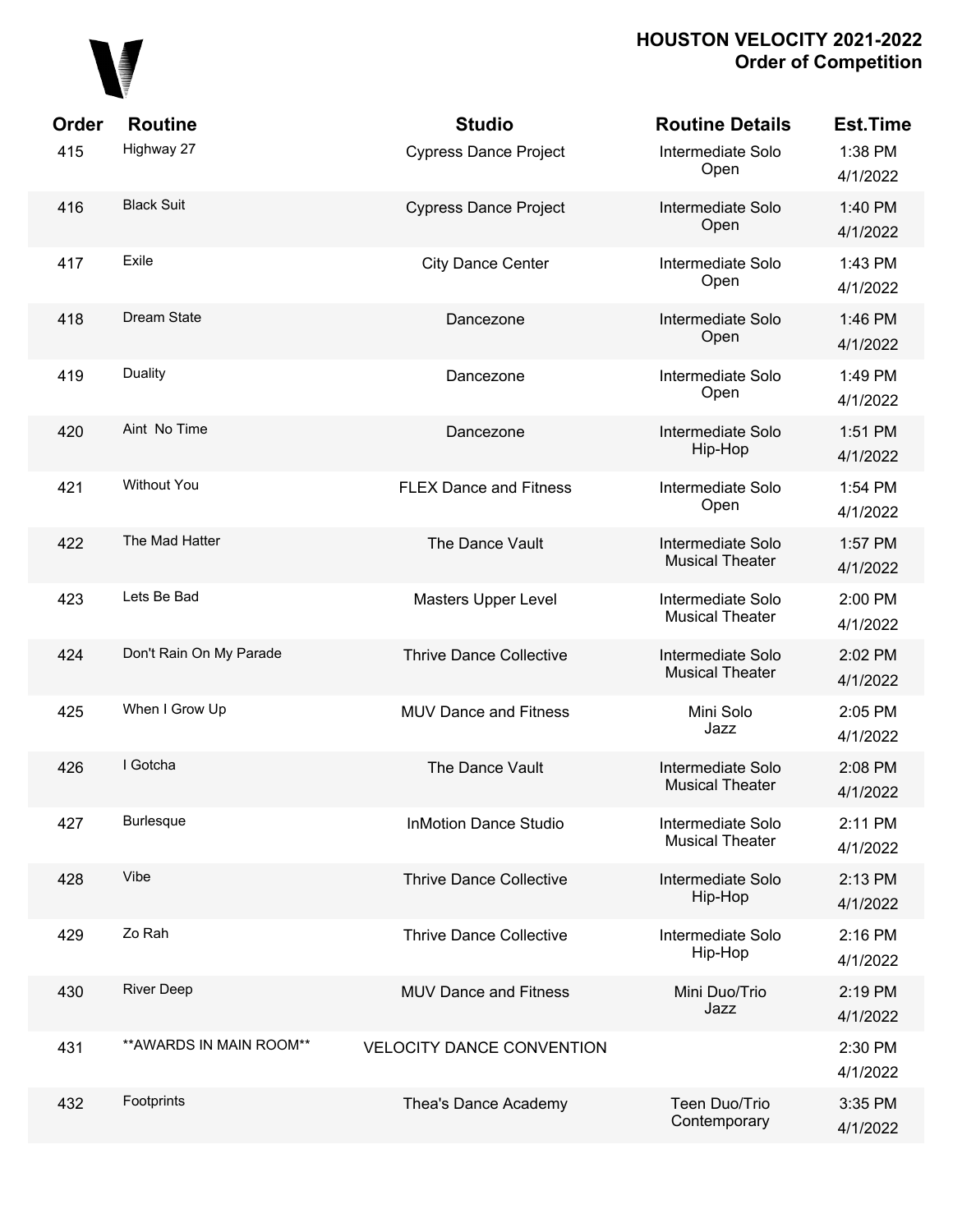

| Order | <b>Routine</b>                     | <b>Studio</b>                  | <b>Routine Details</b>                          | <b>Est.Time</b>     |
|-------|------------------------------------|--------------------------------|-------------------------------------------------|---------------------|
| 433   | Wings                              | Amy Blake Academy of Dance     | Intermediate Duo/Trio<br>Lyrical                | 3:37 PM<br>4/1/2022 |
| 434   | <b>Fuel To Fire</b>                | <b>Enrich Dance Company</b>    | Intermediate Duo/Trio<br>Contemporary           | 3:40 PM<br>4/1/2022 |
| 435   | Cover Girl                         | Thea's Dance Academy           | Intermediate Duo/Trio<br>Jazz                   | 3:43 PM<br>4/1/2022 |
| 436   | Attention                          | Amy Blake Academy of Dance     | Intermediate Duo/Trio<br>Jazz                   | 3:46 PM<br>4/1/2022 |
| 437   | <b>Breaking Dishes</b>             | <b>FLEX Dance and Fitness</b>  | Intermediate Duo/Trio<br>Jazz                   | 3:48 PM<br>4/1/2022 |
| 438   | <b>Terrible Things</b>             | <b>Thrive Dance Collective</b> | Intermediate Duo/Trio<br>Jazz                   | 3:51 PM<br>4/1/2022 |
| 439   | For The Lover That I Lost          | THE PALACE DANCE COMPANY       | Intermediate Duo/Trio<br>Lyrical                | 3:54 PM<br>4/1/2022 |
| 440   | Viva La Vida                       | <b>City Dance Center</b>       | Intermediate Duo/Trio<br>Lyrical                | 3:57 PM<br>4/1/2022 |
| 441   | Female                             | Lonestar Dance Center          | Intermediate Duo/Trio<br>Lyrical                | 3:59 PM<br>4/1/2022 |
| 442   | <b>Brave</b>                       | Thea's Dance Academy           | Intermediate Duo/Trio<br>Lyrical                | 4:02 PM<br>4/1/2022 |
| 443   | Thoroughly Modern Millie           | Masters Upper Level            | Intermediate Duo/Trio<br>Tap                    | 4:05 PM<br>4/1/2022 |
| 444   | <b>Stepsisters</b>                 | Masters Upper Level            | Intermediate Duo/Trio<br><b>Musical Theater</b> | 4:08 PM<br>4/1/2022 |
| 445   | A Little Party Never Killed Nobody | <b>InMotion Dance Studio</b>   | Intermediate Duo/Trio<br><b>Musical Theater</b> | 4:10 PM<br>4/1/2022 |
| 446   | One Night Only                     | Thea's Dance Academy           | Intermediate Duo/Trio<br><b>Musical Theater</b> | 4:13 PM<br>4/1/2022 |
| 447   | Let Go                             | <b>MUV Dance and Fitness</b>   | Teen Duo/Trio<br>Contemporary                   | 4:16 PM<br>4/1/2022 |
| 448   | <b>Before</b>                      | Northshore Academy of Dance    | Teen Duo/Trio<br>Contemporary                   | 4:19 PM<br>4/1/2022 |
| 449   | The Game                           | <b>MUV Dance and Fitness</b>   | Teen Duo/Trio<br>Contemporary                   | 4:21 PM<br>4/1/2022 |
| 450   | Change                             | Amy Blake Academy of Dance     | Teen Duo/Trio<br>Contemporary                   | 4:24 PM<br>4/1/2022 |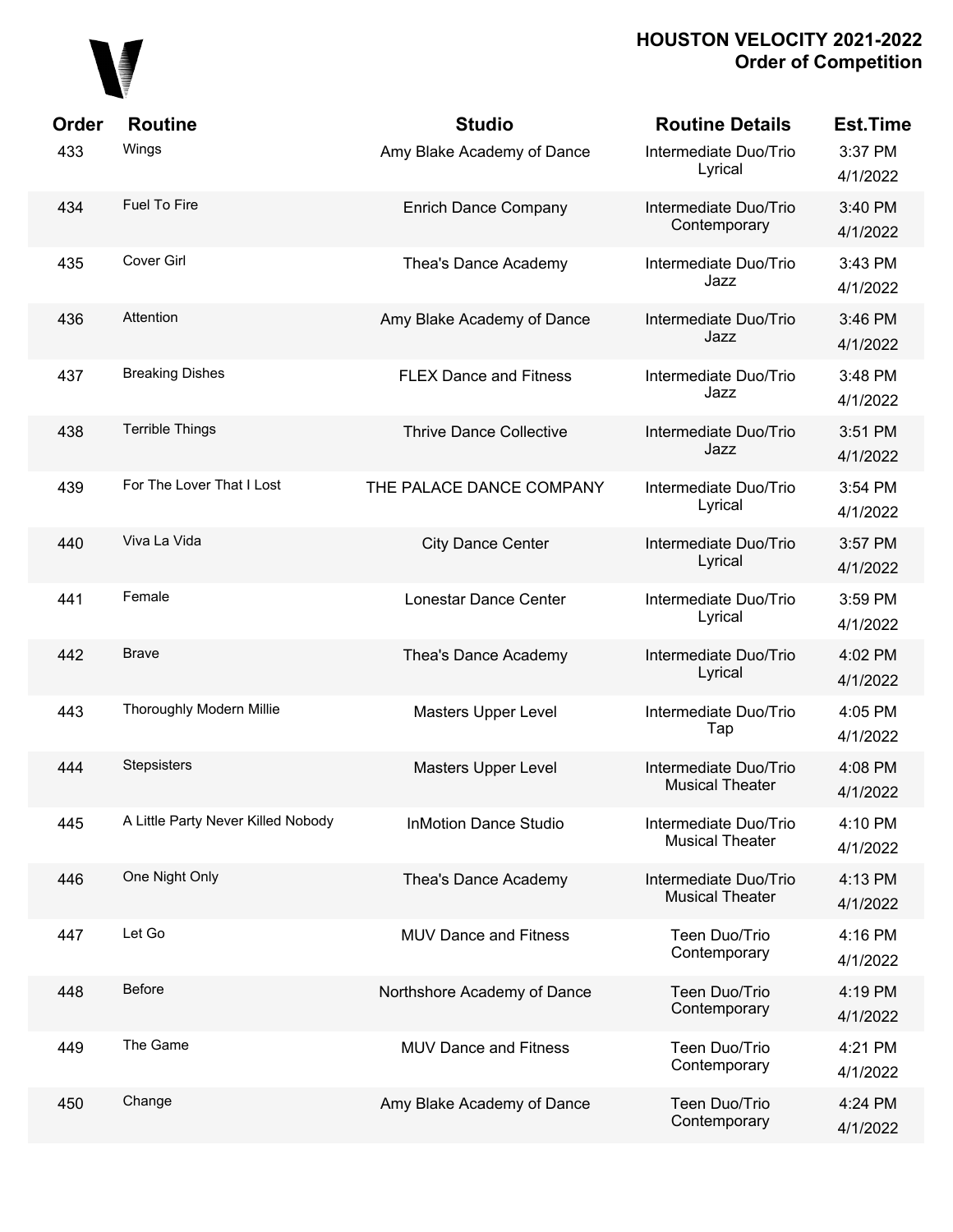

| Order | <b>Routine</b>                 | <b>Studio</b>                          | <b>Routine Details</b>           | <b>Est.Time</b>     |
|-------|--------------------------------|----------------------------------------|----------------------------------|---------------------|
| 451   | A Big Part                     | The Movement Performing Arts<br>Studio | Teen Duo/Trio<br>Contemporary    | 4:27 PM<br>4/1/2022 |
| 452   | Piano Man                      | <b>Revolution Dance Company</b>        | Teen Duo/Trio<br>Jazz            | 4:30 PM<br>4/1/2022 |
| 453   | A Pale'                        | THE PALACE DANCE COMPANY               | Teen Duo/Trio<br>Jazz            | 4:32 PM<br>4/1/2022 |
| 454   | Dream On                       | <b>Thrive Dance Collective</b>         | Teen Duo/Trio<br>Jazz            | 4:35 PM<br>4/1/2022 |
| 455   | You Will Be Found              | <b>InMotion Dance Studio</b>           | Teen Duo/Trio<br>Lyrical         | 4:38 PM<br>4/1/2022 |
| 456   | <b>Be Alright</b>              | <b>Topflight Dance Center</b>          | Teen Duo/Trio<br>Contemporary    | 4:41 PM<br>4/1/2022 |
| 457   | 80 Degree                      | <b>Cypress Dance Project</b>           | Teen Duo/Trio<br>Open            | 4:43 PM<br>4/1/2022 |
| 458   | Next To You                    | <b>Cypress Dance Project</b>           | Teen Duo/Trio<br>Open            | 4:46 PM<br>4/1/2022 |
| 459   | Kehlani                        | Republic Edge Dance                    | Teen Duo/Trio<br>Open            | 4:49 PM<br>4/1/2022 |
| 460   | Deconstruct                    | <b>Enrich Dance Company</b>            | Teen Duo/Trio<br>Contemporary    | 4:52 PM<br>4/1/2022 |
| 461   | <b>Bad Girls</b>               | THE PALACE DANCE COMPANY               | Teen Duo/Trio<br>Hip-Hop         | 4:54 PM<br>4/1/2022 |
| 462   | ** 5 MINUTE JUDGES BREAK**     | <b>VELOCITY DANCE CONVENTION</b>       |                                  | 4:57 PM<br>4/1/2022 |
| 463   | Let's Hear It For The Boy      | Dance Graphics                         | Mini Small Group<br>Jazz         | 5:02 PM<br>4/1/2022 |
| 464   | <b>Scars To Your Beautiful</b> | Thea's Dance Academy                   | Mini Small Group<br>Contemporary | 5:05 PM<br>4/1/2022 |
| 465   | Stand By Me                    | The PAC                                | Teen Duo/Trio<br>Tap             | 5:08 PM<br>4/1/2022 |
| 466   | Hey Mickey                     | Studio Seventeen                       | Mini Small Group<br>Jazz         | 5:10 PM<br>4/1/2022 |
| 467   | Friend Like Me                 | Thea's Dance Academy                   | Mini Small Group<br>Jazz         | 5:13 PM<br>4/1/2022 |
| 468   | Baby I'm A Star                | <b>Revolution Dance Company</b>        | Mini Small Group<br>Jazz         | 5:16 PM<br>4/1/2022 |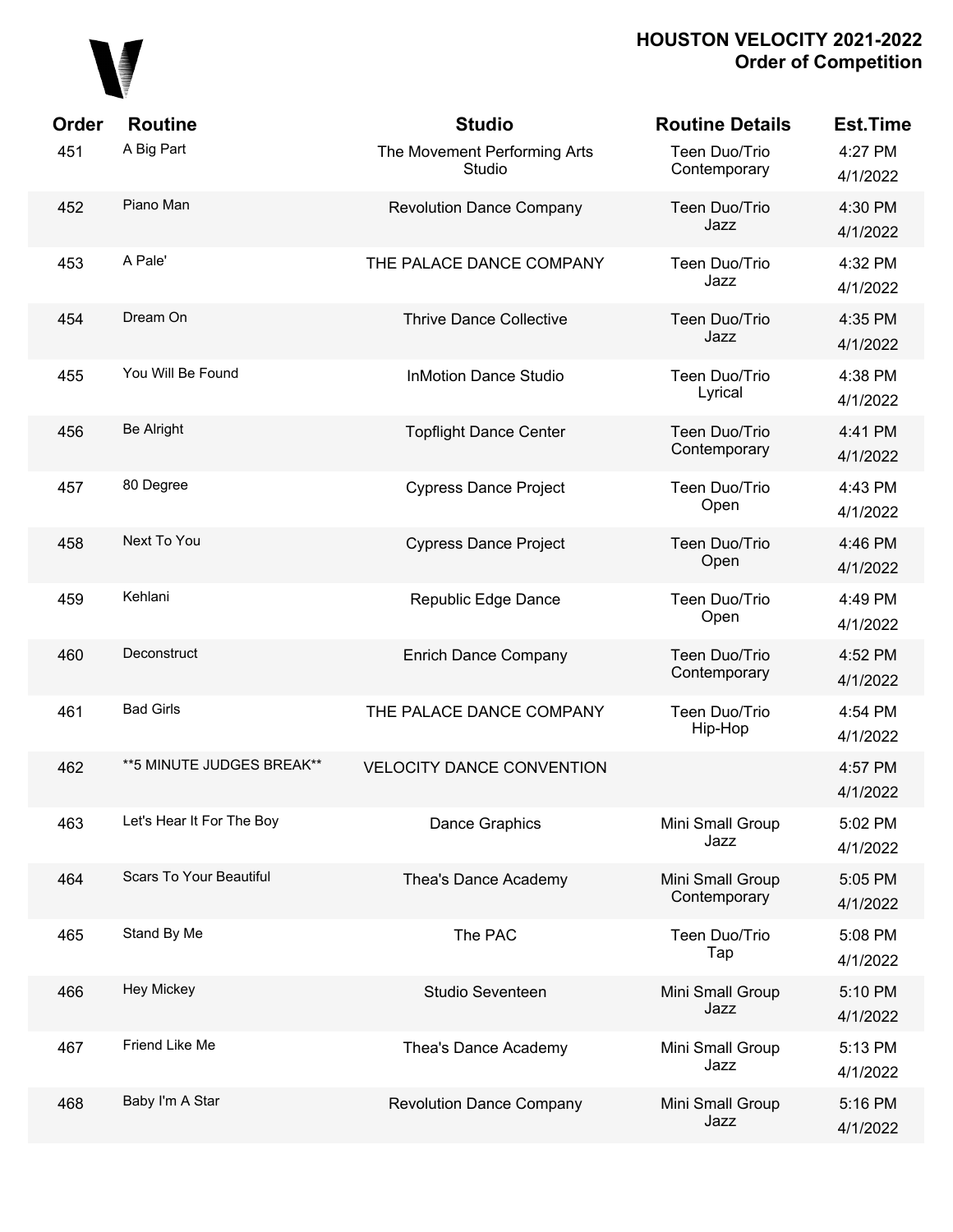

| Order | <b>Routine</b>           | <b>Studio</b>                      | <b>Routine Details</b>                     | <b>Est.Time</b>     |
|-------|--------------------------|------------------------------------|--------------------------------------------|---------------------|
| 469   | Candy                    | <b>FLEX Dance and Fitness</b>      | Mini Small Group<br>Jazz                   | 5:19 PM<br>4/1/2022 |
| 470   | Lemonade                 | Evolve 26                          | Mini Small Group<br>Jazz                   | 5:22 PM<br>4/1/2022 |
| 471   | Keep Me Sane             | The Dance Vault                    | Teen Duo/Trio<br>Contemporary              | 5:25 PM<br>4/1/2022 |
| 472   | Anchor                   | The Dance Vault                    | Teen Duo/Trio<br>Contemporary              | 5:28 PM<br>4/1/2022 |
| 473   | Legs                     | Studio Seventeen                   | Mini Small Group<br>Jazz                   | 5:31 PM<br>4/1/2022 |
| 474   | Home                     | <b>MUV Dance and Fitness</b>       | Mini Small Group<br>Lyrical                | 5:34 PM<br>4/1/2022 |
| 475   | <b>Hot Chocolate</b>     | Evolve 26                          | Mini Small Group<br>Tap                    | 5:37 PM<br>4/1/2022 |
| 476   | Voicemail                | <b>Project 3 Dance Productions</b> | Teen Duo/Trio<br>Open                      | 5:40 PM<br>4/1/2022 |
| 477   | 1am                      | Dancezone                          | Teen Duo/Trio<br>Hip-Hop                   | 5:43 PM<br>4/1/2022 |
| 478   | Follow The Leader        | THE PALACE DANCE COMPANY           | Mini Small Group<br>Jazz                   | 5:45 PM<br>4/1/2022 |
| 479   | I Want You Back          | Studio Seventeen                   | Mini Small Group<br>Lyrical                | 5:48 PM<br>4/1/2022 |
| 480   | I Will Survive           | Dance Graphics                     | Mini Small Group<br><b>Musical Theater</b> | 5:51 PM<br>4/1/2022 |
| 481   | Shimmy                   | <b>MUV Dance and Fitness</b>       | Mini Small Group<br><b>Musical Theater</b> | 5:54 PM<br>4/1/2022 |
| 482   | I Know I Look Good       | Dance Graphics                     | Mini Small Group<br>Hip-Hop                | 5:57 PM<br>4/1/2022 |
| 483   | Boy Bye                  | Thea's Dance Academy               | Mini Small Group<br>Hip-Hop                | 6:00 PM<br>4/1/2022 |
| 484   | <b>Girlie Girls</b>      | Evolve 26                          | Mini Small Group<br><b>Musical Theater</b> | 6:03 PM<br>4/1/2022 |
| 485   | Wait a Minute            | THE PALACE DANCE COMPANY           | Mini Small Group<br>Jazz                   | 6:06 PM<br>4/1/2022 |
| 486   | ** AWARDS IN MAIN ROOM** | <b>VELOCITY DANCE CONVENTION</b>   |                                            | 7:00 PM<br>4/1/2022 |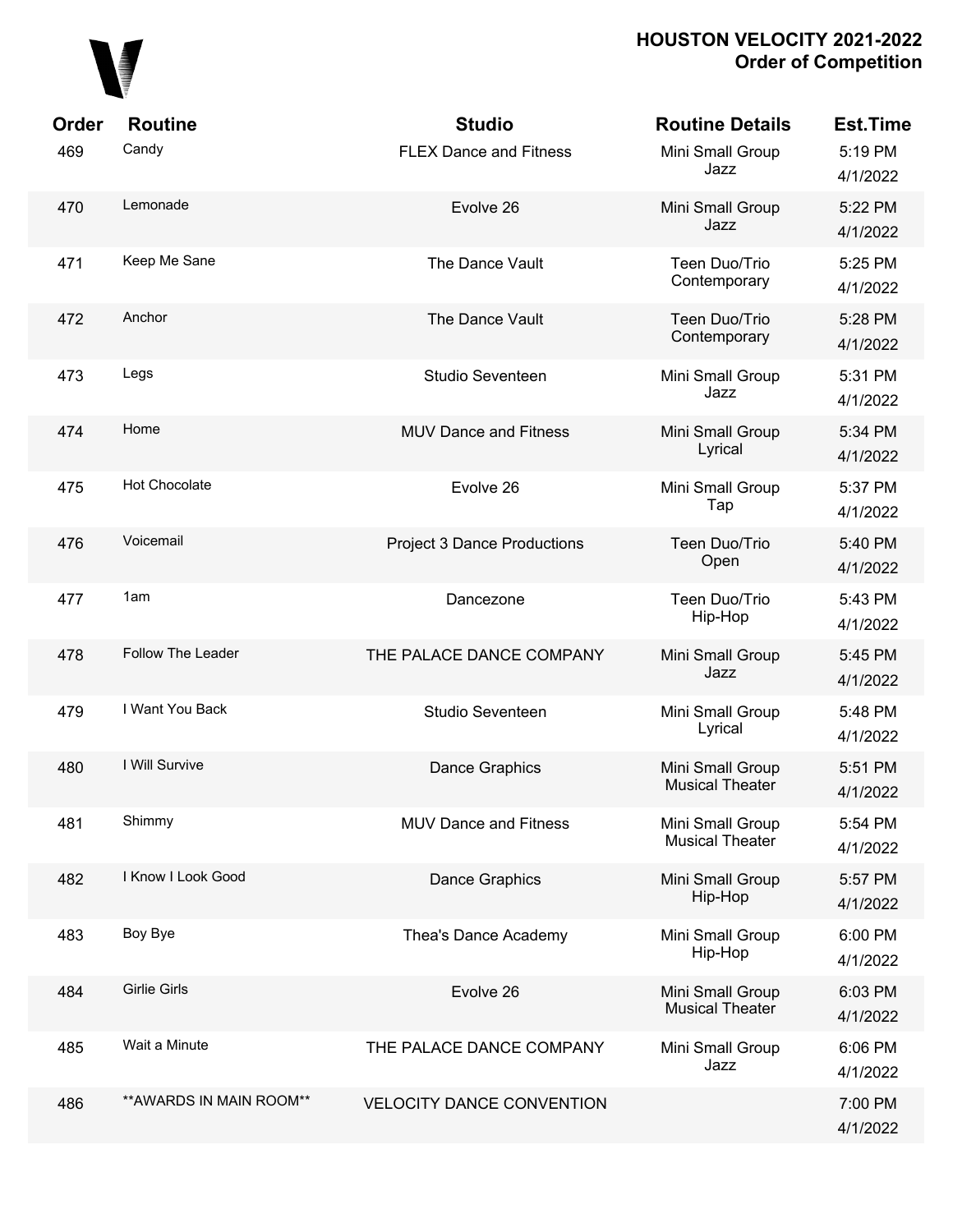## 

| Order | <b>Routine</b>               | <b>Studio</b>                   | <b>Routine Details</b>      | <b>Est.Time</b>     |
|-------|------------------------------|---------------------------------|-----------------------------|---------------------|
| 487   | Lilac Wine                   | The PAC                         | Senior Solo<br>Contemporary | 7:40 PM<br>4/1/2022 |
| 488   | Hold Me Like You Used To     | Thea's Dance Academy            | Senior Solo<br>Contemporary | 7:42 PM<br>4/1/2022 |
| 489   | For My Help                  | Northshore Academy of Dance     | Senior Solo<br>Contemporary | 7:45 PM<br>4/1/2022 |
| 490   | Hard 2 Love You              | The Dance Vault                 | Senior Solo<br>Contemporary | 7:48 PM<br>4/1/2022 |
| 491   | Who's The Stranger           | <b>Revolution Dance Company</b> | Senior Solo<br>Contemporary | 7:51 PM<br>4/1/2022 |
| 492   | Am I Vital                   | <b>Revolution Dance Company</b> | Senior Solo<br>Contemporary | 7:53 PM<br>4/1/2022 |
| 493   | No Nights                    | <b>Enrich Dance Company</b>     | Senior Solo<br>Contemporary | 7:56 PM<br>4/1/2022 |
| 494   | <b>Transmission For Jehn</b> | Lonestar Dance Center           | Senior Solo<br>Contemporary | 7:59 PM<br>4/1/2022 |
| 495   | <b>Radical Self</b>          | <b>InMotion Dance Studio</b>    | Senior Solo<br>Contemporary | 8:02 PM<br>4/1/2022 |
| 496   | Praying                      | Lonestar Dance Center           | Senior Solo<br>Contemporary | 8:04 PM<br>4/1/2022 |
| 497   | Next To You                  | Masters Upper Level             | Senior Solo<br>Contemporary | 8:07 PM<br>4/1/2022 |
| 498   | <b>Muddy Waters</b>          | Lonestar Dance Center           | Senior Solo<br>Contemporary | 8:10 PM<br>4/1/2022 |
| 499   | Landslide                    | The Dance Vault                 | Senior Solo<br>Contemporary | 8:13 PM<br>4/1/2022 |
| 500   | Winter                       | <b>Masters Upper Level</b>      | Senior Solo<br>Contemporary | 8:15 PM<br>4/1/2022 |
| 501   | Uncanny                      | <b>Masters Upper Level</b>      | Senior Solo<br>Contemporary | 8:18 PM<br>4/1/2022 |
| 502   | Rapture Coming               | <b>Masters Upper Level</b>      | Senior Solo<br>Contemporary | 8:21 PM<br>4/1/2022 |
| 503   | Veto                         | <b>Enrich Dance Company</b>     | Senior Solo<br>Contemporary | 8:24 PM<br>4/1/2022 |
| 504   | <b>Mind Games</b>            | <b>MUV Dance and Fitness</b>    | Senior Solo<br>Contemporary | 8:26 PM<br>4/1/2022 |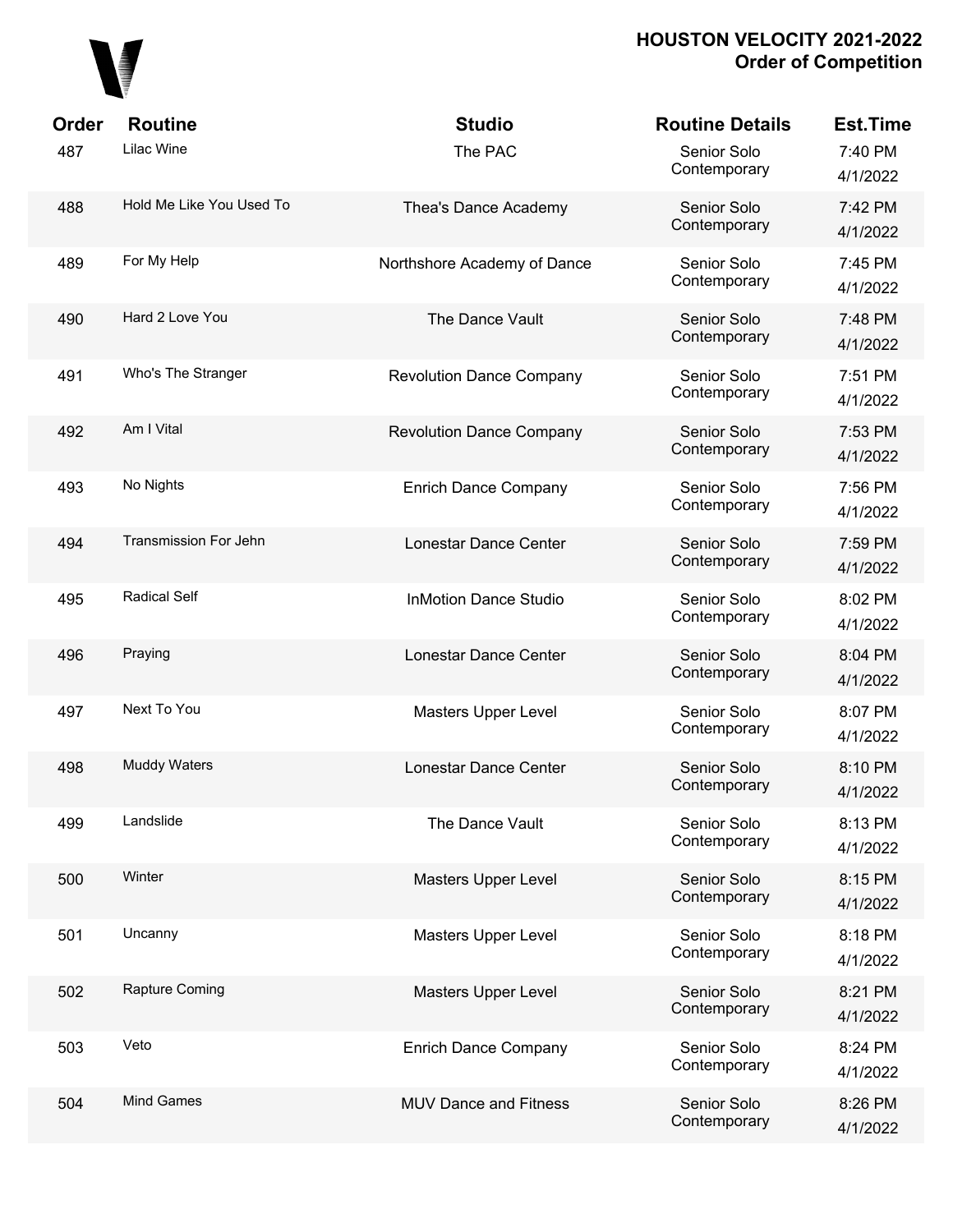# 

| Order | <b>Routine</b>        | <b>Studio</b>                          | <b>Routine Details</b>      | <b>Est.Time</b>     |
|-------|-----------------------|----------------------------------------|-----------------------------|---------------------|
| 505   | Surfacing             | <b>MUV Dance and Fitness</b>           | Senior Solo<br>Contemporary | 8:29 PM<br>4/1/2022 |
| 506   | Let It Be             | <b>MUV Dance and Fitness</b>           | Senior Solo<br>Contemporary | 8:32 PM<br>4/1/2022 |
| 507   | Glass Brain           | <b>MUV Dance and Fitness</b>           | Senior Solo<br>Contemporary | 8:35 PM<br>4/1/2022 |
| 508   | Epilogue              | Masters Upper Level                    | Senior Solo<br>Contemporary | 8:37 PM<br>4/1/2022 |
| 509   | To Care               | The PAC                                | Senior Solo<br>Contemporary | 8:40 PM<br>4/1/2022 |
| 510   | <b>Black Lipstick</b> | <b>Cypress Dance Project</b>           | Senior Solo<br>Contemporary | 8:43 PM<br>4/1/2022 |
| 511   | Finally               | The Movement Performing Arts<br>Studio | Senior Solo<br>Contemporary | 8:46 PM<br>4/1/2022 |
| 512   | This Is The Walk      | <b>MUV Dance and Fitness</b>           | Senior Solo<br>Contemporary | 8:48 PM<br>4/1/2022 |
| 513   | Find You Again        | MUV Dance and Fitness                  | Senior Solo<br>Contemporary | 8:51 PM<br>4/1/2022 |
| 514   | The River             | <b>MUV Dance and Fitness</b>           | Senior Solo<br>Contemporary | 8:54 PM<br>4/1/2022 |
| 515   | American Cliche       | <b>FLEX Dance and Fitness</b>          | Senior Solo<br>Jazz         | 8:57 PM<br>4/1/2022 |
| 516   | Feedback              | Northshore Academy of Dance            | Senior Solo<br>Jazz         | 8:59 PM<br>4/1/2022 |
| 517   | <b>Bad</b>            | <b>FLEX Dance and Fitness</b>          | Senior Solo<br>Jazz         | 9:02 PM<br>4/1/2022 |
| 518   | <b>Bruises</b>        | Dance Graphics                         | Senior Solo<br>Lyrical      | 9:05 PM<br>4/1/2022 |
| 519   | Drowning              | Dance Graphics                         | Senior Solo<br>Jazz         | 9:08 PM<br>4/1/2022 |
| 520   | One Two Step          | The PAC                                | Senior Solo<br>Jazz         | 9:10 PM<br>4/1/2022 |
| 521   | Paint It Black        | Studio Seventeen                       | Senior Solo<br>Jazz         | 9:13 PM<br>4/1/2022 |
| 522   | She's Not Me          | Lonestar Dance Center                  | Senior Solo<br>Jazz         | 9:16 PM<br>4/1/2022 |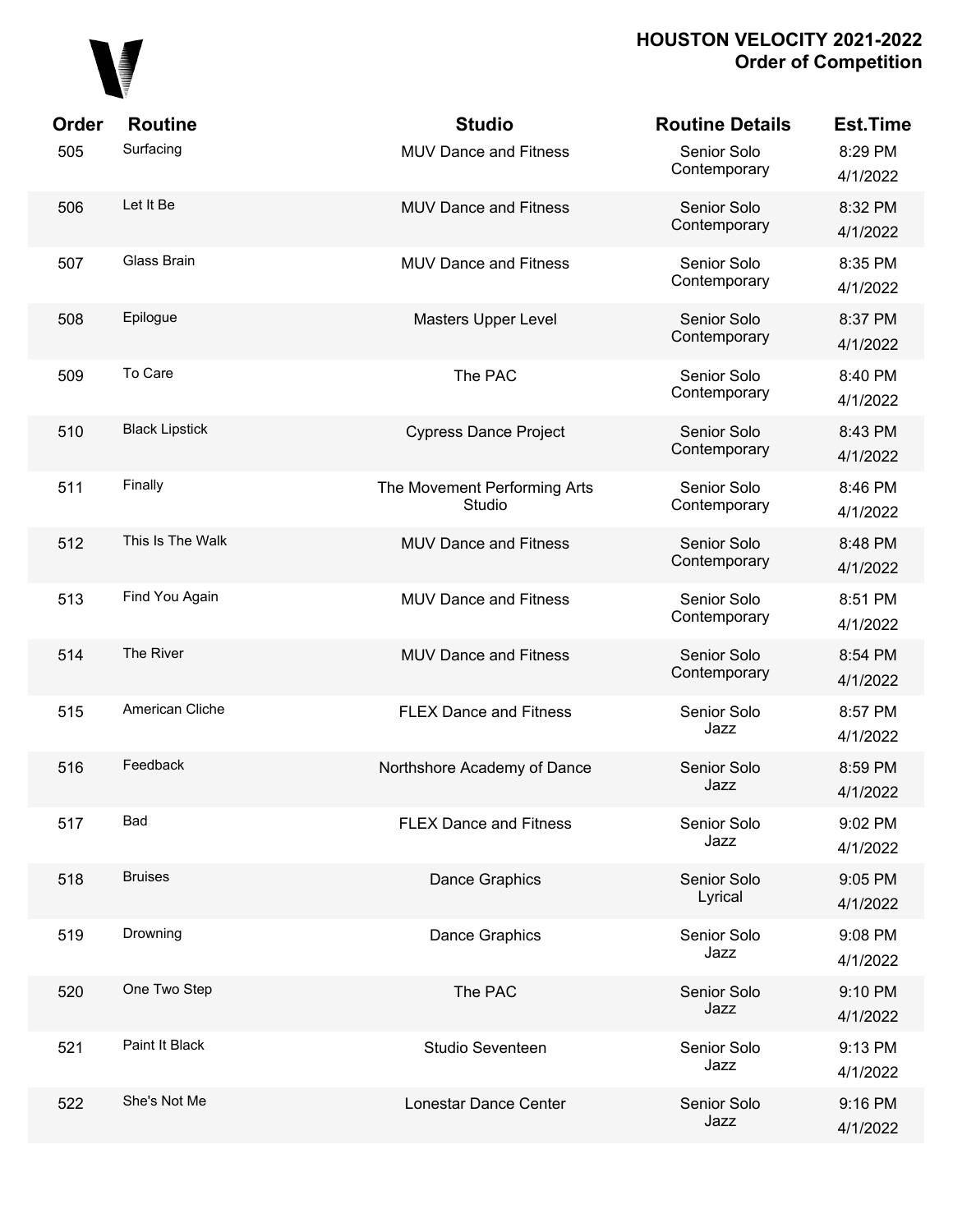

| Order | <b>Routine</b>                | <b>Studio</b>                      | <b>Routine Details</b>      | <b>Est.Time</b>      |
|-------|-------------------------------|------------------------------------|-----------------------------|----------------------|
| 523   | Corner                        | <b>Enrich Dance Company</b>        | Senior Solo<br>Lyrical      | 9:19 PM<br>4/1/2022  |
| 524   | <b>Turning Page</b>           | Amy Blake Academy of Dance         | Senior Solo<br>Contemporary | 9:21 PM<br>4/1/2022  |
| 525   | I've Been Loving You Too Long | Amy Blake Academy of Dance         | Senior Solo<br>Contemporary | 9:24 PM<br>4/1/2022  |
| 526   | ** 5 MINUTE JUDGES BREAK**    | <b>VELOCITY DANCE CONVENTION</b>   |                             | 9:27 PM<br>4/1/2022  |
| 527   | All I Want                    | Masters Upper Level                | Senior Solo<br>Lyrical      | 9:32 PM<br>4/1/2022  |
| 528   | How Good We Had It            | The Dance Vault                    | Senior Solo<br>Lyrical      | 9:34 PM<br>4/1/2022  |
| 529   | All I Wanted                  | Masters Upper Level                | Senior Solo<br>Lyrical      | 9:37 PM<br>4/1/2022  |
| 530   | You Lost Me                   | <b>Enrich Dance Company</b>        | Senior Solo<br>Lyrical      | 9:40 PM<br>4/1/2022  |
| 531   | Stay                          | <b>Revolution Dance Company</b>    | Senior Solo<br>Lyrical      | 9:43 PM<br>4/1/2022  |
| 532   | Jupiter                       | Dancezone                          | Senior Solo<br>Lyrical      | 9:45 PM<br>4/1/2022  |
| 533   | My Mind                       | THE PALACE DANCE COMPANY           | Senior Solo<br>Lyrical      | 9:48 PM<br>4/1/2022  |
| 534   | Grace                         | <b>Enrich Dance Company</b>        | Senior Solo<br>Lyrical      | 9:51 PM<br>4/1/2022  |
| 535   | Dynamite                      | <b>Enrich Dance Company</b>        | Senior Solo<br>Lyrical      | 9:54 PM<br>4/1/2022  |
| 536   | These Final Words             | <b>City Dance Center</b>           | Senior Solo<br>Lyrical      | 9:56 PM<br>4/1/2022  |
| 537   | Past Life                     | <b>Project 3 Dance Productions</b> | Senior Solo<br>Lyrical      | 9:59 PM<br>4/1/2022  |
| 538   | Like A River                  | THE PALACE DANCE COMPANY           | Senior Solo<br>Lyrical      | 10:02 PM<br>4/1/2022 |
| 539   | Cry To Me                     | Northshore Academy of Dance        | Senior Solo<br>Lyrical      | 10:05 PM<br>4/1/2022 |
| 540   | Even If It Hurts              | Masters Upper Level                | Senior Solo<br>Lyrical      | 10:07 PM<br>4/1/2022 |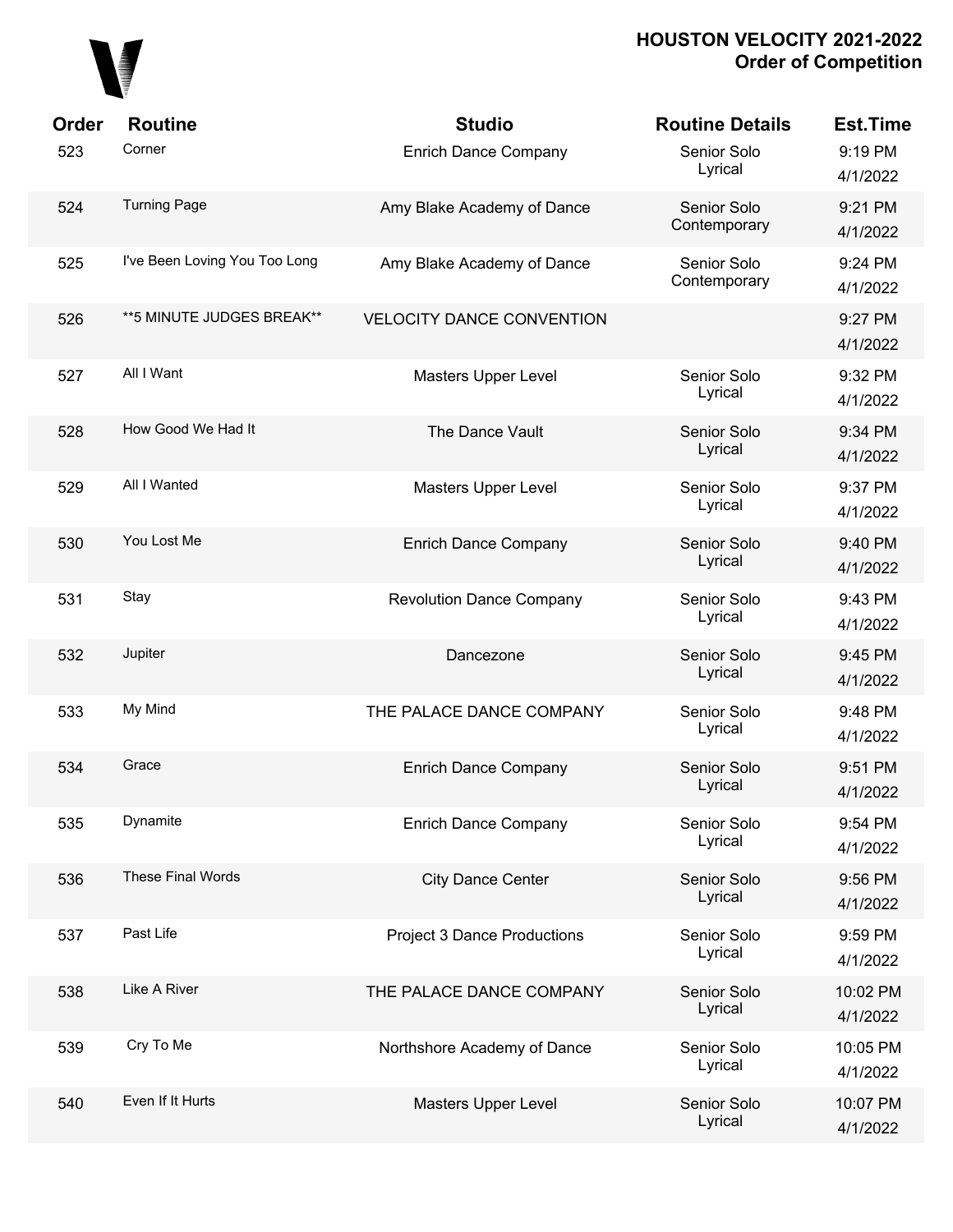

| <b>Order</b> | <b>Routine</b>           | <b>Studio</b>                      | <b>Routine Details</b>                | <b>Est.Time</b>      |
|--------------|--------------------------|------------------------------------|---------------------------------------|----------------------|
| 541          | Faded                    | <b>FLEX Dance and Fitness</b>      | Senior Solo<br>Contemporary           | 10:10 PM<br>4/1/2022 |
| 542          | Take It Slow             | The PAC                            | Senior Solo<br>Tap                    | 10:13 PM<br>4/1/2022 |
| 543          | Aint No Sunshine         | <b>Cypress Dance Project</b>       | Senior Solo<br>Tap                    | 10:16 PM<br>4/1/2022 |
| 544          | Runaway                  | Amy Blake Academy of Dance         | Senior Solo<br>Tap                    | 10:18 PM<br>4/1/2022 |
| 545          | Down                     | The PAC                            | Senior Solo<br>Tap                    | 10:21 PM<br>4/1/2022 |
| 546          | Be Mine                  | <b>Enrich Dance Company</b>        | Senior Solo<br>Tap                    | 10:24 PM<br>4/1/2022 |
| 547          | Ordinary                 | Dancezone                          | Senior Solo<br>Tap                    | 10:27 PM<br>4/1/2022 |
| 548          | Make It Rain             | Masters Upper Level                | Senior Solo<br>Open                   | 10:29 PM<br>4/1/2022 |
| 549          | Groove                   | Dancezone                          | Senior Solo<br>Open                   | 10:32 PM<br>4/1/2022 |
| 550          | Sober                    | <b>Cypress Dance Project</b>       | Senior Solo<br>Open                   | 10:35 PM<br>4/1/2022 |
| 551          | Through Darkness I Move  | <b>Project 3 Dance Productions</b> | Senior Solo<br>Open                   | 10:38 PM<br>4/1/2022 |
| 552          | Pingel                   | The Dance Vault                    | Senior Solo<br>Open                   | 10:40 PM<br>4/1/2022 |
| 553          | La Isla Bonita           | <b>Thrive Dance Collective</b>     | Senior Solo<br>Open                   | 10:43 PM<br>4/1/2022 |
| 554          | Overwhelmed              | The Dance Vault                    | Senior Solo<br>Open                   | 10:46 PM<br>4/1/2022 |
| 555          | Patience                 | Dancezone                          | Senior Solo<br>Open                   | 10:49 PM<br>4/1/2022 |
| 556          | <b>Systems Activated</b> | <b>Project 3 Dance Productions</b> | Senior Solo<br>Open                   | 10:51 PM<br>4/1/2022 |
| 557          | Wildfire                 | Evolve 26                          | Senior Solo<br>Open                   | 10:54 PM<br>4/1/2022 |
| 558          | Mein Herr                | <b>Enrich Dance Company</b>        | Senior Solo<br><b>Musical Theater</b> | 10:57 PM<br>4/1/2022 |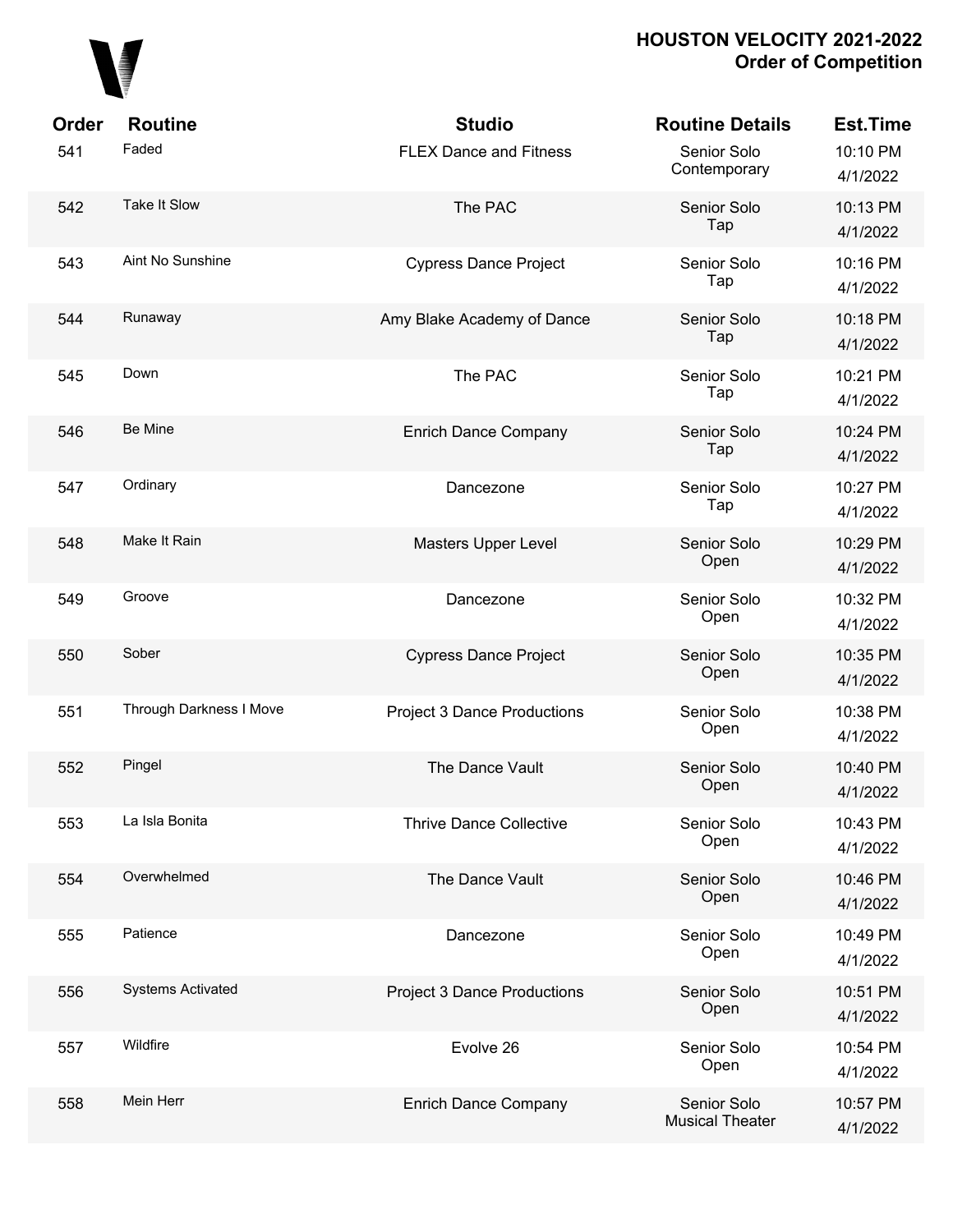

| Order<br>559 | <b>Routine</b><br>Up All Night | <b>Studio</b><br>Evolve 26       | <b>Routine Details</b><br>Senior Solo | <b>Est.Time</b><br>11:00 PM |
|--------------|--------------------------------|----------------------------------|---------------------------------------|-----------------------------|
|              |                                |                                  | <b>Musical Theater</b>                | 4/1/2022                    |
| 560          | Conceited                      | <b>InMotion Dance Studio</b>     | Senior Solo<br>Hip-Hop                | 11:02 PM<br>4/1/2022        |
| 561          | Take Me To Church              | <b>InMotion Dance Studio</b>     | Pro-Am Solo<br>Contemporary           | 11:05 PM<br>4/1/2022        |
| 562          | <b>Grand Choir</b>             | <b>InMotion Dance Studio</b>     | Pro-Am Solo<br>Lyrical                | 11:08 PM<br>4/1/2022        |
| 563          | ** AWARDS IN MAIN ROOM**       | <b>VELOCITY DANCE CONVENTION</b> |                                       | 11:15 PM<br>4/1/2022        |
| 564          | Marathon                       | <b>MUV Dance and Fitness</b>     | Junior Small Group<br>Contemporary    | 3:00 PM<br>4/02/2022        |
| 565          | Creep                          | <b>Topflight Dance Center</b>    | Junior Small Group<br>Contemporary    | 3:03 PM<br>4/2/2022         |
| 566          | Mad World                      | Masters Upper Level              | Junior Small Group<br>Contemporary    | 3:06 PM<br>4/2/2022         |
| 567          | Polly                          | The PAC                          | Junior Small Group<br>Contemporary    | 3:09 PM<br>4/2/2022         |
| 568          | Persevere                      | <b>City Dance Center</b>         | Junior Small Group<br>Contemporary    | 3:12 PM<br>4/2/2022         |
| 569          | Dancing With Myself            | <b>Thrive Dance Collective</b>   | Junior Small Group<br>Contemporary    | 3:15 PM<br>4/2/2022         |
| 570          | <b>Growing Pains</b>           | Thea's Dance Academy             | Junior Small Group<br>Contemporary    | 3:18 PM<br>4/2/2022         |
| 571          | Fractures                      | <b>Topflight Dance Center</b>    | Junior Small Group<br>Jazz            | 3:21 PM<br>4/2/2022         |
| 572          | Applause                       | Masters Upper Level              | Junior Small Group<br>Jazz            | 3:24 PM<br>4/2/2022         |
| 573          | Le Freak                       | MUV Dance and Fitness            | Junior Small Group<br>Jazz            | 3:27 PM<br>4/2/2022         |
| 574          | Jackpot                        | <b>Dance Graphics</b>            | Junior Small Group<br>Jazz            | 3:30 PM<br>4/2/2022         |
| 575          | Glam                           | <b>Topflight Dance Center</b>    | Junior Small Group<br>Jazz            | 3:33 PM<br>4/2/2022         |
| 576          | Be Italian                     | <b>Cypress Dance Project</b>     | Junior Small Group<br>Jazz            | 3:36 PM<br>4/2/2022         |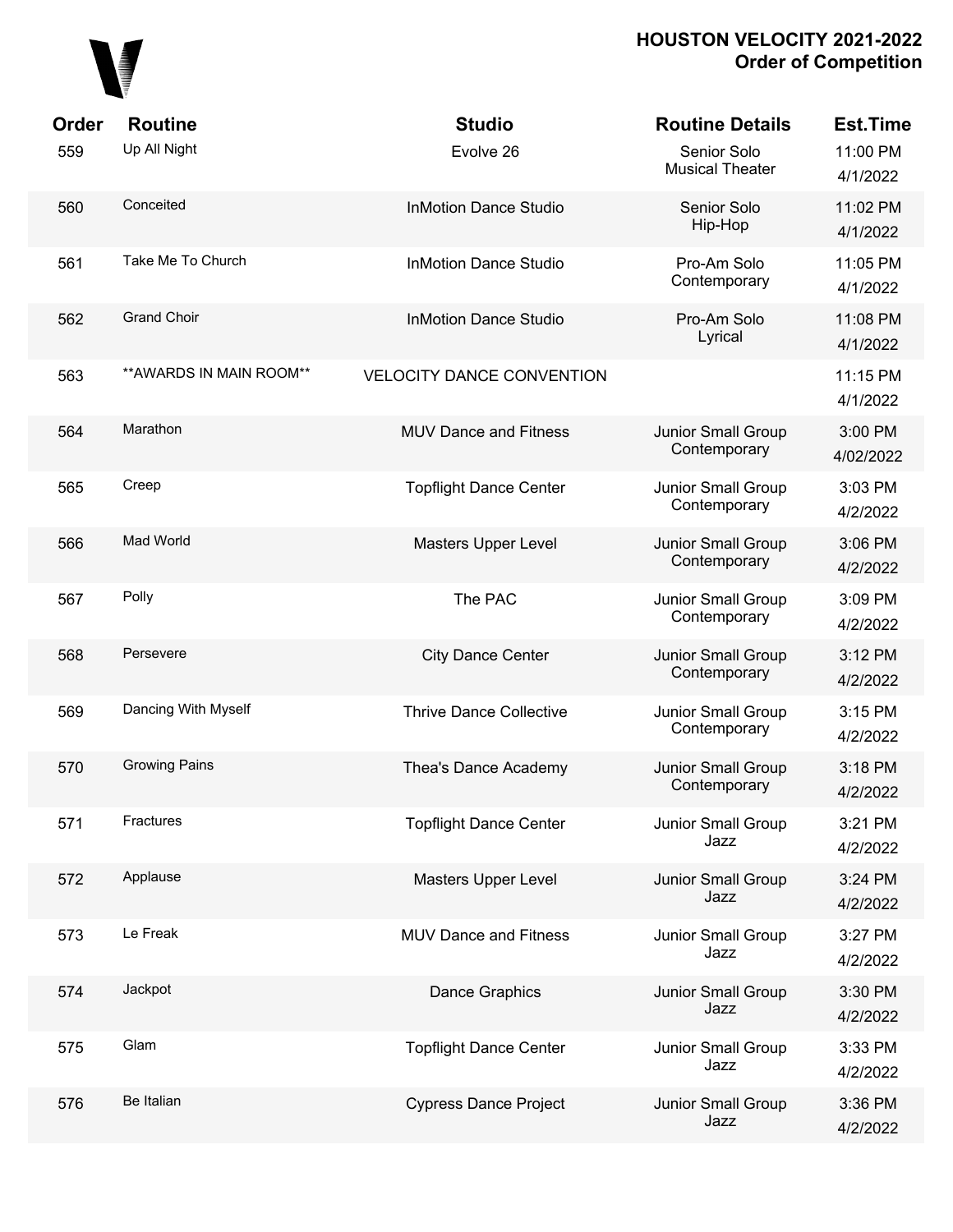

| Order | <b>Routine</b>                | <b>Studio</b>                      | <b>Routine Details</b>        | <b>Est.Time</b>     |
|-------|-------------------------------|------------------------------------|-------------------------------|---------------------|
| 577   | Marry Well                    | <b>City Dance Center</b>           | Junior Small Group<br>Jazz    | 3:39 PM<br>4/2/2022 |
| 578   | Looking Good Feeling Gorgeous | <b>Masters Upper Level</b>         | Junior Small Group<br>Jazz    | 3:42 PM<br>4/2/2022 |
| 579   | Do It Like This               | <b>Thrive Dance Collective</b>     | Junior Small Group<br>Jazz    | 3:45 PM<br>4/2/2022 |
| 580   | Puttin On The Ritz            | The PAC                            | Junior Small Group<br>Jazz    | 3:48 PM<br>4/2/2022 |
| 581   | <b>Unchained Melody</b>       | <b>Topflight Dance Center</b>      | Junior Small Group<br>Lyrical | 3:51 PM<br>4/2/2022 |
| 582   | Never Enough                  | Masters Upper Level                | Junior Small Group<br>Lyrical | 3:54 PM<br>4/2/2022 |
| 583   | I Cant Do It Alone            | Masters Upper Level                | Junior Small Group<br>Tap     | 3:57 PM<br>4/2/2022 |
| 584   | In The Rain                   | <b>Topflight Dance Center</b>      | Junior Small Group<br>Lyrical | 4:00 PM<br>4/2/2022 |
| 585   | Simply The Best               | Studio Seventeen                   | Junior Small Group<br>Lyrical | 4:03 PM<br>4/2/2022 |
| 586   | Zero To Hero                  | Masters Upper Level                | Junior Small Group<br>Tap     | 4:06 PM<br>4/2/2022 |
| 587   | Hair                          | Dance Graphics                     | Mini Large Group<br>Jazz      | 4:09 PM<br>4/2/2022 |
| 588   | Lost Children Of War          | <b>Project 3 Dance Productions</b> | Junior Small Group<br>Open    | 4:12 PM<br>4/2/2022 |
| 589   | Then and Now                  | <b>MUV Dance and Fitness</b>       | Junior Small Group<br>Open    | 4:15 PM<br>4/2/2022 |
| 590   | Pull Up                       | <b>Thrive Dance Collective</b>     | Junior Small Group<br>Hip-Hop | 4:18 PM<br>4/2/2022 |
| 591   | Breezy                        | <b>Cypress Dance Project</b>       | Junior Small Group<br>Hip-Hop | 4:21 PM<br>4/2/2022 |
| 592   | <b>Burlesque</b>              | Masters Upper Level                | Junior Small Group<br>Tap     | 4:24 PM<br>4/2/2022 |
| 593   | Back In The Wick              | Thea's Dance Academy               | Junior Small Group<br>Hip-Hop | 4:27 PM<br>4/2/2022 |
| 594   | King                          | Dance Graphics                     | Mini Large Group<br>Lyrical   | 4:30 PM<br>4/2/2022 |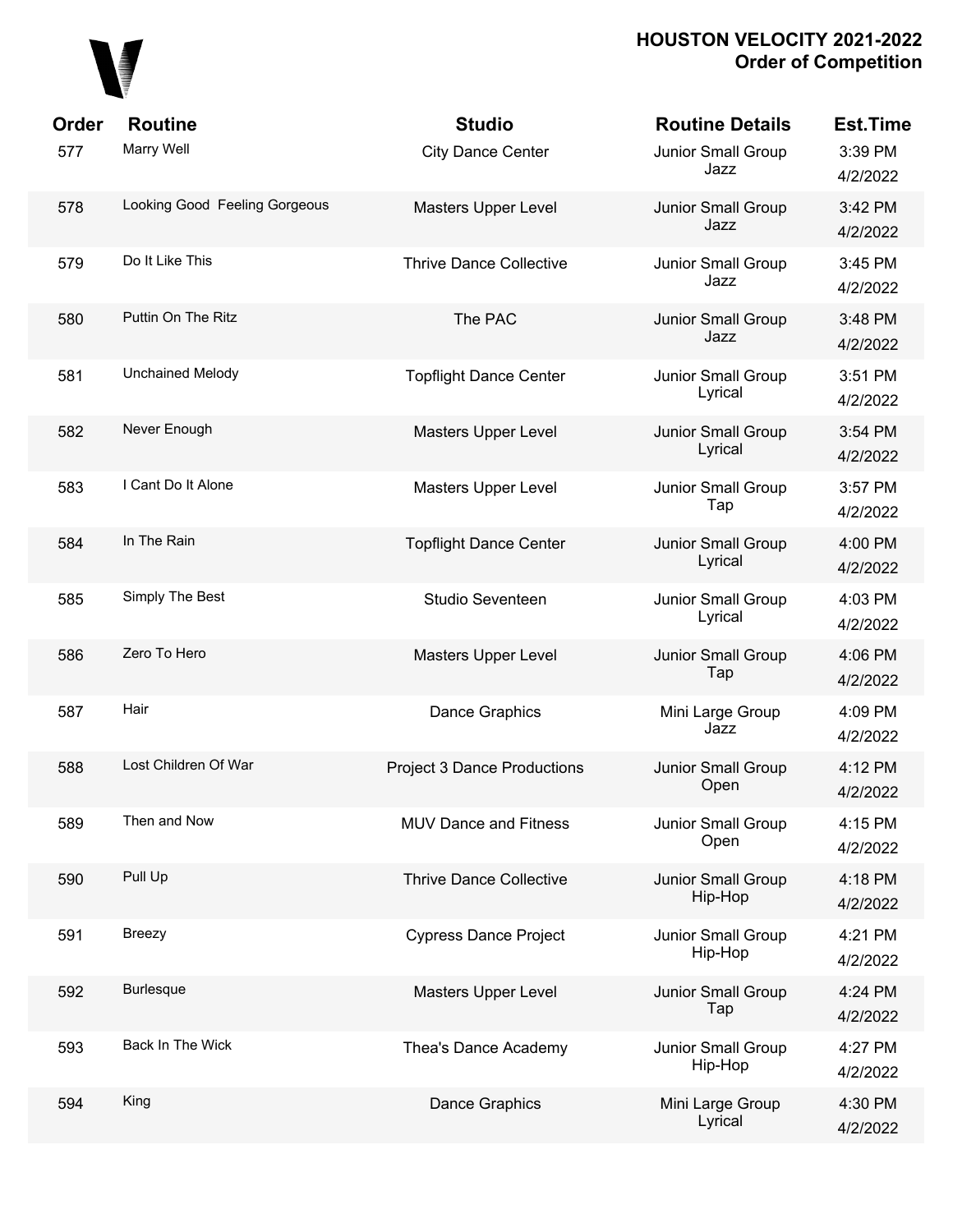

| Order<br>595 | <b>Routine</b><br>** 5 MINUTE JUDGES BREAK** | <b>Studio</b><br><b>VELOCITY DANCE CONVENTION</b> | <b>Routine Details</b>                            | <b>Est.Time</b><br>4:33 PM<br>4/2/2022 |
|--------------|----------------------------------------------|---------------------------------------------------|---------------------------------------------------|----------------------------------------|
| 596          | Breakable                                    | <b>FLEX Dance and Fitness</b>                     | Junior Large Group<br>Contemporary                | 4:38 PM<br>4/2/2022                    |
| 597          | I'm Blue                                     | <b>Revolution Dance Company</b>                   | Junior Large Group<br>Jazz                        | 4:41 PM<br>4/2/2022                    |
| 598          | Miss Kiss Kiss                               | Masters Upper Level                               | Junior Large Group<br>Jazz                        | 4:44 PM<br>4/2/2022                    |
| 599          | A Little Party                               | Amy Blake Academy of Dance                        | Junior Large Group<br>Jazz                        | 4:47 PM<br>4/2/2022                    |
| 600          | Play That Sax                                | Studio Seventeen                                  | Junior Large Group<br>Jazz                        | 4:50 PM<br>4/2/2022                    |
| 601          | All The Lonely People                        | <b>City Dance Center</b>                          | Intermediate Large<br>Group<br>Contemperary       | 4:53 PM<br>4/2/2022                    |
| 602          | <b>Rhythm Nation</b>                         | Dance Graphics                                    | Junior Large Group<br>Jazz                        | 4:56 PM<br>4/2/2022                    |
| 603          | Not Afraid To Be Me                          | Amy Blake Academy of Dance                        | Junior Large Group<br>Lyrical                     | 4:59 PM<br>4/2/2022                    |
| 604          | Diamond In The Sun                           | <b>Revolution Dance Company</b>                   | Junior Large Group<br>Tap                         | 5:02 PM<br>4/2/2022                    |
| 605          | Work                                         | <b>FLEX Dance and Fitness</b>                     | Junior Production<br>Jazz                         | 5:05 PM<br>4/2/2022                    |
| 606          | Superstition                                 | <b>Topflight Dance Center</b>                     | Intermediate Large<br>Group<br>トヘーー               | 5:11 PM<br>4/2/2022                    |
| 607          | My Heart Goes Boom                           | Northshore Academy of Dance                       | Intermediate Large<br>Group<br>$ln - -$           | 5:14 PM<br>4/2/2022                    |
| 608          | Should I Stay Or Should I Go                 | <b>City Dance Center</b>                          | Intermediate Large<br>Group<br>$ln -$             | 5:17 PM<br>4/2/2022                    |
| 609          | <b>Little Voice</b>                          | <b>Dance Graphics</b>                             | Junior Large Group<br>Lyrical                     | 5:20 PM<br>4/2/2022                    |
| 610          | Pajama Party                                 | Amy Blake Academy of Dance                        | Junior Large Group<br><b>Musical Theater</b>      | 5:23 PM<br>4/2/2022                    |
| 611          | Ghost In The Wind                            | Northshore Academy of Dance                       | Intermediate Large<br>Group<br><b>Liminal</b>     | 5:26 PM<br>4/2/2022                    |
| 612          | Life's For Rent                              | <b>City Dance Center</b>                          | Intermediate Large<br>Group<br>$I$ <i>simposi</i> | 5:29 PM<br>4/2/2022                    |
|              |                                              |                                                   |                                                   |                                        |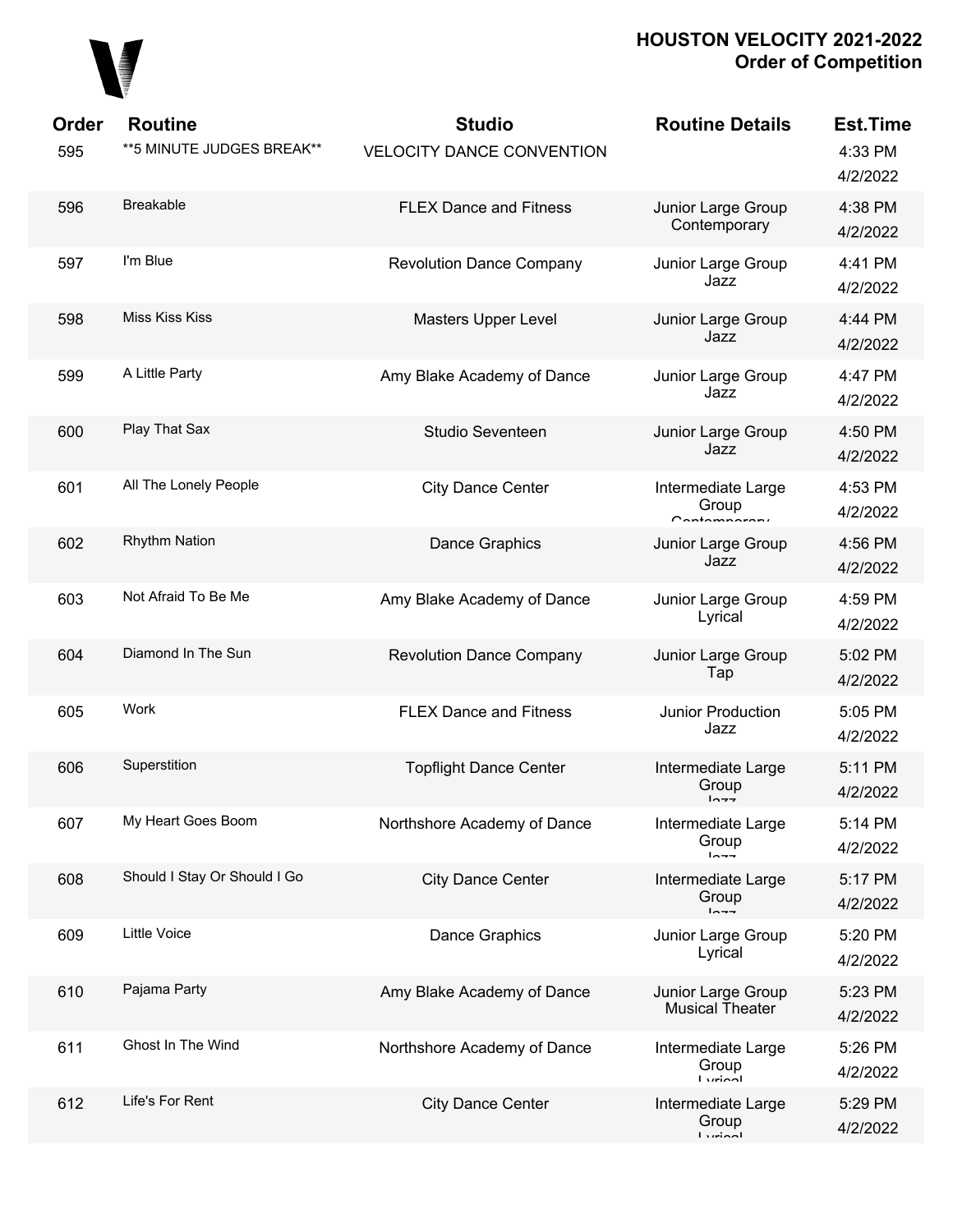

| <b>Order</b> | <b>Routine</b>          | <b>Studio</b>                      | <b>Routine Details</b>                                             | <b>Est.Time</b>     |
|--------------|-------------------------|------------------------------------|--------------------------------------------------------------------|---------------------|
| 613          | Someone In The Crowd    | Lonestar Dance Center              | Intermediate Large<br>Group<br>Munical Thooter                     | 5:32 PM<br>4/2/2022 |
| 614          | <b>Express</b>          | Dancezone                          | Intermediate Large<br>Group<br>Munical Thootor                     | 5:35 PM<br>4/2/2022 |
| 615          | Badman                  | <b>MUV Dance and Fitness</b>       | Intermediate Large<br>Group<br>$\overline{u}$ in $\overline{u}$ an | 5:38 PM<br>4/2/2022 |
| 616          | <b>Visions</b>          | <b>City Dance Center</b>           | Intermediate Large<br>Group<br>$\sim$                              | 5:41 PM<br>4/2/2022 |
| 617          | Shews                   | <b>Thrive Dance Collective</b>     | Intermediate Line<br>Open                                          | 5:44 PM<br>4/2/2022 |
| 618          | <b>Fast And Furious</b> | <b>FLEX Dance and Fitness</b>      | Intermediate Line<br>Hip-Hop                                       | 5:49 PM<br>4/2/2022 |
| 619          | Queenpin University     | THE PALACE DANCE COMPANY           | Intermediate Line<br>Hip-Hop                                       | 5:54 PM<br>4/2/2022 |
| 620          | Hotline                 | Dance Graphics                     | Intermediate Production<br>Hip-Hop                                 | 5:59 PM<br>4/2/2022 |
| 621          | California Dreamin'     | <b>City Dance Center</b>           | Intermediate Large<br>Group<br>$\cap$ non                          | 6:05 PM<br>4/2/2022 |
| 622          | **AWARDS**              | <b>VELOCITY DANCE CONVENTION</b>   |                                                                    | 6:10 PM<br>4/2/2022 |
| 623          | Recomposed              | <b>MUV Dance and Fitness</b>       | Teen Large Group<br>Contemporary                                   | 6:45 PM<br>4/2/2022 |
| 624          | Twilight                | The Dance Vault                    | <b>Teen Large Group</b><br>Contemporary                            | 6:48 PM<br>4/2/2022 |
| 625          | Only Have Eyes          | <b>Revolution Dance Company</b>    | Teen Large Group<br>Contemporary                                   | 6:51 PM<br>4/2/2022 |
| 626          | Distance                | The PAC                            | <b>Teen Large Group</b><br>Contemporary                            | 6:54 PM<br>4/2/2022 |
| 627          | Goodbye                 | <b>MUV Dance and Fitness</b>       | Teen Large Group<br>Contemporary                                   | 6:57 PM<br>4/2/2022 |
| 628          | <b>Turning Tables</b>   | Dance Graphics                     | Teen Large Group<br>Contemporary                                   | 7:00 PM<br>4/2/2022 |
| 629          | Lucid Dream             | <b>Project 3 Dance Productions</b> | Teen Large Group<br>Contemporary                                   | 7:03 PM<br>4/2/2022 |
| 630          | Sushi                   | <b>MUV Dance and Fitness</b>       | Teen Large Group<br>Jazz                                           | 7:06 PM<br>4/2/2022 |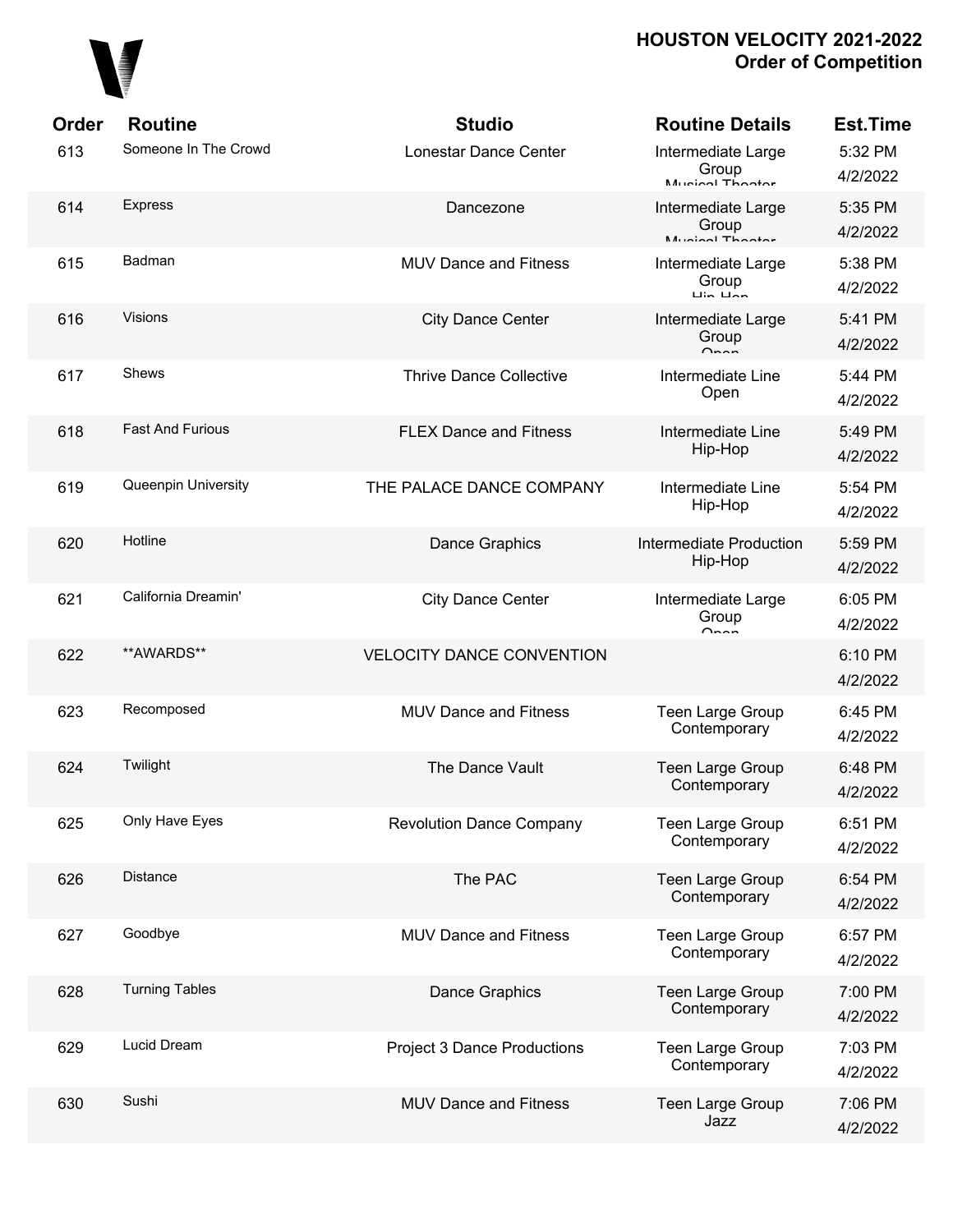

| Order | <b>Routine</b>        | <b>Studio</b>                      | <b>Routine Details</b>                     | <b>Est.Time</b>     |
|-------|-----------------------|------------------------------------|--------------------------------------------|---------------------|
| 631   | <b>Ribs</b>           | <b>Revolution Dance Company</b>    | Teen Large Group<br>Jazz                   | 7:09 PM<br>4/2/2022 |
| 632   | Let's Dance           | <b>MUV Dance and Fitness</b>       | Teen Large Group<br>Jazz                   | 7:12 PM<br>4/2/2022 |
| 633   | <b>Bom Bom</b>        | Amy Blake Academy of Dance         | Teen Large Group<br>Jazz                   | 7:15 PM<br>4/2/2022 |
| 634   | The Face              | <b>Lonestar Dance Center</b>       | Teen Large Group<br>Lyrical                | 7:18 PM<br>4/2/2022 |
| 635   | Natural Woman         | The Dance Vault                    | Teen Large Group<br>Lyrical                | 7:21 PM<br>4/2/2022 |
| 636   | Juro Que              | <b>MUV Dance and Fitness</b>       | Teen Large Group<br>Open                   | 7:24 PM<br>4/2/2022 |
| 637   | I'm Still Standing    | <b>Revolution Dance Company</b>    | Teen Large Group<br>Tap                    | 7:27 PM<br>4/2/2022 |
| 638   | Flip Fantasia         | The PAC                            | Teen Large Group<br>Tap                    | 7:30 PM<br>4/2/2022 |
| 639   | Search                | Dancezone                          | Teen Large Group<br>Open                   | 7:33 PM<br>4/2/2022 |
| 640   | Get Out               | <b>MUV Dance and Fitness</b>       | Teen Large Group<br>Open                   | 7:36 PM<br>4/2/2022 |
| 641   | <b>Circus</b>         | Northshore Academy of Dance        | Teen Large Group<br>Open                   | 7:39 PM<br>4/2/2022 |
| 642   | <b>Electric Touch</b> | Dance Graphics                     | Teen Large Group<br>Open                   | 7:42 PM<br>4/2/2022 |
| 643   | Paradise              | THE PALACE DANCE COMPANY           | Teen Large Group<br>Lyrical                | 7:45 PM<br>4/2/2022 |
| 644   | Fever                 | <b>Project 3 Dance Productions</b> | Teen Large Group<br>Open                   | 7:48 PM<br>4/2/2022 |
| 645   | Testing               | MUV Dance and Fitness              | Teen Large Group<br>Open                   | 7:51 PM<br>4/2/2022 |
| 646   | State Of Confusion    | <b>Cypress Dance Project</b>       | Teen Large Group<br>Open                   | 7:54 PM<br>4/2/2022 |
| 647   | Hernando's Hideaway   | Amy Blake Academy of Dance         | Teen Large Group<br><b>Musical Theater</b> | 7:57 PM<br>4/2/2022 |
| 648   | Bend And Snap         | The Dance Vault                    | Teen Large Group<br><b>Musical Theater</b> | 8:00 PM<br>4/2/2022 |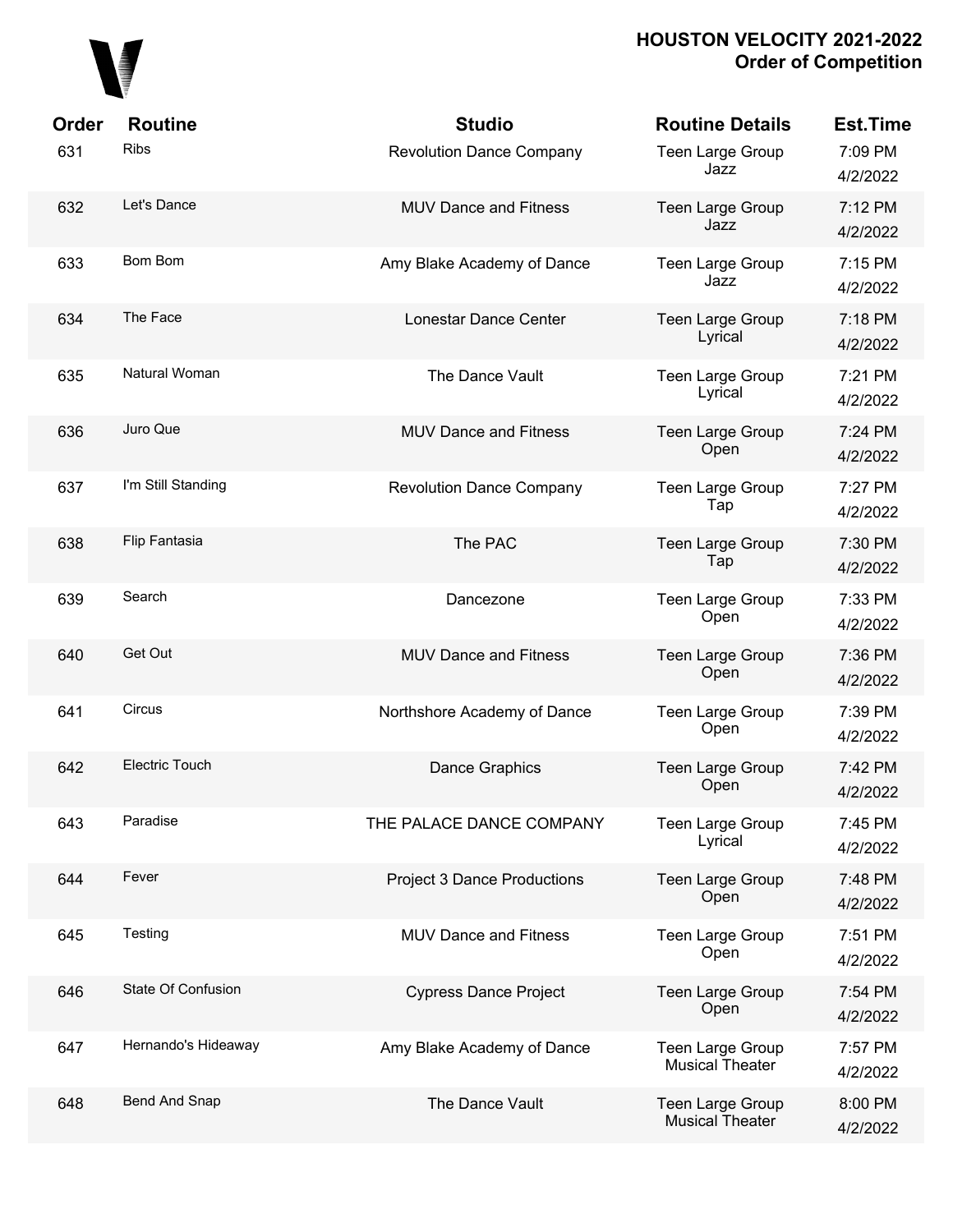

| Order | <b>Routine</b>             | <b>Studio</b>                    | <b>Routine Details</b>                     | <b>Est.Time</b>     |
|-------|----------------------------|----------------------------------|--------------------------------------------|---------------------|
| 649   | Locomotion                 | THE PALACE DANCE COMPANY         | Teen Large Group<br><b>Musical Theater</b> | 8:03 PM<br>4/2/2022 |
| 650   | Nola Bounce                | Northshore Academy of Dance      | Teen Large Group<br>Hip-Hop                | 8:06 PM<br>4/2/2022 |
| 651   | Link Up                    | <b>MUV Dance and Fitness</b>     | Teen Large Group<br>Hip-Hop                | 8:09 PM<br>4/2/2022 |
| 652   | Get On My Level            | <b>Cypress Dance Project</b>     | Teen Large Group<br>Hip-Hop                | 8:12 PM<br>4/2/2022 |
| 653   | It Girls                   | THE PALACE DANCE COMPANY         | <b>Teen Line</b><br>Hip-Hop                | 8:15 PM<br>4/2/2022 |
| 654   | Flex                       | Lonestar Dance Center            | Teen Large Group<br>Hip-Hop                | 8:23 PM<br>4/2/2022 |
| 655   | <b>Nerds</b>               | <b>InMotion Dance Studio</b>     | Teen Large Group<br>Hip-Hop                | 8:26 PM<br>4/2/2022 |
| 656   | <b>Kids</b>                | <b>MUV Dance and Fitness</b>     | <b>Teen Large Group</b><br>Open            | 8:29 PM<br>4/2/2022 |
| 657   | Symphony                   | Northshore Academy of Dance      | <b>Teen Line</b><br>Contemporary           | 8:32 PM<br>4/2/2022 |
| 658   | <b>Bailar</b>              | THE PALACE DANCE COMPANY         | <b>Teen Line</b><br>Jazz                   | 8:37 PM<br>4/2/2022 |
| 659   | <b>Wasting Time</b>        | Lonestar Dance Center            | Senior Duo/Trio<br>Contemporary            | 8:42 PM<br>4/2/2022 |
| 660   | Lost In The Jungle         | The Dance Vault                  | <b>Teen Line</b><br>Hip-Hop                | 8:44 PM<br>4/2/2022 |
| 661   | Let's Get Hot              | <b>MUV Dance and Fitness</b>     | <b>Teen Production</b><br>Jazz             | 8:49 PM<br>4/2/2022 |
| 662   | ** 5 MINUTE JUDGES BREAK** | <b>VELOCITY DANCE CONVENTION</b> |                                            | 8:55 PM<br>4/2/2022 |
| 663   | Move                       | Northshore Academy of Dance      | <b>Teen Production</b><br>Open             | 9:00 PM<br>4/2/2022 |
| 664   | Industry                   | Dancezone                        | <b>Teen Production</b><br>Open             | 9:06 PM<br>4/2/2022 |
| 665   | Feedback                   | Masters Upper Level              | <b>Teen Large Group</b><br>Jazz            | 9:12 PM<br>4/2/2022 |
| 666   | She Was                    | <b>Revolution Dance Company</b>  | Senior Duo/Trio<br>Contemporary            | 9:15 PM<br>4/2/2022 |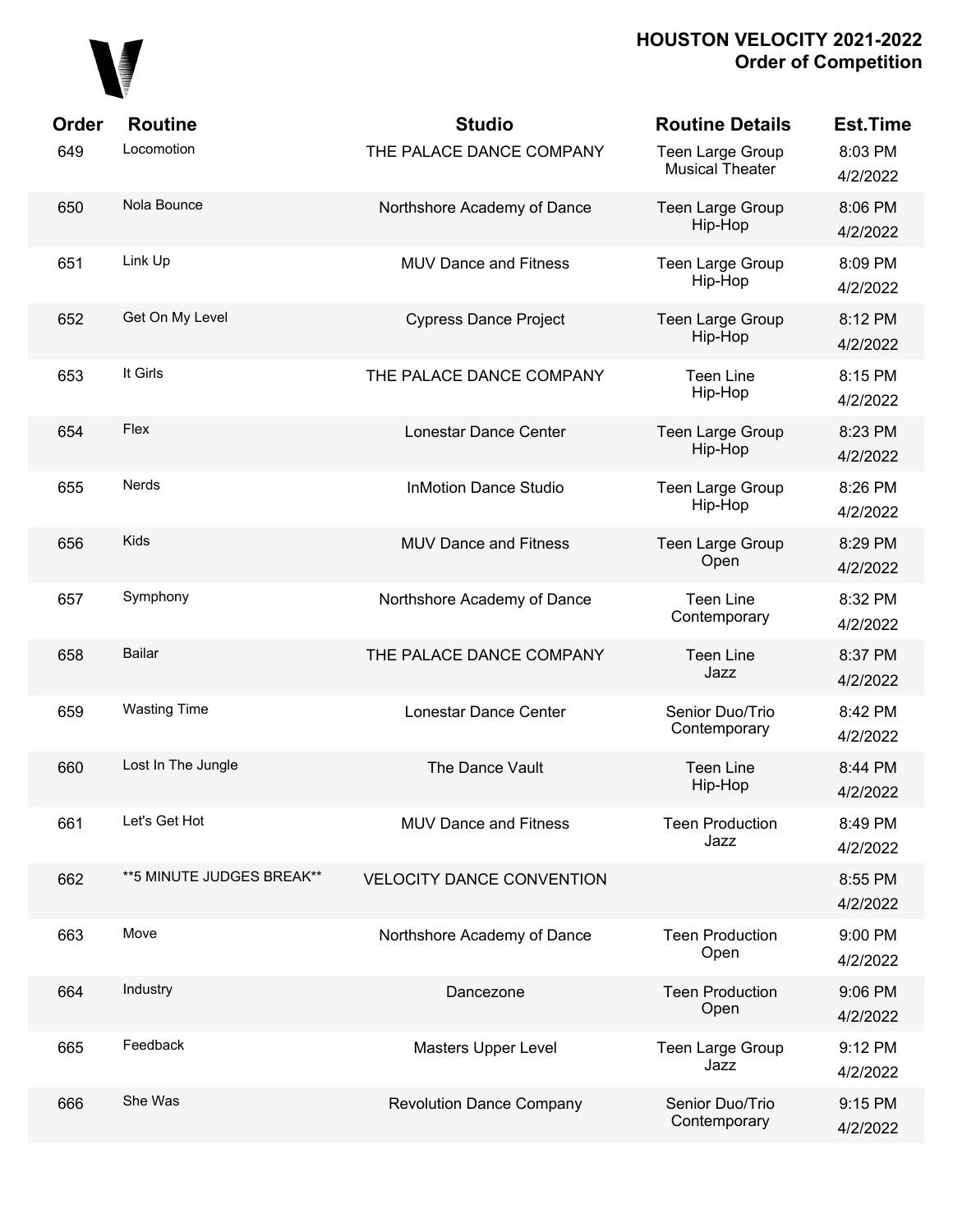

| Order | <b>Routine</b>                  | <b>Studio</b>                   | <b>Routine Details</b>             | <b>Est.Time</b>      |
|-------|---------------------------------|---------------------------------|------------------------------------|----------------------|
| 667   | Dancer                          | Lonestar Dance Center           | <b>Teen Line</b><br>Hip-Hop        | 9:17 PM<br>4/2/2022  |
| 668   | Get Your Freak On               | <b>MUV Dance and Fitness</b>    | Senior Large Group<br>Open         | 9:22 PM<br>4/2/2022  |
| 669   | Speaking Of The End             | <b>Masters Upper Level</b>      | Senior Large Group<br>Contemporary | 9:25 PM<br>4/2/2022  |
| 670   | Safer                           | <b>InMotion Dance Studio</b>    | Senior Duo/Trio<br>Contemporary    | 9:28 PM<br>4/2/2022  |
| 671   | Don't Mess With My Man          | The PAC                         | Senior Duo/Trio<br>Jazz            | 9:31 PM<br>4/2/2022  |
| 672   | Compass                         | <b>Enrich Dance Company</b>     | Senior Duo/Trio<br>Lyrical         | 9:34 PM<br>4/2/2022  |
| 673   | Hero                            | Masters Upper Level             | Teen Large Group<br>Contemporary   | 9:37 PM<br>4/2/2022  |
| 674   | Ashes                           | THE PALACE DANCE COMPANY        | Senior Duo/Trio<br>Lyrical         | 9:40 PM<br>4/2/2022  |
| 675   | After The Storm                 | <b>Enrich Dance Company</b>     | Senior Duo/Trio<br>Lyrical         | 9:42 PM<br>4/2/2022  |
| 676   | <b>Build It Up</b>              | <b>Enrich Dance Company</b>     | Senior Duo/Trio<br>Lyrical         | 9:45 PM<br>4/2/2022  |
| 677   | Gone                            | Masters Upper Level             | Senior Small Group<br>Contemporary | 9:48 PM<br>4/2/2022  |
| 678   | Renegade                        | <b>Enrich Dance Company</b>     | Senior Duo/Trio<br>Tap             | 9:51 PM<br>4/2/2022  |
| 679   | Dock Of The Bay                 | The PAC                         | Senior Duo/Trio<br>Tap             | 9:54 PM<br>4/2/2022  |
| 680   | Together, We Are                | The Dance Vault                 | Senior Duo/Trio<br>Open            | 9:56 PM<br>4/2/2022  |
| 681   | Twin Nem                        | THE PALACE DANCE COMPANY        | Senior Duo/Trio<br>Hip-Hop         | 9:59 PM<br>4/2/2022  |
| 682   | Lately                          | Northshore Academy of Dance     | Senior Small Group<br>Jazz         | 10:02 PM<br>4/2/2022 |
| 683   | For Every Voice That Never Sang | Masters Upper Level             | Senior Small Group<br>Contemporary | 10:05 PM<br>4/2/2022 |
| 684   | Owlowowlo                       | <b>Revolution Dance Company</b> | Senior Small Group<br>Contemporary | 10:08 PM<br>4/2/2022 |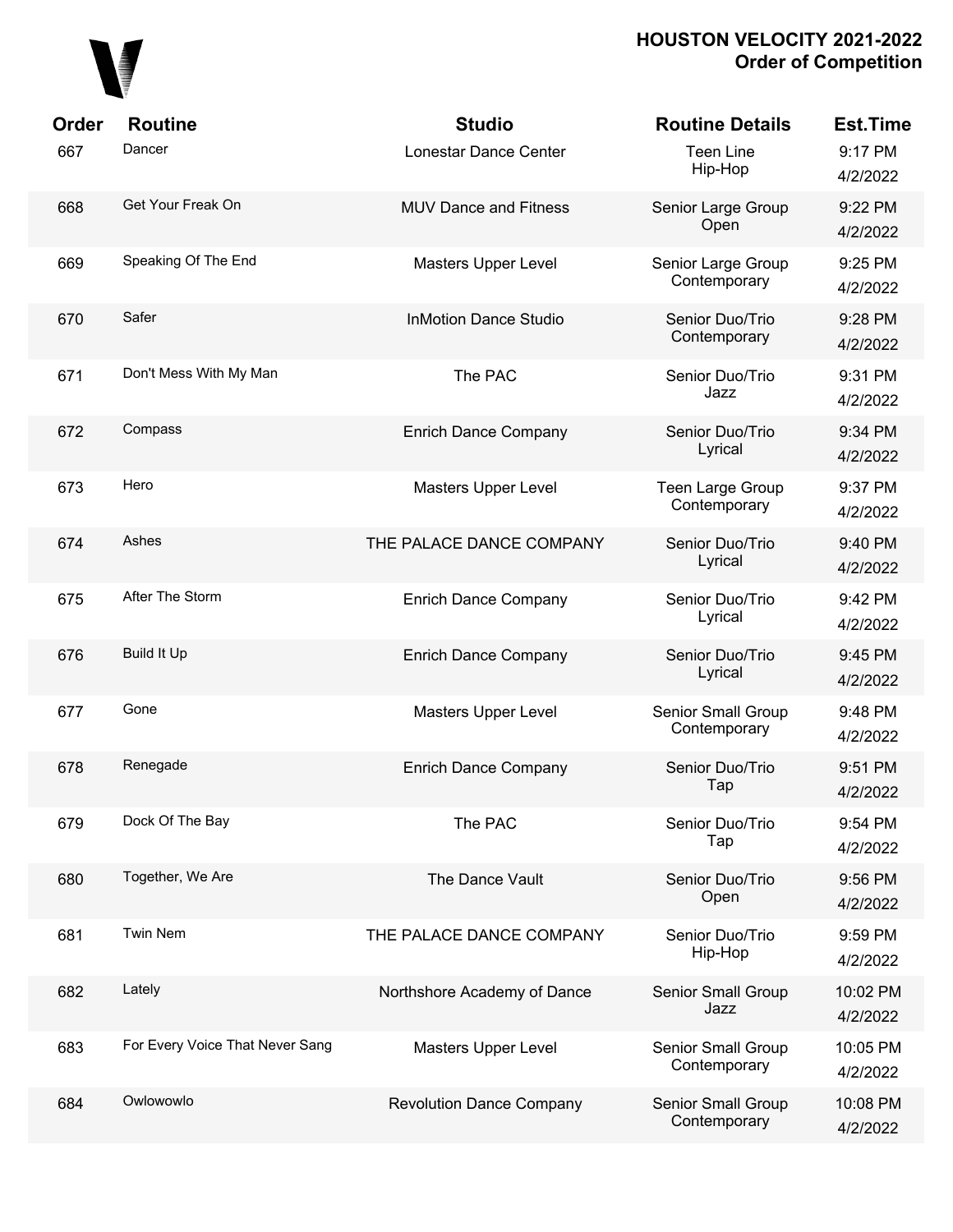

| Order | <b>Routine</b>     | <b>Studio</b>                 | <b>Routine Details</b>                       | <b>Est.Time</b>      |
|-------|--------------------|-------------------------------|----------------------------------------------|----------------------|
| 685   | Found              | <b>FLEX Dance and Fitness</b> | Senior Small Group<br>Contemporary           | 10:11 PM<br>4/2/2022 |
| 686   | 5 AM               | Lonestar Dance Center         | Senior Small Group<br>Contemporary           | 10:14 PM<br>4/2/2022 |
| 687   | For A Moment       | <b>MUV Dance and Fitness</b>  | Senior Small Group<br>Contemporary           | 10:17 PM<br>4/2/2022 |
| 688   | Body Language      | Masters Upper Level           | Senior Small Group<br>Jazz                   | 10:20 PM<br>4/2/2022 |
| 689   | Summon             | <b>Enrich Dance Company</b>   | Senior Small Group<br>Contemporary           | 10:23 PM<br>4/2/2022 |
| 690   | Body Language      | <b>FLEX Dance and Fitness</b> | Senior Small Group<br>Jazz                   | 10:26 PM<br>4/2/2022 |
| 691   | Heartburn          | Lonestar Dance Center         | Senior Small Group<br>Jazz                   | 10:29 PM<br>4/2/2022 |
| 692   | Women              | <b>InMotion Dance Studio</b>  | Senior Small Group<br>Jazz                   | 10:32 PM<br>4/2/2022 |
| 693   | The Dance          | <b>MUV Dance and Fitness</b>  | Senior Large Group<br>Contemporary           | 10:35 PM<br>4/2/2022 |
| 694   | Gravity            | Masters Upper Level           | Senior Small Group<br>Lyrical                | 10:38 PM<br>4/2/2022 |
| 695   | Skin               | <b>Enrich Dance Company</b>   | Senior Small Group<br>Lyrical                | 10:41 PM<br>4/2/2022 |
| 696   | Care               | Dancezone                     | Senior Small Group<br>Open                   | 10:44 PM<br>4/2/2022 |
| 697   | Fever              | <b>MUV Dance and Fitness</b>  | Senior Large Group<br>Jazz                   | 10:47 PM<br>4/2/2022 |
| 698   | Cinema Italiano    | Northshore Academy of Dance   | Senior Small Group<br><b>Musical Theater</b> | 10:50 PM<br>4/2/2022 |
| 699   | Crash And Burn     | Masters Upper Level           | Senior Small Group<br>Open                   | 10:53 PM<br>4/2/2022 |
| 700   | Trinity            | <b>InMotion Dance Studio</b>  | Senior Small Group<br>Hip-Hop                | 10:56 PM<br>4/2/2022 |
| 701   | Higher             | <b>Enrich Dance Company</b>   | Senior Large Group<br>Jazz                   | 10:59 PM<br>4/2/2022 |
| 702   | Pull Up The People | <b>MUV Dance and Fitness</b>  | Senior Large Group<br>Open                   | 11:02 PM<br>4/2/2022 |